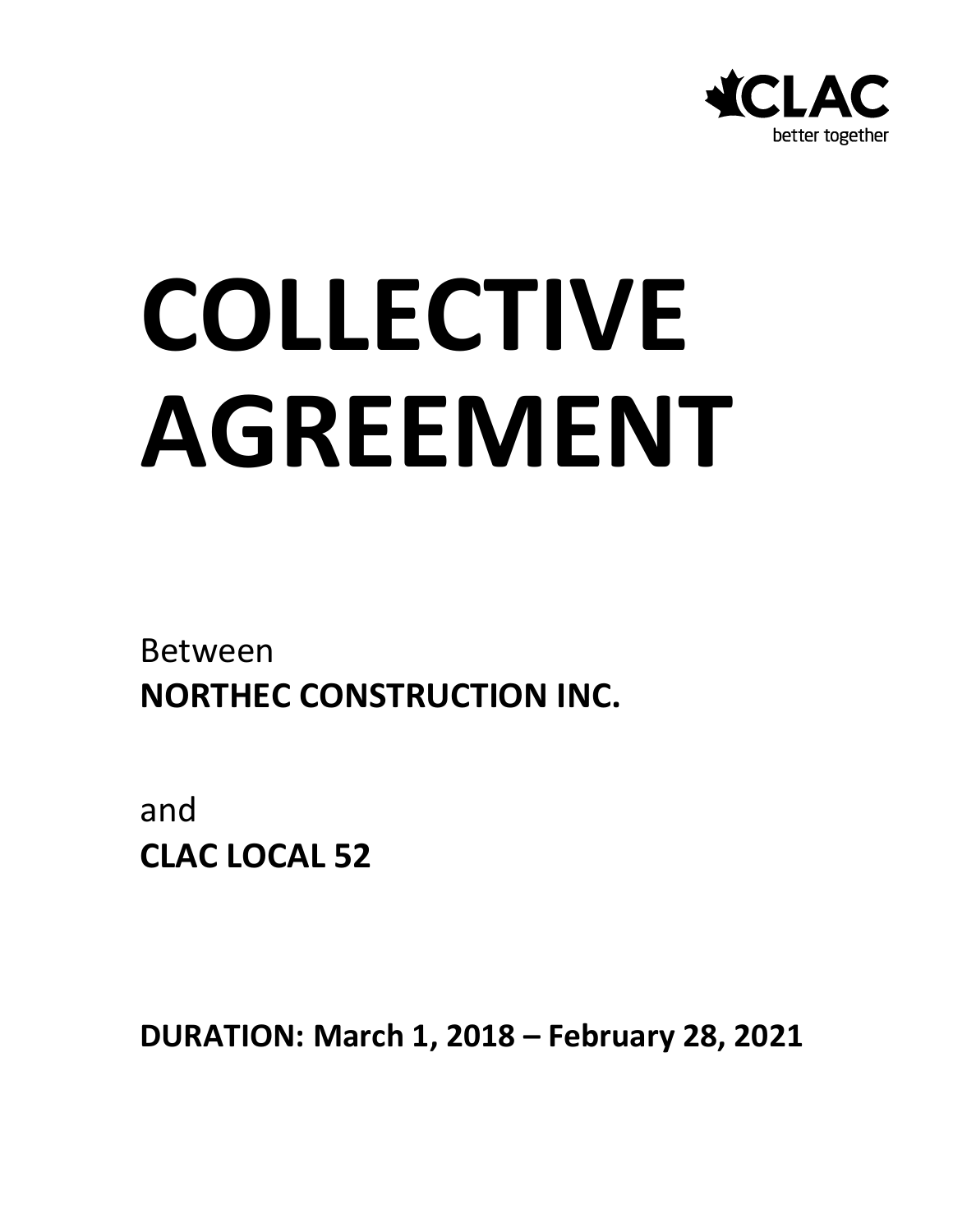# **COLLECTIVE AGREEMENT**

Between **NORTHEC CONSTRUCTION INC. (hereinafter referred to as "the Employer")**

and **CONSTRUCTION WORKERS UNION, CLAC LOCAL 52 (hereinafter referred to as "the Union")**

**DURATION: March 1, 2018 – February 28, 2021**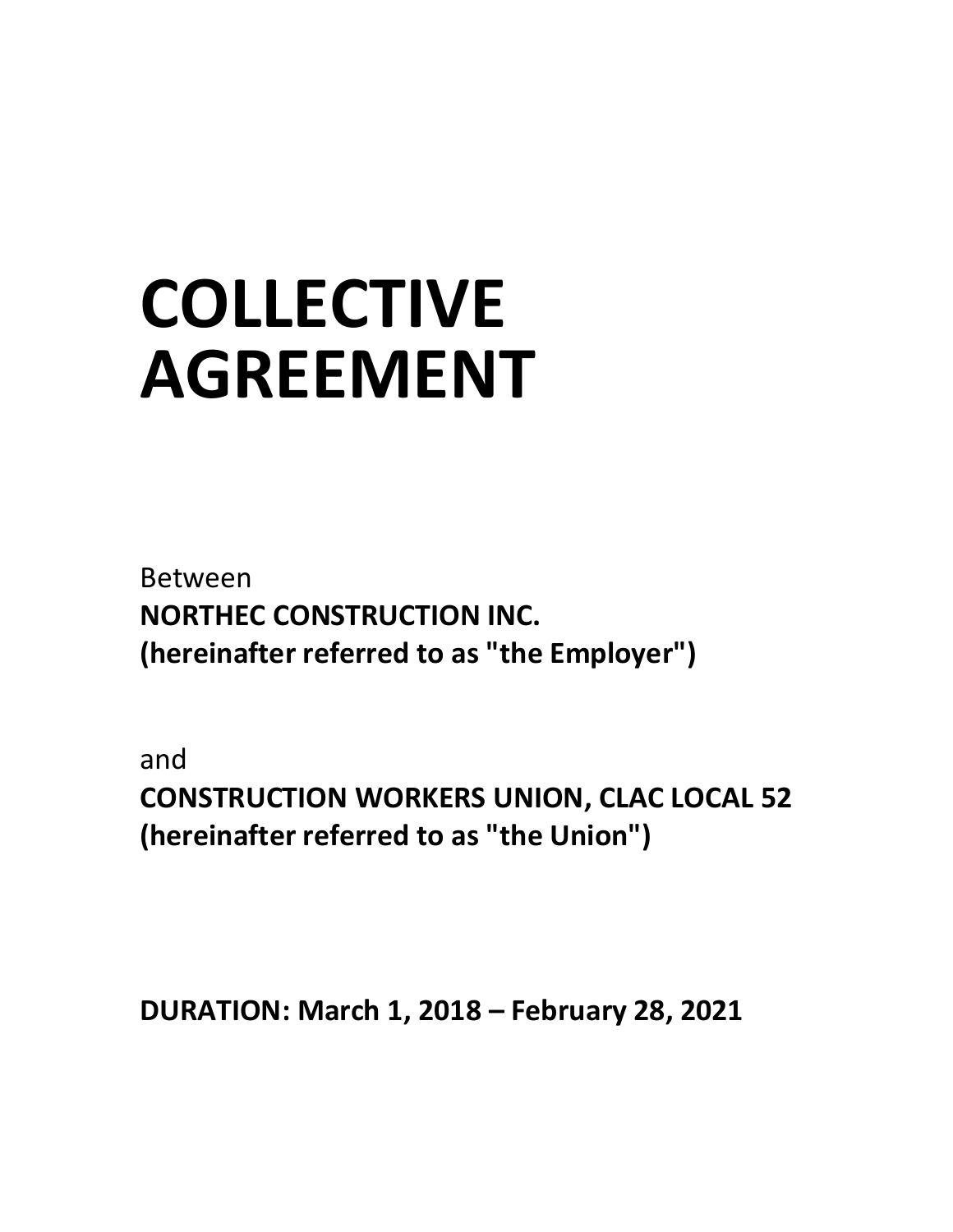#### **TABLE OF CONTENTS**

| Article 9 - Union Dues And Union Membership 12         |  |
|--------------------------------------------------------|--|
|                                                        |  |
|                                                        |  |
|                                                        |  |
|                                                        |  |
| Article 14 - Transportation, Travel And Subsistence 19 |  |
|                                                        |  |
|                                                        |  |
|                                                        |  |
|                                                        |  |
|                                                        |  |
|                                                        |  |
| Article 21 - Leaves Of Absence And Bereavement Pay  30 |  |
|                                                        |  |
|                                                        |  |
| Article 24 - Discharge, Suspension And Warning34       |  |
|                                                        |  |
| Schedule "A" - Classifications And Rates               |  |
| For Non-ICI Work In The Northern Ontario Area37        |  |
| Schedule "B" - Apprentices And Apprenticeships 44      |  |
|                                                        |  |
|                                                        |  |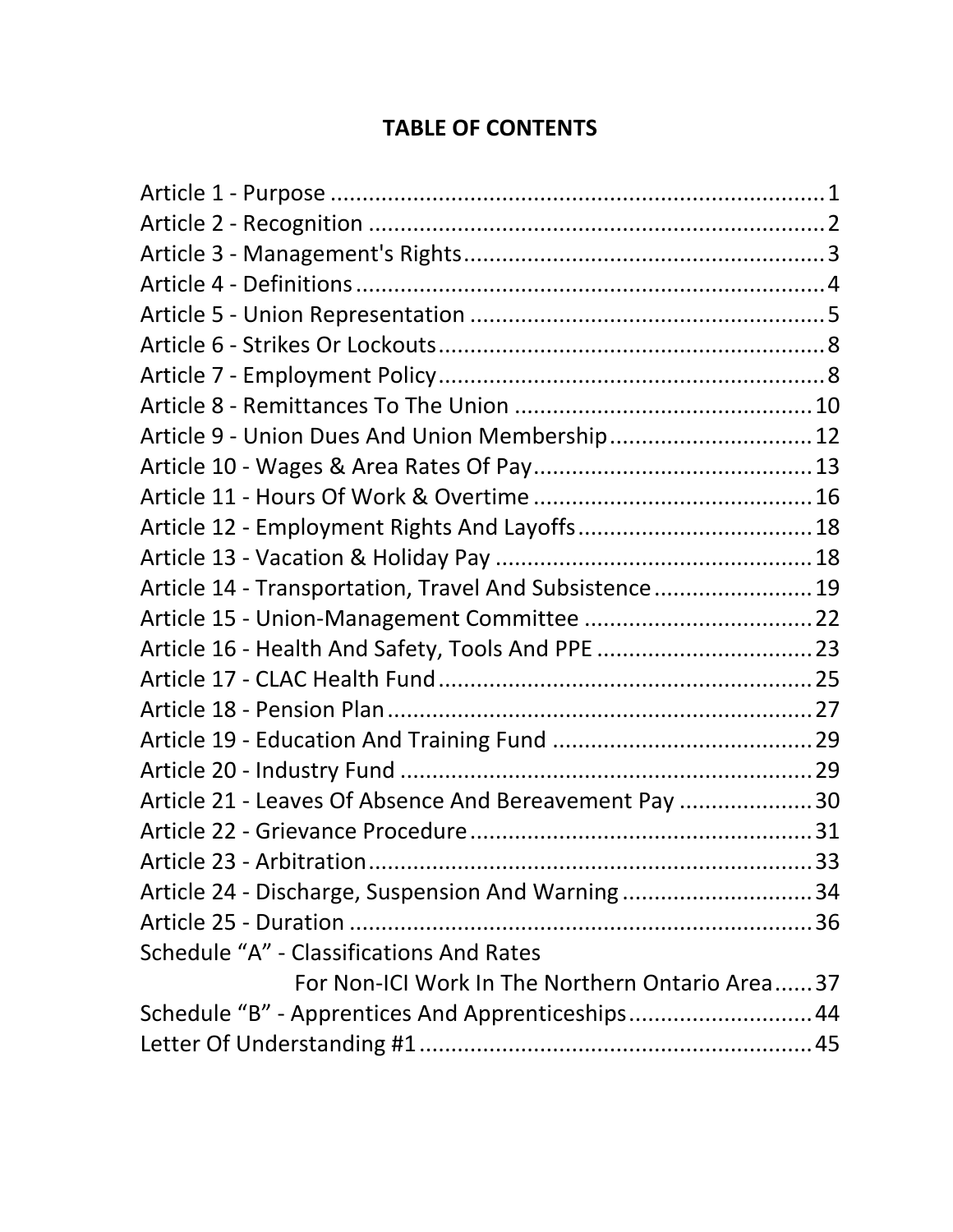#### **COLLECTIVE AGREEMENT**

#### <span id="page-3-0"></span>**ARTICLE 1 - PURPOSE**

- 1.01 It is the intent and purpose of the parties to this Agreement, which has been negotiated and entered into in good faith:
	- a. to recognize mutually the respective rights, responsibilities and functions of the parties hereto;
	- b. to provide and maintain working conditions, hours of work, wage rates and benefits as set forth herein;
	- c. to establish a just, prompt and equitable procedure for the disposition of grievances;
	- d. and generally, through the full and fair administration of all the terms and provisions contained herein, to develop and achieve a relationship among the Union, the Employer, and the employees which will be conducive to their mutual wellbeing.
- 1.02 The parties to this Agreement pledge to work towards the greatest possible degree of consultation and cooperation.
- 1.03 The omission of specific mention in this Agreement of existing rights and privileges established or recognized by the Employer shall not be construed to deprive employees of such rights and privileges.
- 1.04 Should any part of this Agreement be declared or held invalid for any reason, that invalidity shall not affect the validity of the remainder which shall continue in full force and effect and be considered as if this Agreement had been executed without the invalid portion.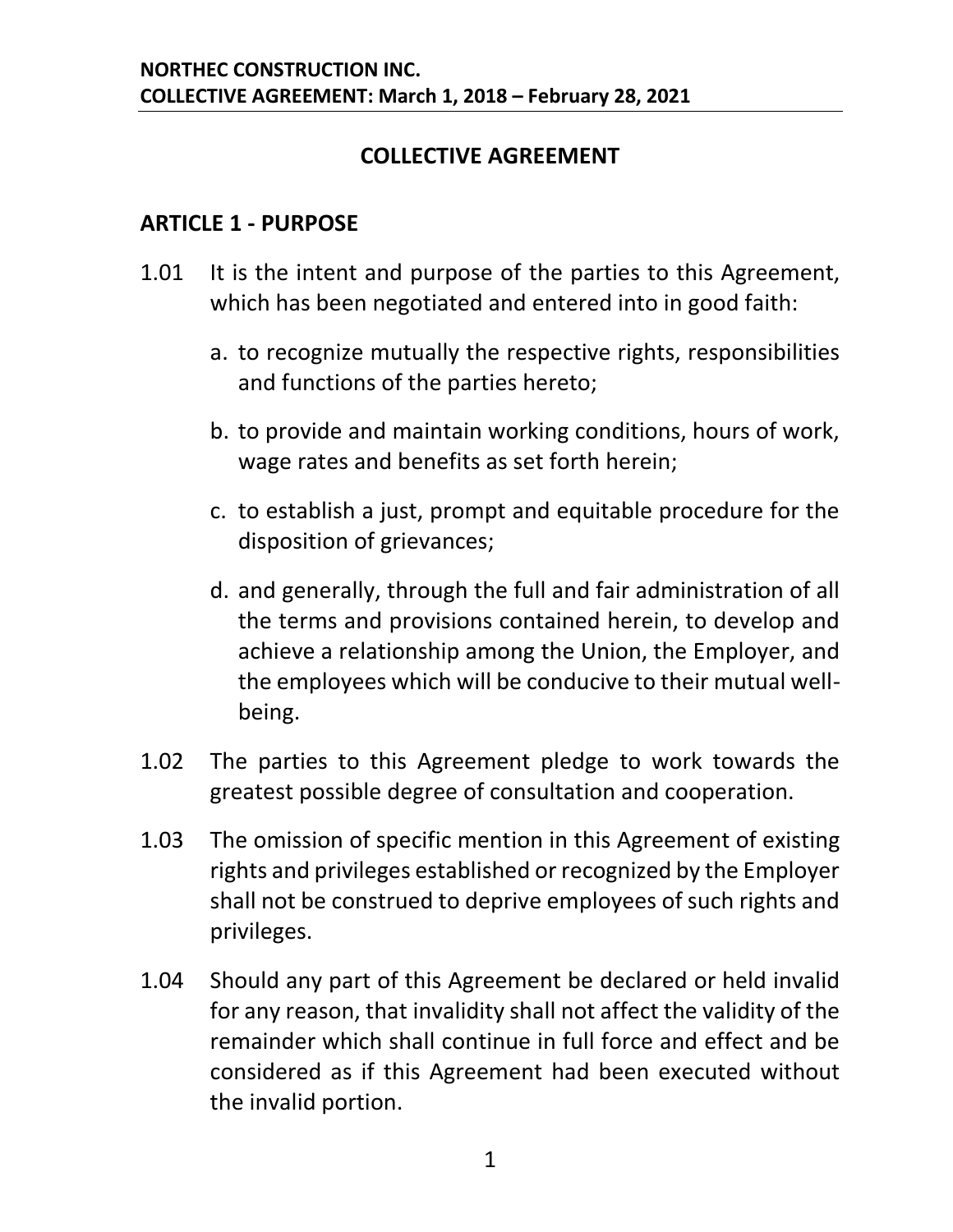- 1.05 In recognition of their mutual contribution to this Agreement and their shared responsibility in the enforcement and administration of this Agreement, the parties agree to equally share in the printing costs of this Collective Agreement.
- 1.06 The parties recognize that where various legislation overrides the provisions contained herein, such legislation shall prevail. This shall include, but not be limited to such statutes as, the *Ontario Human Rights Code*, the *Employment Standards Act*, the *Workplace Safety & Insurance Act*.

#### <span id="page-4-0"></span>**ARTICLE 2 - RECOGNITION**

- 2.01 The Employer recognizes the Union as the exclusive bargaining agent for all construction employees of the Employer working in all sectors of the construction industry, and all maintenance employees in the employ of the Employer, in the Province of Ontario, save and except non-working forepersons, persons above the rank of non-working foreperson, and any employees for whom another bargaining agent holds valid and subsisting bargaining rights.
- 2.02 There shall be no revision, amendment, or alteration of the bargaining unit as defined herein or of any of the terms and provisions of this Agreement, except by the mutual agreement in writing of the parties. Without limiting the generality of the foregoing, no classification of work or jobs may be removed from the bargaining unit except by mutual agreement in writing of the parties
- 2.03 The Union and the Employer may determine, on a project or site basis, if special dispensation is required to become competitive or the employees have specific concerns not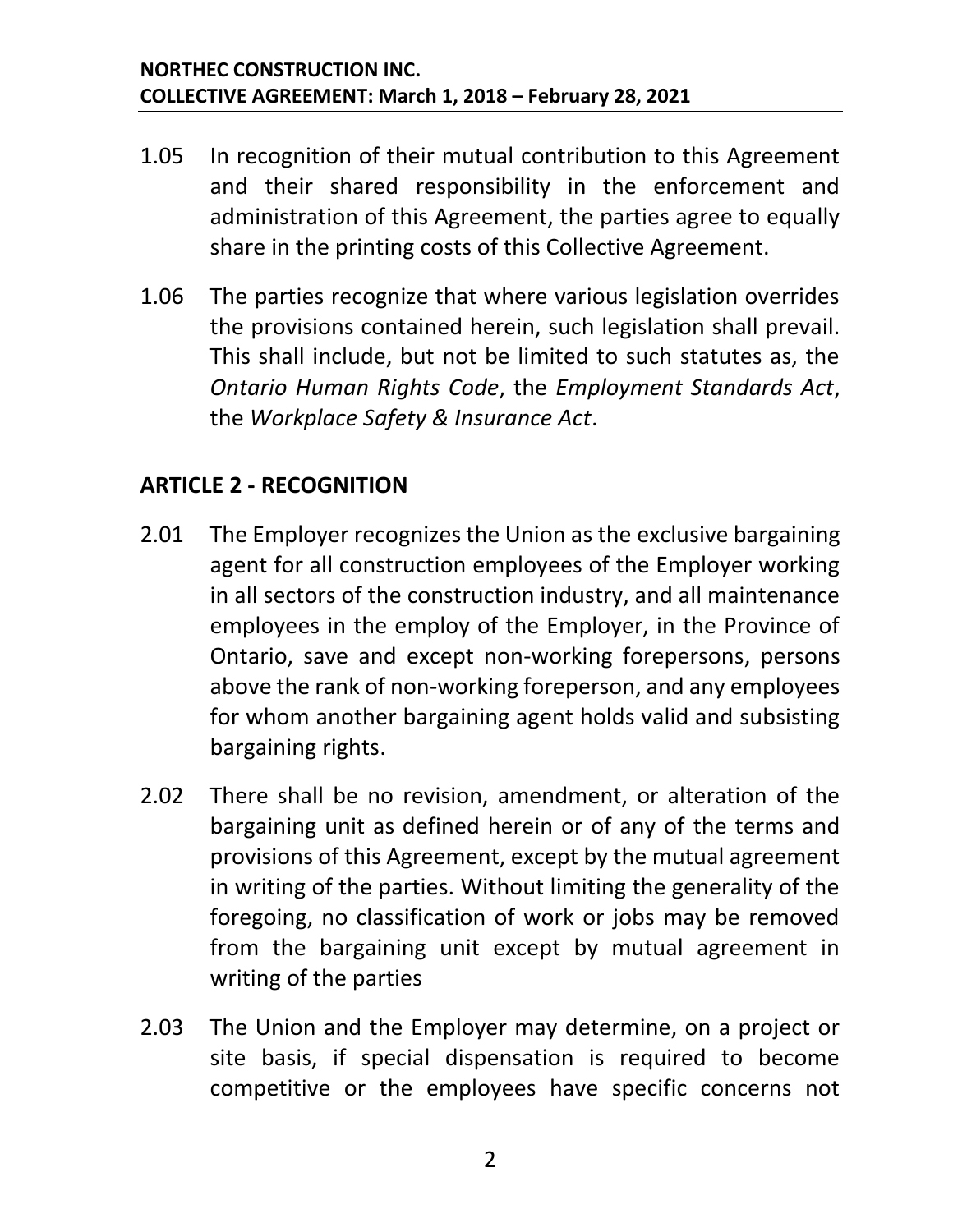addressed herein and, should the necessity arise, may by agreement in writing, add, amend or delete any terms or conditions of the Agreement for the duration of the job or project.

#### <span id="page-5-0"></span>**ARTICLE 3 - MANAGEMENT'S RIGHTS**

- 3.01 The Employer's rights include but are not limited to the following provided such actions are consistent with the further terms of this Agreement:
	- a. the right: to maintain order, discipline and efficiency; to make, alter and enforce rules and regulations, policies and practices, to be adhered to by its employees; to discipline and discharge employees for just cause.
	- b. the right: to select, hire and direct the workforce and employees; to transfer, assign, promote, demote, classify, layoff, recall and suspend employees; to select and retain employees for positions excluded from the bargaining unit.
	- c. the right: to operate and manage the Employer's business in order to satisfy its commitments and responsibilities. The right to determine the kind and location of business to be done by the Employer, the direction of the working forces, the scheduling of work, the number of shifts, the methods, processes and means by which work is to be performed, job content, quality and quantity standards, the right to use improved methods, machinery and equipment, the right to determine the number of employees needed by the Employer at any time and generally, the right to manage the business of the Employer, and to plan, direct and control the operations of the Employer, without interference.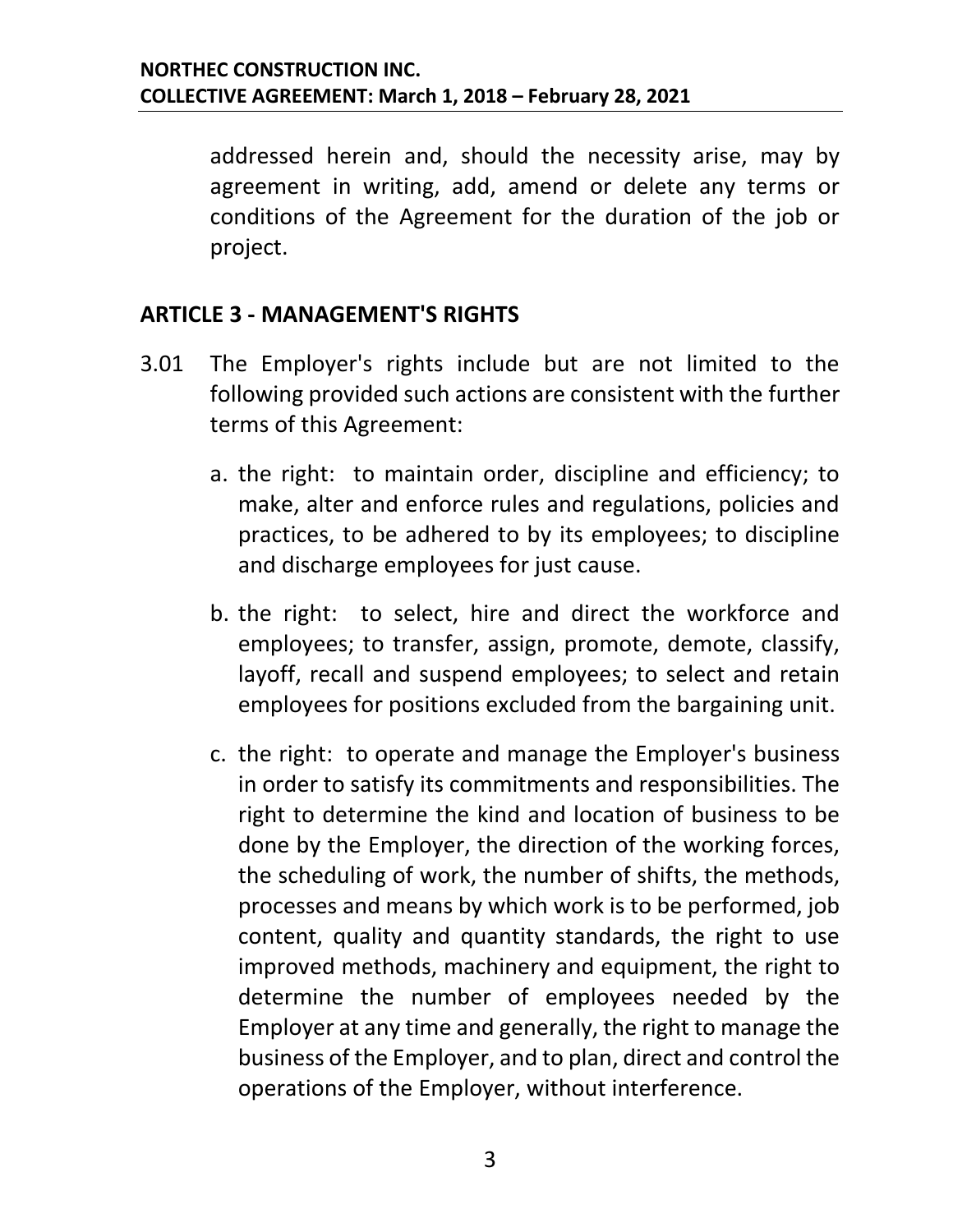- 3.02 The sole and exclusive jurisdiction over operations, building, machinery, equipment shall be vested in the Employer.
- 3.03 The Employer may contract out where:
	- a. it does not possess the necessary facilities or equipment;
	- b. it does not have in its employ and the Union is not able to supply within 48 hours, a sufficient quantity of employees who are qualified to complete a project within projected time limits; and,
	- c. the work being contracted out is additional work (not part of the scope of work assigned through the original tender process) and does not result in the layoff of employees at the worksite qualified to perform the work.
- 3.04 Where, subject to the above, the Employer intends to subcontract work, it shall invite other CLAC signatory contractors to bid the work. The Union shall provide the Employer a directory of contractors.
- 3.05 The Employer may meet periodically with its employees for the purpose of discussing matters of mutual interest or concern to the Employer, the Union and the employees. The Employer shall advise the CLAC Representative of the subject matter of such meetings and shall invite the CLAC Representative to attend such meetings.

#### <span id="page-6-0"></span>**ARTICLE 4 - DEFINITIONS**

4.01 Whenever used in this Agreement, the following definitions shall apply: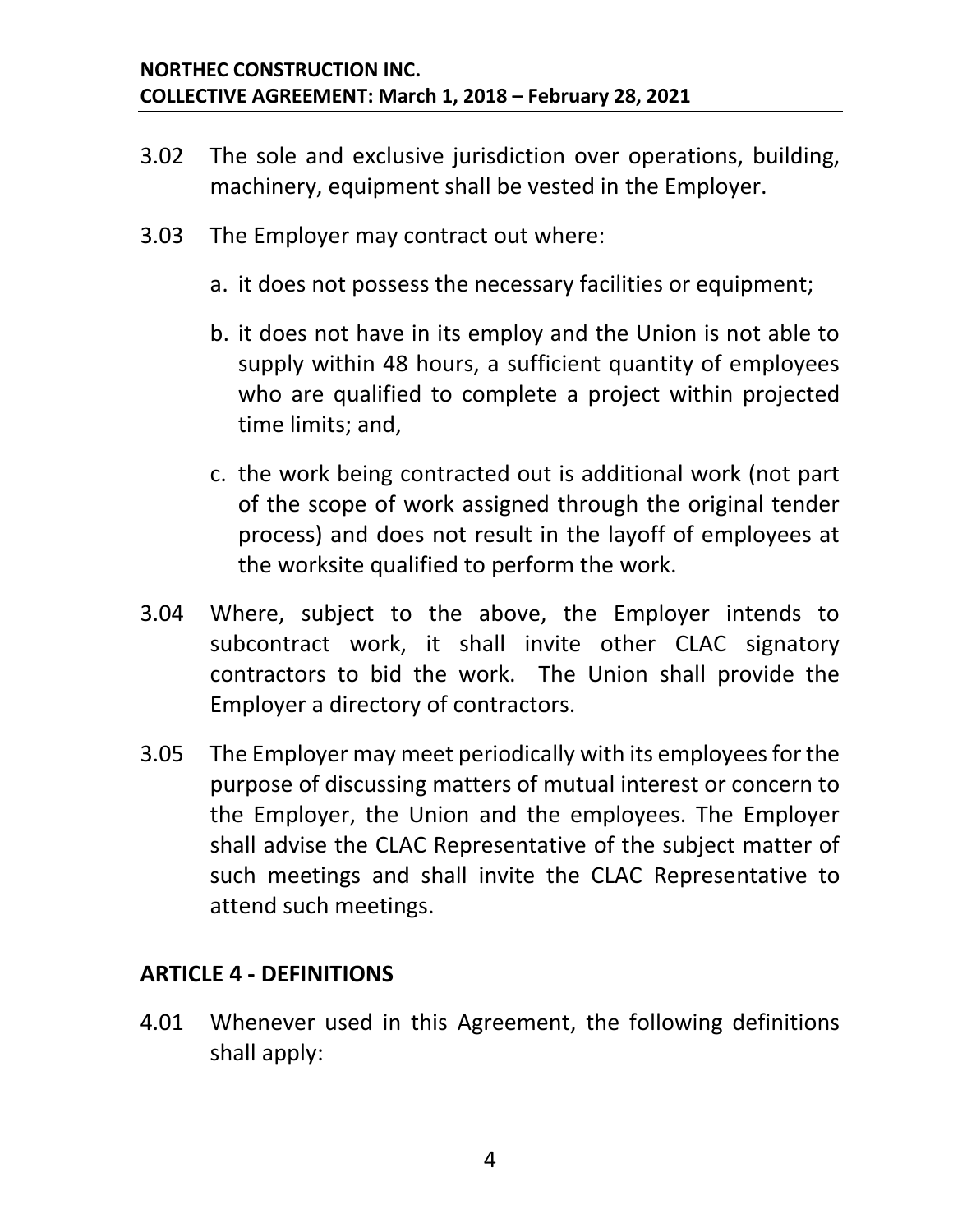- a. "Day(s)" shall exclude Saturdays, Sundays and days on which the Employer's offices are closed.
- b. "Site Specific Agreement" shall mean an agreement between the parties with special considerations based on a worksite's specific location, the scope of work and any other items that would require terms and conditions different from those outlined in the Collective Agreement.
- c. "Worksite" shall mean the specific area or project location where work takes place.

#### <span id="page-7-0"></span>**ARTICLE 5 - UNION REPRESENTATION**

- 5.01 For the purpose of representation with the Employer, the Union shall function and be recognized as follows:
	- a. The Union has the right to select or appoint stewards to assist employees in presenting any complaints or grievances they have to representatives of the Employer and to administer the Collective Agreement. The Union will advise the Employer, in writing, of the names of the stewards. The Employer will pay stewards a fifty cent (\$0.50) hourly premium in addition to their regular hourly rate. The Union shall appoint a chief steward; the Employer will pay the chief steward a premium of one dollar (\$1.00) per hour.
	- b. Upon the employment of a second employee, the Union may appoint a steward. Additional stewards may be appointed when the workforce exceeds twenty (20), fifty (50), eighty (80), one hundred twenty (120), one hundred sixty (160), two hundred (200), and thereafter for every fifty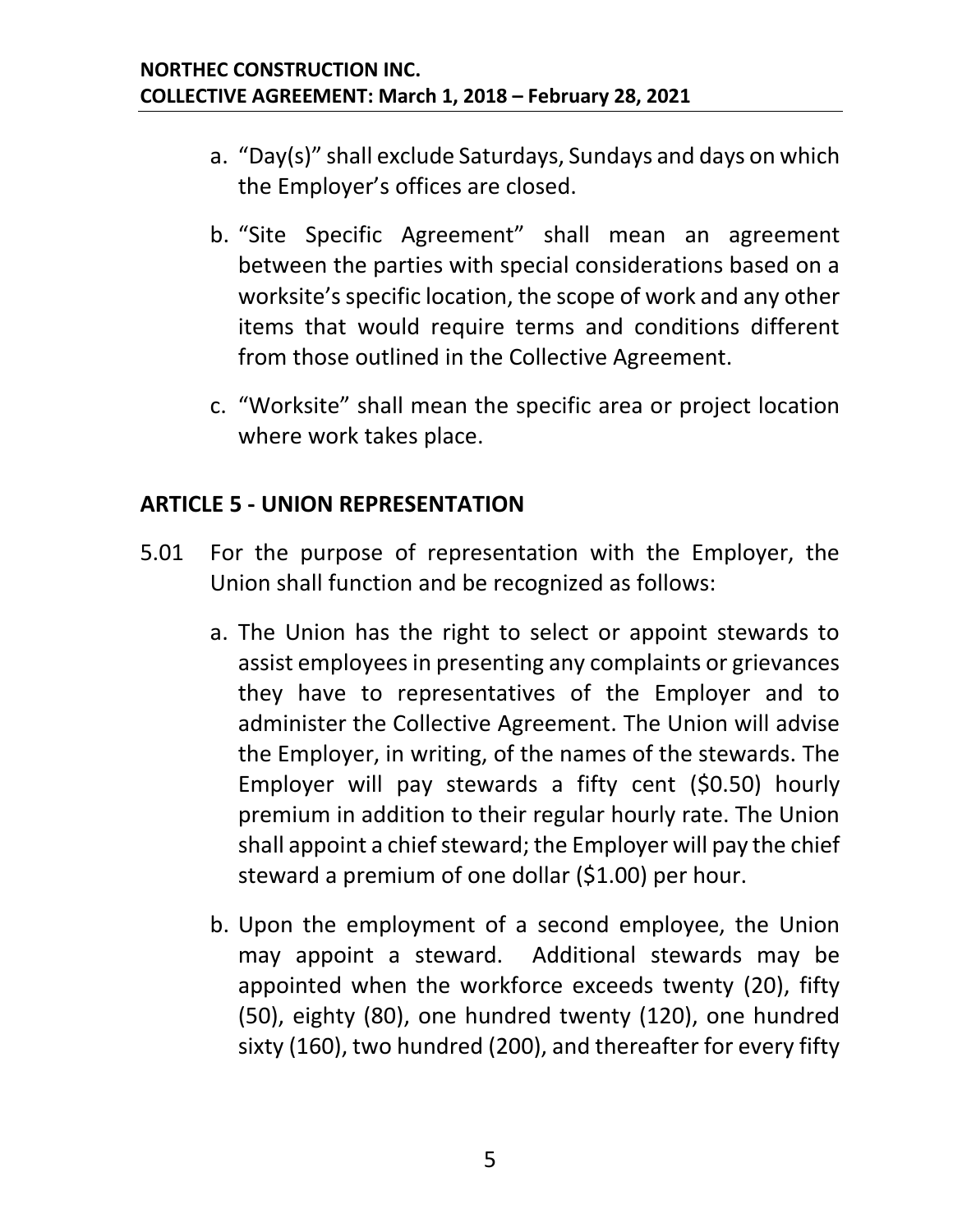(50) employees in the bargaining unit. The location and size of projects shall guide the parties in this determination.

- c. The Employer agrees to provide the stewards unpaid leave, to a maximum of three (3) days each per calendar year, upon proper notice, to attend to Union business and training.
- d. CLAC Representatives are representatives of the employees, in all matters pertaining to this Agreement particularly for the purpose of processing grievances, negotiating amendments to and renewals of this Agreement and enforcing the employees' collective bargaining rights as well as any other rights under this Agreement and under the law. The Union will advise the Employer, in writing, of the names of its Representatives.
- 5.02 The Union acknowledges that stewards have regular duties to perform as employees of the Employer will not leave their regular duties for the purpose of conducting business in connection with the administration of the Agreement or the investigation or presentation of grievances, without first obtaining the permission of their Foreman or immediate Supervisor. Such permission will not be unreasonably withheld.

The Employer will pay stewards at their regular hourly rate for time spent attending such duties during their working hours.

5.03 Representatives of the Union will have access to visit worksites or convening yards during normal working hours subject to the following: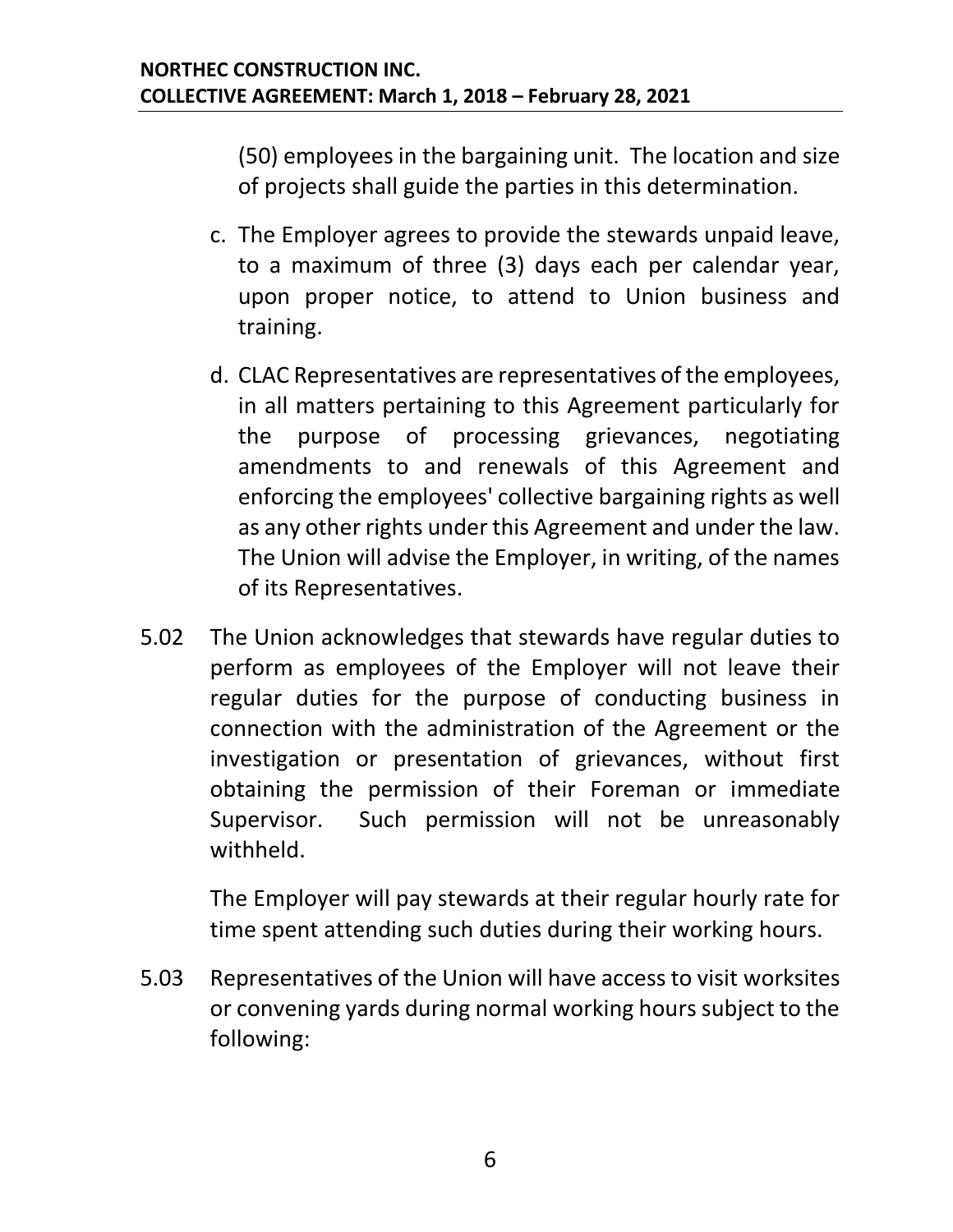- a. The Representative shall notify the Employer of their intention to attend at a worksite and shall identify themselves to the Project Manager or designate upon arriving at a worksite;
- b. The Representative shall come to the worksite prepared with all site required PPE and shall complete all visitor requirements, including orientation and any training required, prior to being granted access to a worksite;
- c. In no case will such Representative interfere with the progress of work.
- 5.04 The Union has the right to appoint a negotiating committee which shall be paid by the Employer at their regular hourly rates for all time spent on negotiating a Collective Agreement with the Employer, whenever this takes place during the regular working hours of the employees concerned. The size of the Union committee shall be two (2) where there are up to ninety-nine (99) employees and may, at the Union's discretion, increase by one where there are one hundred (100) employees and for each additional fifty (50) employees. (e.g. at 2 for 2-99, 3 for 100, 4 for 150, etc.).
- 5.05 The Union steward with longest service to the Employer will be the last employee to be laid off from a worksite, providing that steward has the skill and ability required to perform the remaining work.
- 5.06 There shall be no Union activity during working hours, on the Employer's premises, except that which is necessary for the processing of grievances and the administration and enforcement of this Agreement.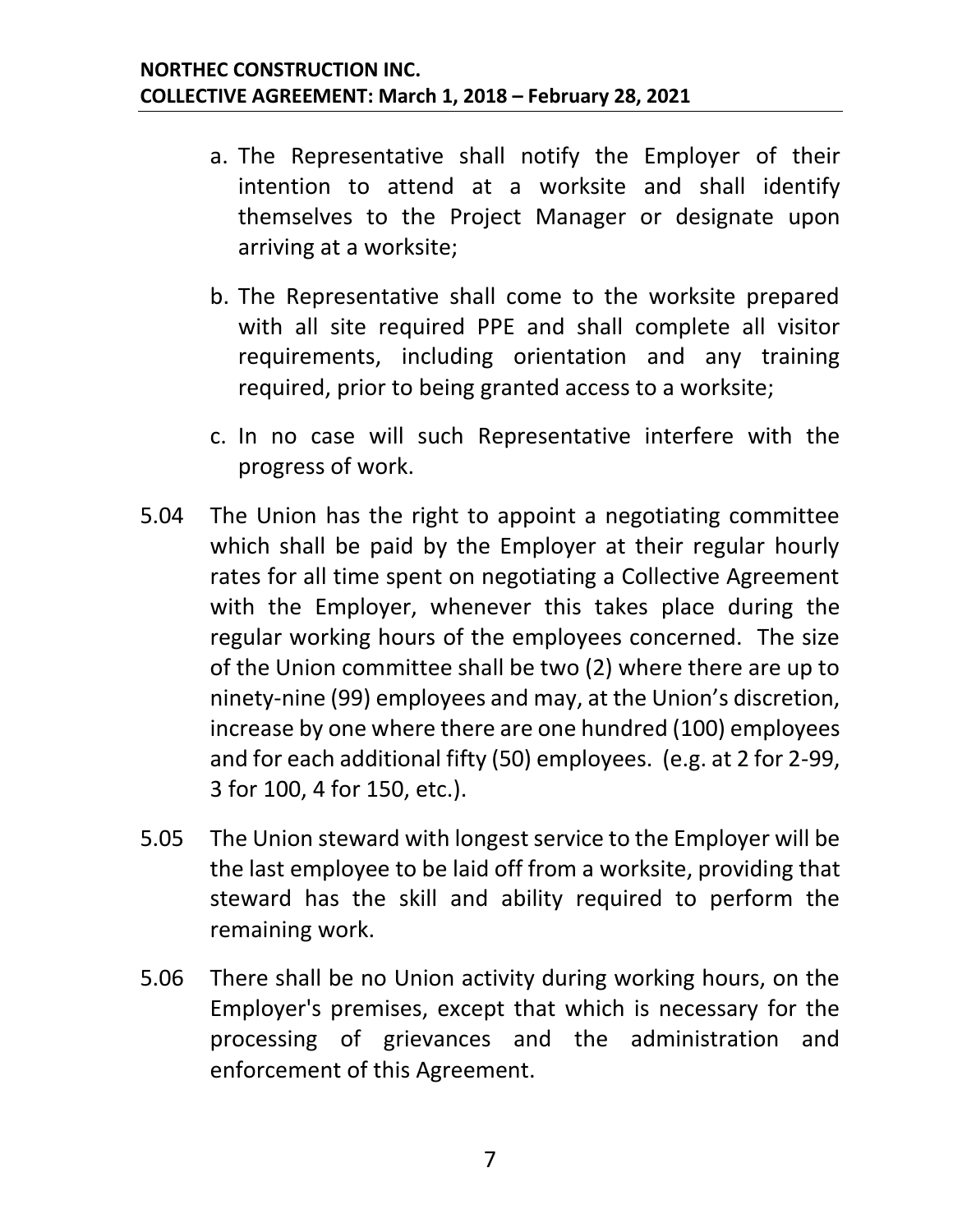#### <span id="page-10-0"></span>**ARTICLE 6 - STRIKES OR LOCKOUTS**

- 6.01 During the term of this Agreement, or while negotiations for a further agreement are being held the Union will not permit or encourage any strike, slowdown, or any stoppage of work or otherwise restrict or interfere with the Employer's operation through its members.
- 6.02 During the term of this Agreement, or while negotiations for a further agreement are being held, the Employer will not engage in any lockout of its employees.

#### <span id="page-10-1"></span>**ARTICLE 7 - EMPLOYMENT POLICY**

- 7.01 The Union and the Employer will cooperate in maintaining a desirable and competent labour force. The Employer will notify the Union of labour requirements giving as much prior notice as possible. The Union will provide a list of labour available. The Employer at its discretion may hire employees listed or from other sources.
- 7.02 To assist in the efficient placement of appropriately skilled members the Employer will inform the Union within three (3) days when employees are laid off and when new employees are hired, upon such lay off or hire.
- 7.03 The Employer shall, as a matter of policy, promote from within the existing workforce whenever possible, at the Employer's discretion. Employees who are interested in transferring to another position shall advise the Employer of such interest by filing a request for transfer with the Employer.
- 7.04 New employees will be hired on a probationary period of six hundred (600) hours worked and thereafter shall attain regular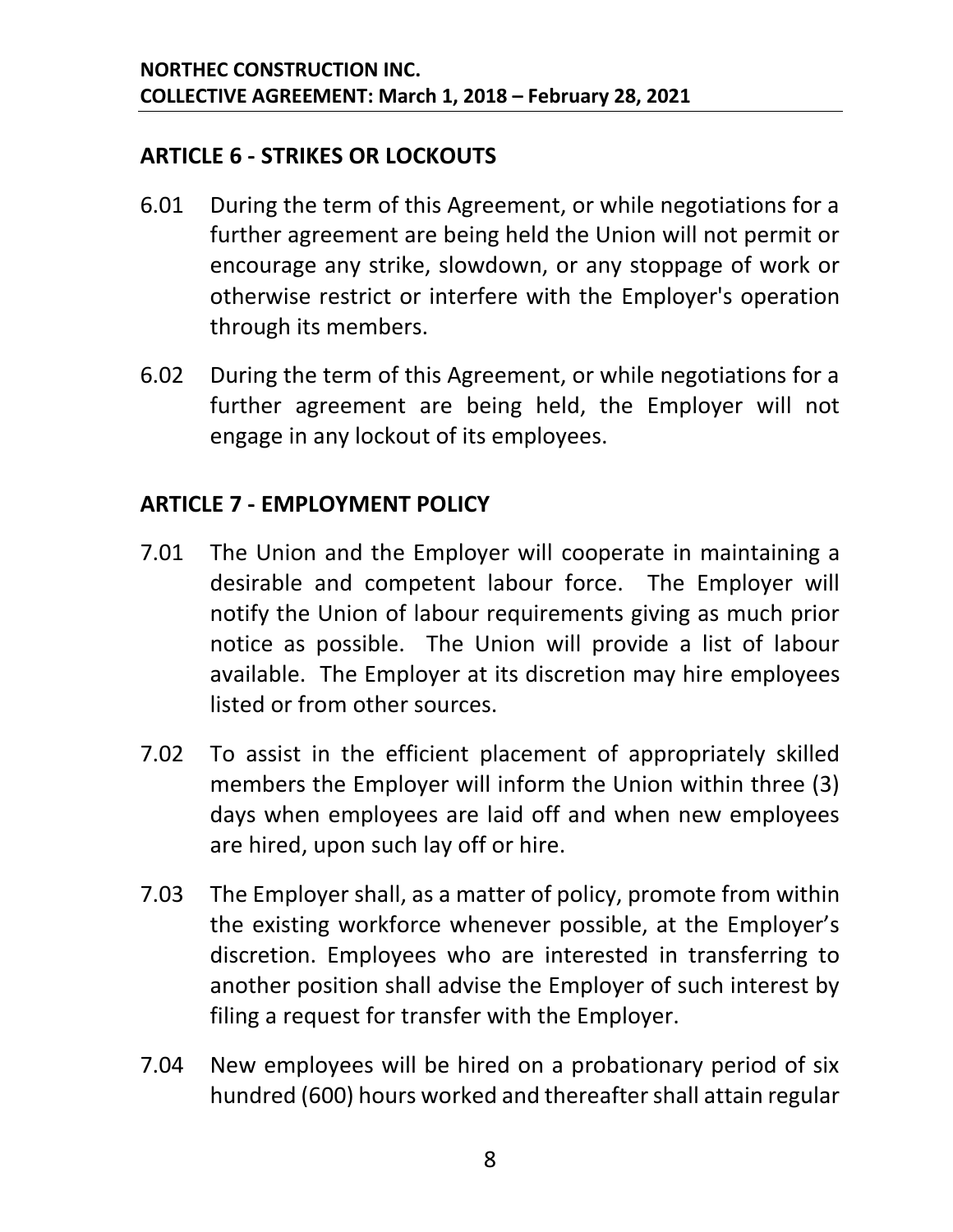employment status, subject to the availability of work. During the probationary period, the following shall apply;

- a. Regular Union dues, fees and remittances are to be deducted and remitted, as the case may be, from the first day of employment.
- b. Probationary employees are covered by this Agreement, excepting those provisions, which specifically exclude such employees.
- c. Probationary employees who have worked a minimum of two hundred (200) hours, and who are laid off and rehired by the Employer within six (6) months, will have these hours credited towards their probationary period.
- d. The discharge of probationary employees shall not become the subject of a grievance, unless the Union alleges such discharge is discriminatory, arbitrary or in bad faith.
- e. An employee who has completed the probationary period and is laid off and recalled by the Employer within one (1) year of previous employment shall not serve a new probationary period.

#### 7.05 **Students**

a. The term "Student" shall be applied to employees hired to work normally during May, June, July and/or August and who are enrolled in secondary or post-secondary school and who intends to return to a secondary or post-secondary education.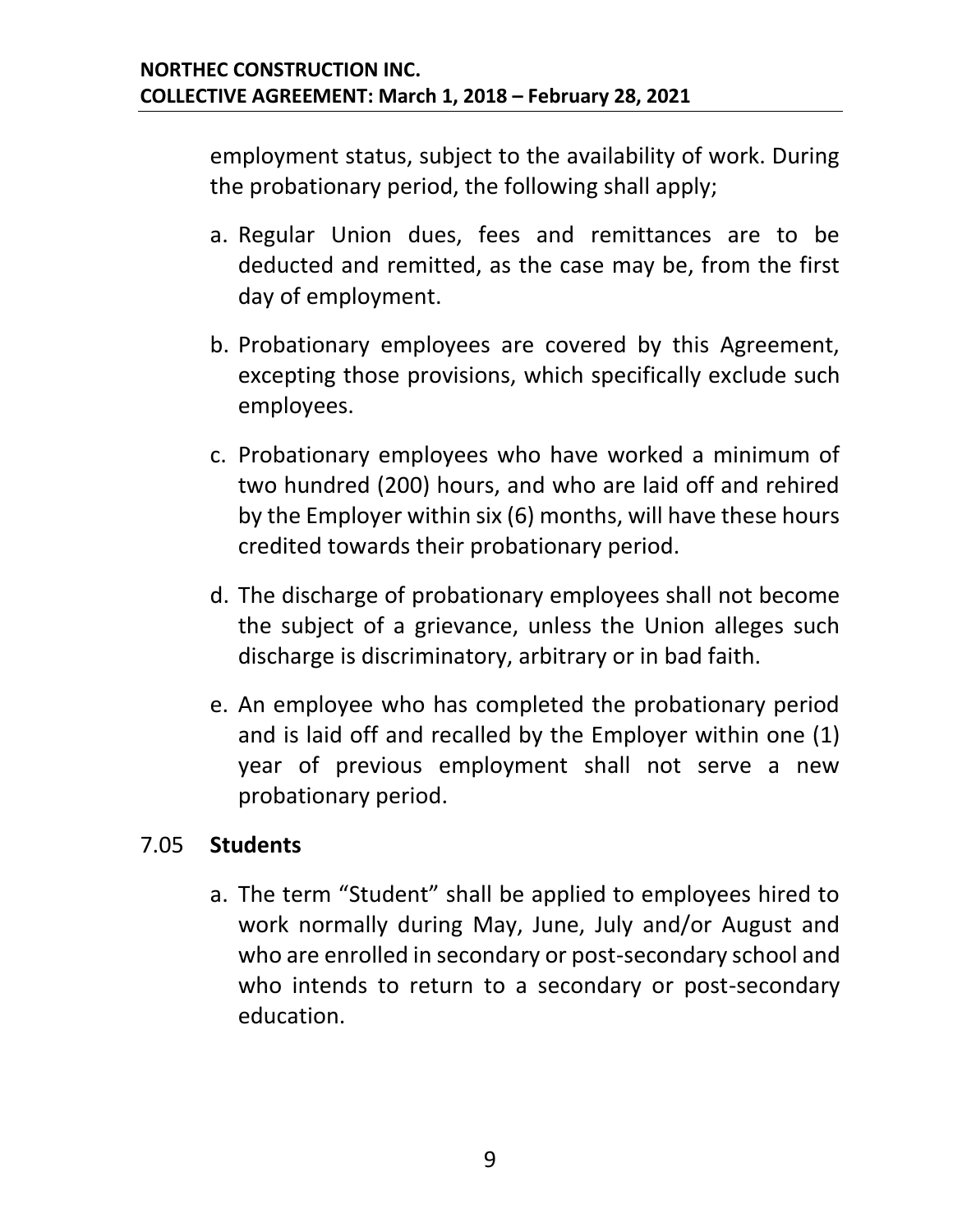- b. Students who perform construction work are a part of the Bargaining Unit and covered by this Agreement, subject to the limitations below:
	- i. Students shall not be eligible for the contributions or payments that flow from the Health Fund and Pension provisions of this Agreement.
	- ii. Students may progress through the wage grid on the basis of total accumulated time worked. However, students do not retain recall or employment security rights as described in this collective agreement.
	- iii. When the conditions of a student no longer apply to an employee the Employer shall determine whether to offer regular employment, subject to all of the conditions of this Agreement. Should a student become a regular employee, one half of the student's employment shall be credited for probation. The former student's employment date is the date he/she became a regular employee.

#### <span id="page-12-0"></span>**ARTICLE 8 - REMITTANCES TO THE UNION**

- <span id="page-12-1"></span>8.01 The Employer shall remit employee deductions and employer contributions, as the case may be, for union dues, fees, fund contributions and the like, to the Union, in a format prescribed by the Union. On such remittance the Employer will furnish the following information for each employee
	- a. First name & last name;
	- b. rate of pay;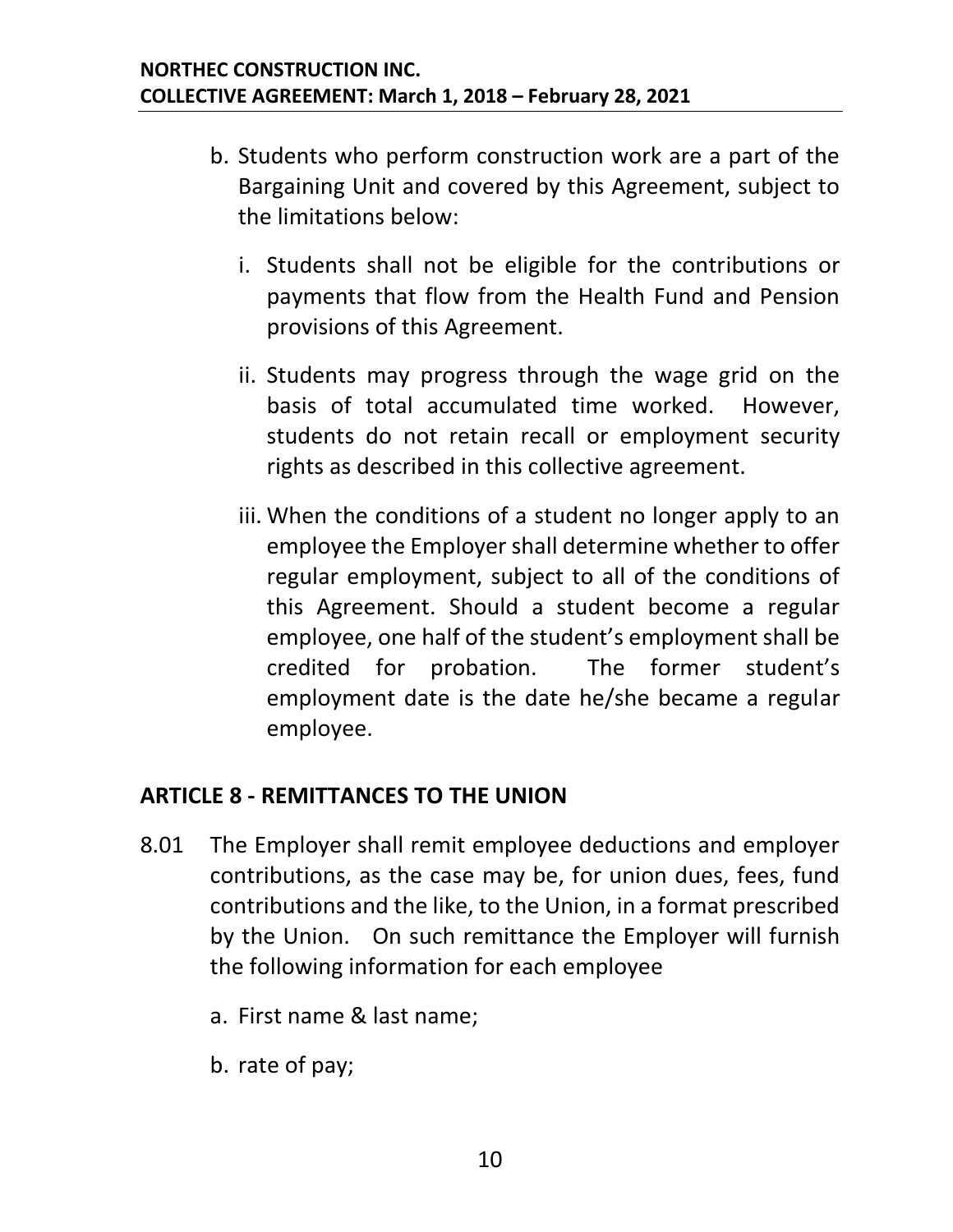- c. gross earnings;
- d. total regular and overtime hours worked in the period for which such deductions are made;
- e. dues and fees deducted on behalf of the employee as prescribed by the Union; and,
- f. contributions to Union funds on behalf of the employee and deductions from an employee toward Union funds as prescribed by this Agreement.
- 8.02 When the Employer hires new employees, the Employer shall also include on the next remittance in addition to the information required in Article [8.01,](#page-12-1) above, the following employee information:
	- a. contact information, including home phone, cellphone, email and mailing address;
	- b. Social Insurance Number;
	- c. date of birth;
	- d. date of hire;
	- e. employment classification.
- 8.03 The total amount(s) deducted and contributed will be remitted by the Employer to the Union by the fifteenth (15th) day of each month following the month for which the monies were deducted and are owed. The Union and the employees agree that the Employer will be saved harmless for all deductions and payments so made.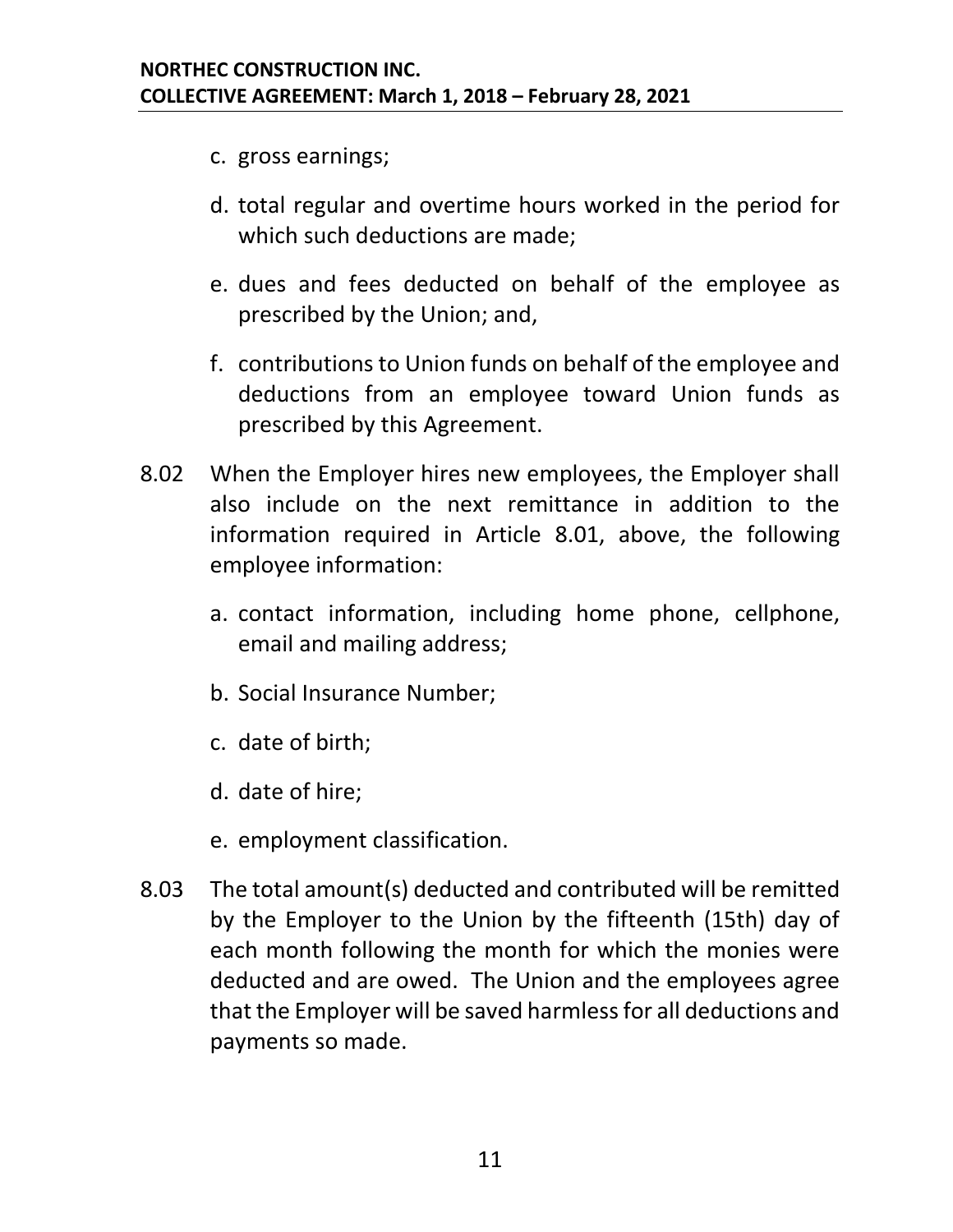#### <span id="page-14-0"></span>**ARTICLE 9 - UNION DUES AND UNION MEMBERSHIP**

#### 9.01 **Dues Deduction**

- a. The Employer shall deduct from each employee, from the commencement of employment, an amount equal to Union dues as set by the National Convention of the Union and as continued within the Employer Dues Directive issued by the Union Office.
- b. The Employer is authorized to deduct any administration fees owing by employees to the Union when hired.
- c. The total amount(s) deducted on behalf of the Union will be turned over by the Employer to the Union in accordance with Article 7, above. The Union and the employees agree that the Employer shall be saved harmless for all deductions and payments so made.
- 9.02 Neither the Employer nor the Union will compel employees to become members of the Union. The Employer will not discriminate against employees because of Union membership or lack thereof, and it will inform all new employees of the contractual relationship with the Union. All new employees shall be referred by the Employer to a Union Steward or a CLAC Representative in order to give the Union an opportunity to describe the Union, its purpose, representation policies, and any other information relevant to such new employees.
- 9.03 The Union agrees that it will make membership in the Union available to all employees covered by this Agreement on the same terms and conditions as are applicable to other members of the Union.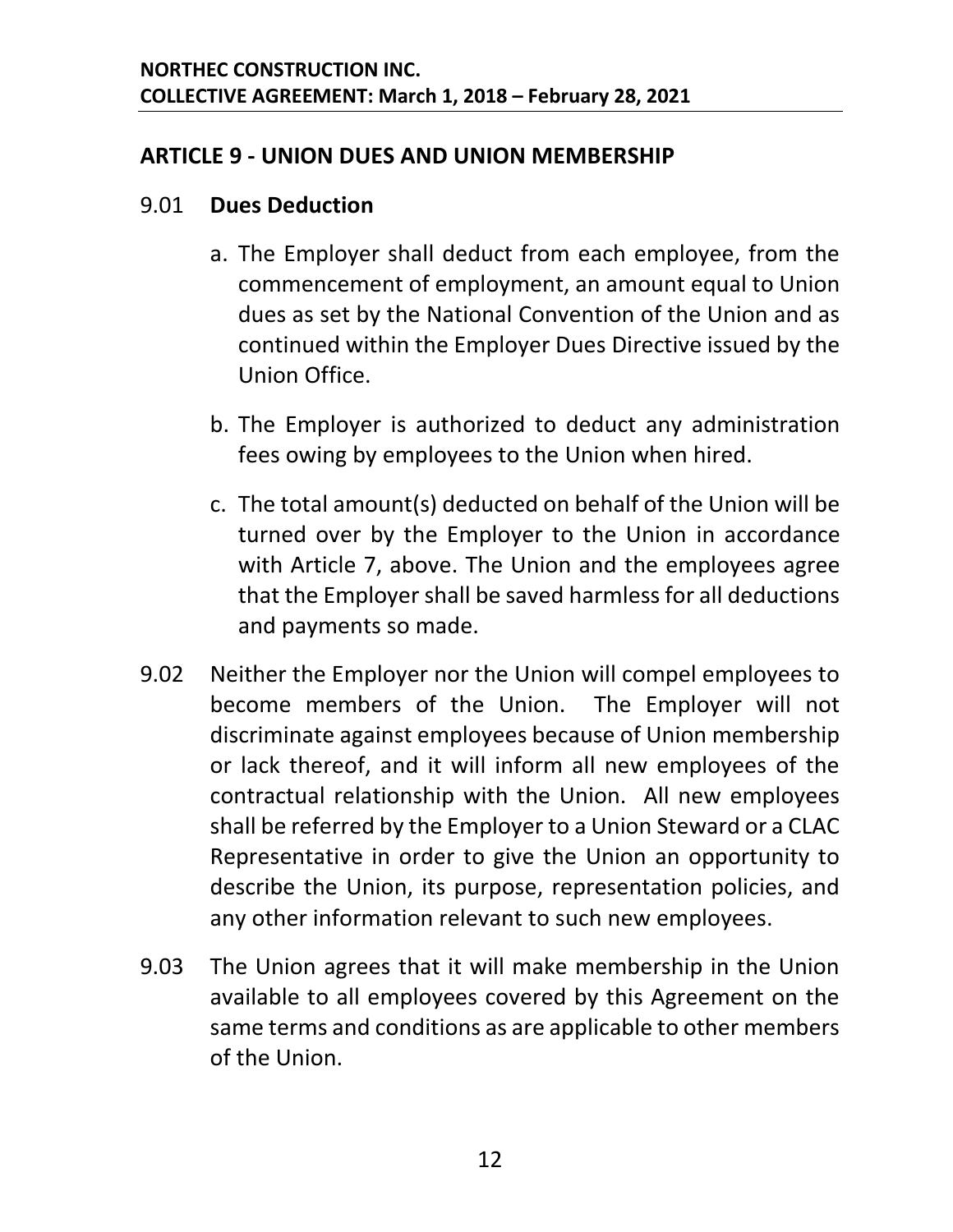9.04 Employees who cannot support the Union with their dues for reasons of conscience, as determined by the Union's internal guidelines of what constitutes a conscientious objection, may apply to the Union, in writing, to have their dues redirected. Such application shall outline the nature of the conscientious objection.

#### <span id="page-15-0"></span>**ARTICLE 10 - WAGES & AREA RATES OF PAY**

- 10.01 Wage schedules and job classifications are set forth in Schedule "A", attached hereto and made part hereof. Employees shall be classified and paid according to the classification in which they are regularly employed.
- 10.02 Additional classifications may be established only by mutual agreement between the Employer and the Union during the term of this Agreement, and the rates for same shall be subject to negotiation between the Employer and the Union.
- 10.03 In the event of an error in pay, an employee must advise their supervisor of the error within two (2) days after receiving his pay stub in order to have the error corrected on his next pay date.

#### **Underpayment**

Where there is an underpayment of wages, the Employer will make a payroll correction on the following payroll after being made aware of the payroll error.

#### **Overpayment**

a. Where there is an overpayment of wages not exceeding 20% of gross wages, the Employer will issue a Notice of Overpayment to the employee and the Employer shall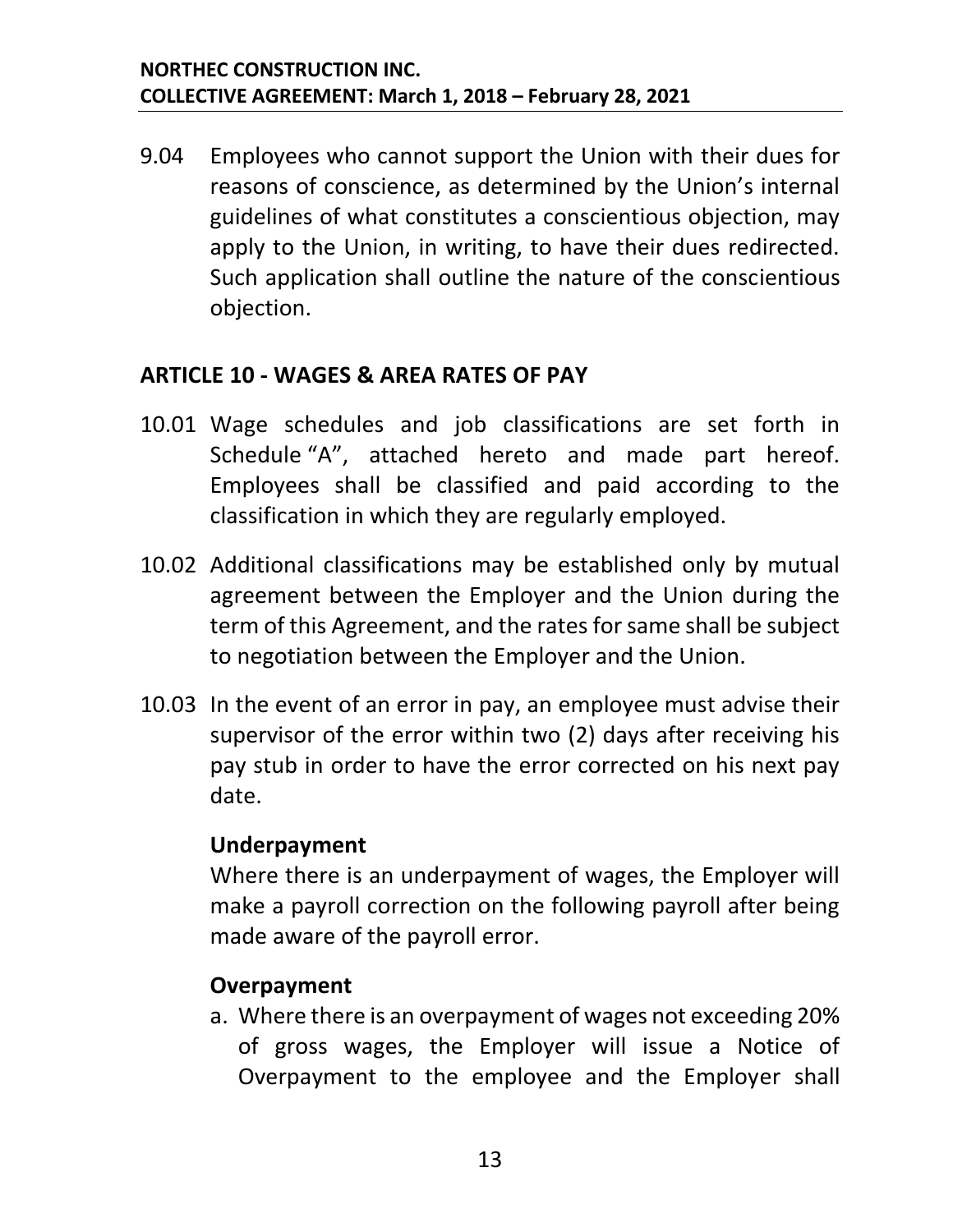recover the full amount of overpaid wages on the following payroll;

- b. Where there is an overpayment of wages, where the amount exceeds 20% of gross wages, the Employer will issue a Notice of Overpayment to the employee and the Employer shall recover an amount equal to 20% of gross wages on each payroll until the full amount has been recovered;
- c. In the event that the amount of the recovery of wages may create a financial hardship for the employee, the employee shall make alternative repayment arrangements with the Employer in writing;
- d. Where an employee has been notified of an overpayment of wages, and the employment relationship ends before full repayment has been made, the Employer shall recover the full balance on the final payroll of the employee.

In order to avoid errors in pay, the Employer will provide each employee with a copy of their paystub which outlines hours of work, as well as allowances paid each week. It is the responsibility of the employee to review this information and notify their Supervisor of any errors in pay.

10.04 When inclement weather, including extremely high temperatures, makes it impractical or hazardous to work, the Employer agrees to continue paying the employees at their regular hourly rate until their supervisor advises the employees to discontinue work and go home.

Employees shall be obligated to contact their supervisor before going to work in cases of inclement weather.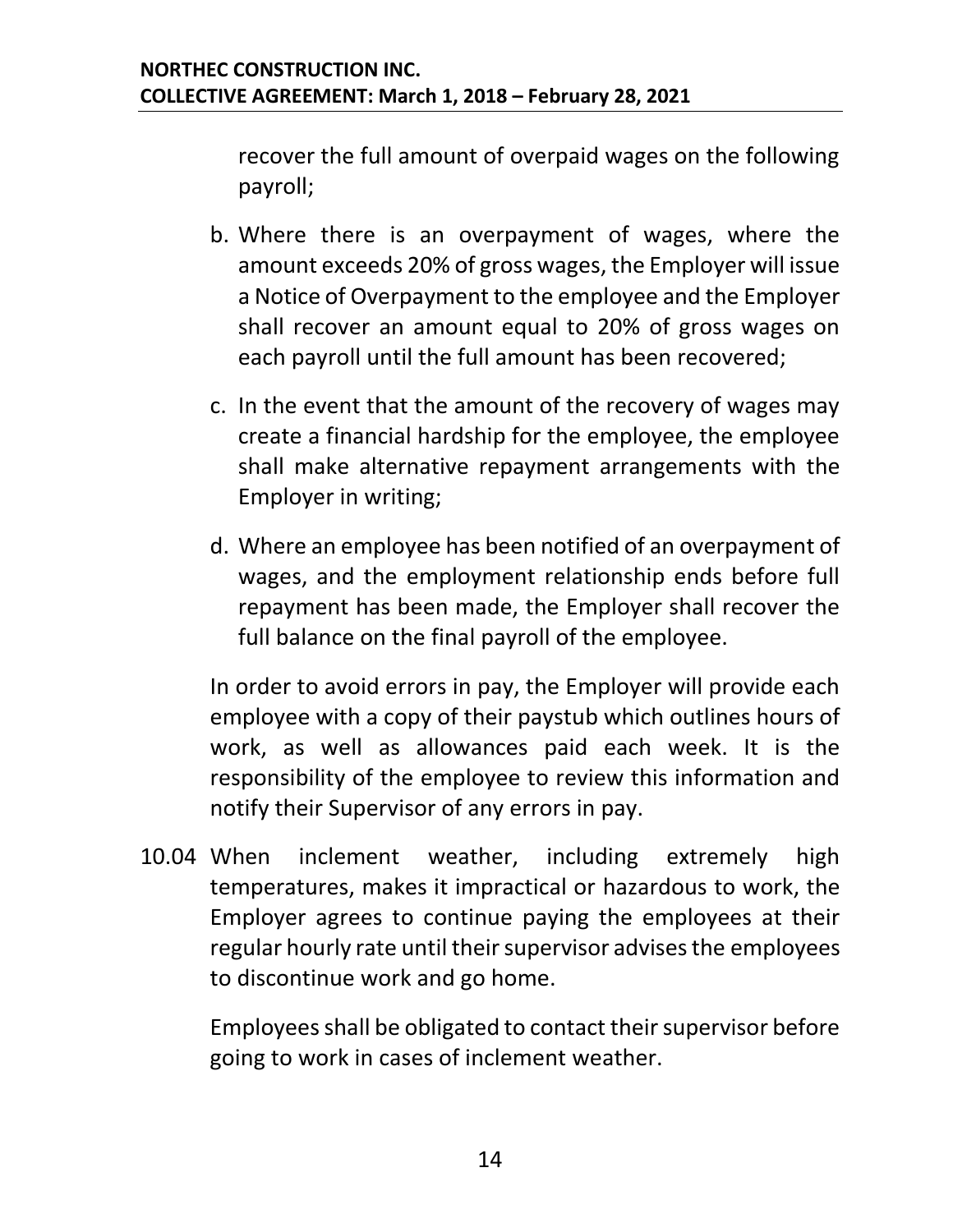#### **Show-up Time**

- a. An employee who reports to work in the usual manner, without having been notified that there is no work available and is sent home because of lack of work before they have worked three (3) hours shall receive a minimum of three (3) hours pay at his prevailing hourly rate.
- b. An employee who reports to work in the usual manner, without having been notified that there is no work available and is sent home as a result of causes beyond the control of the Employer, including inclement weather, fire, lightning, power failure, storms or similar causes, before they have worked two (2) hours shall receive a minimum of two (2) hours pay at their prevailing hourly rate.
- c. An employee who starts work and is prevented from completing their normal work day due to inclement weather or other reasons completely beyond the control of the Employer, will be paid the greater of the hours worked that day or two (2) hours pay at his prevailing hourly rate.
- d. Each employee must inform the Employer of a means of being contacted on short notice.
- 10.05 When there is a temporary shortage of work within a given work day in a specific classification, the Employer may employ the affected employees in another classification (whether higher paid or lower paid) at the rate of pay of their usual specified classification provided the employee is qualified to do the required work.
- 10.06 Employees given the option to work in another classification for which they are qualified instead of being laid off may be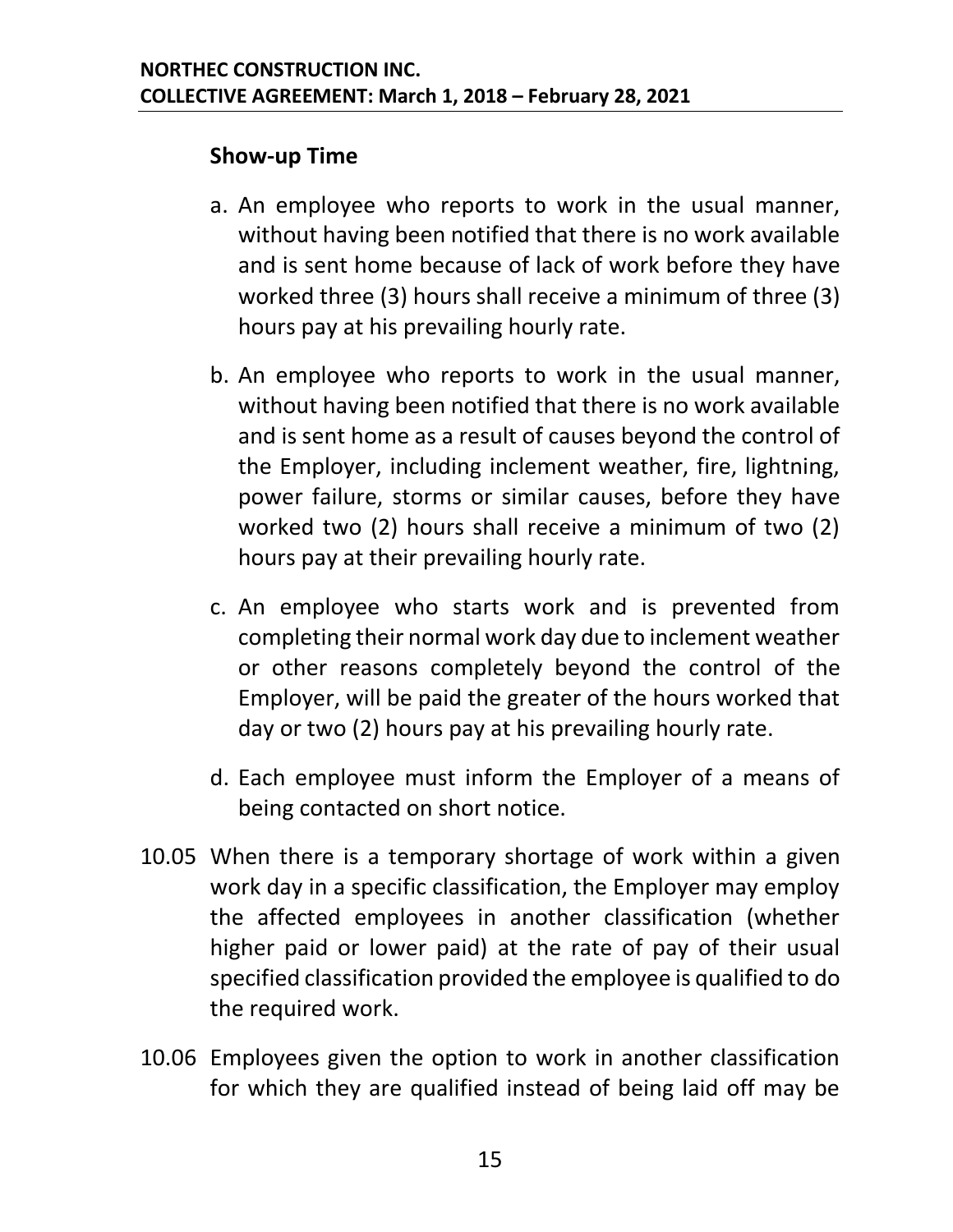paid the rate for the new classification whether higher paid or lower paid. The agreement will be recorded in writing and signed by the Employer, the employee and the steward. Where a steward has not been assigned or is not available, the Employer may notify a CLAC Representative within two (2) days.

#### <span id="page-18-0"></span>**ARTICLE 11 - HOURS OF WORK & OVERTIME**

<span id="page-18-1"></span>11.01 The regular work week shall be as follows:

| Road Work                         | 55 hours |
|-----------------------------------|----------|
| Sewer and Water Main Work         | 50 hours |
| <b>Structural and Bridge Work</b> | 50 hours |
| <b>Other Construction Work</b>    | 44 hours |

For all other work, the regular work week shall be defined by the *Employment Standards Act.*

- 11.02 Work performed in excess of above hours shall be paid at the rate of one and one-half times  $(1\frac{1}{2}x)$  the regular rate of pay.
- 11.03 Where employees are assigned to a worksite that does not require regular weekend work on a rotation, there shall be no regular work done on Sunday*s*. If extraordinary circumstances necessitate work on Sunday, as agreed upon by the Employer and the Union, time worked shall be paid at the rate of double times (2x) the regular rate of pay for such hours, irrespective of weekly hours.

Worksites with regular weekend work schedules are outlined in Article [11.06.](#page-19-0)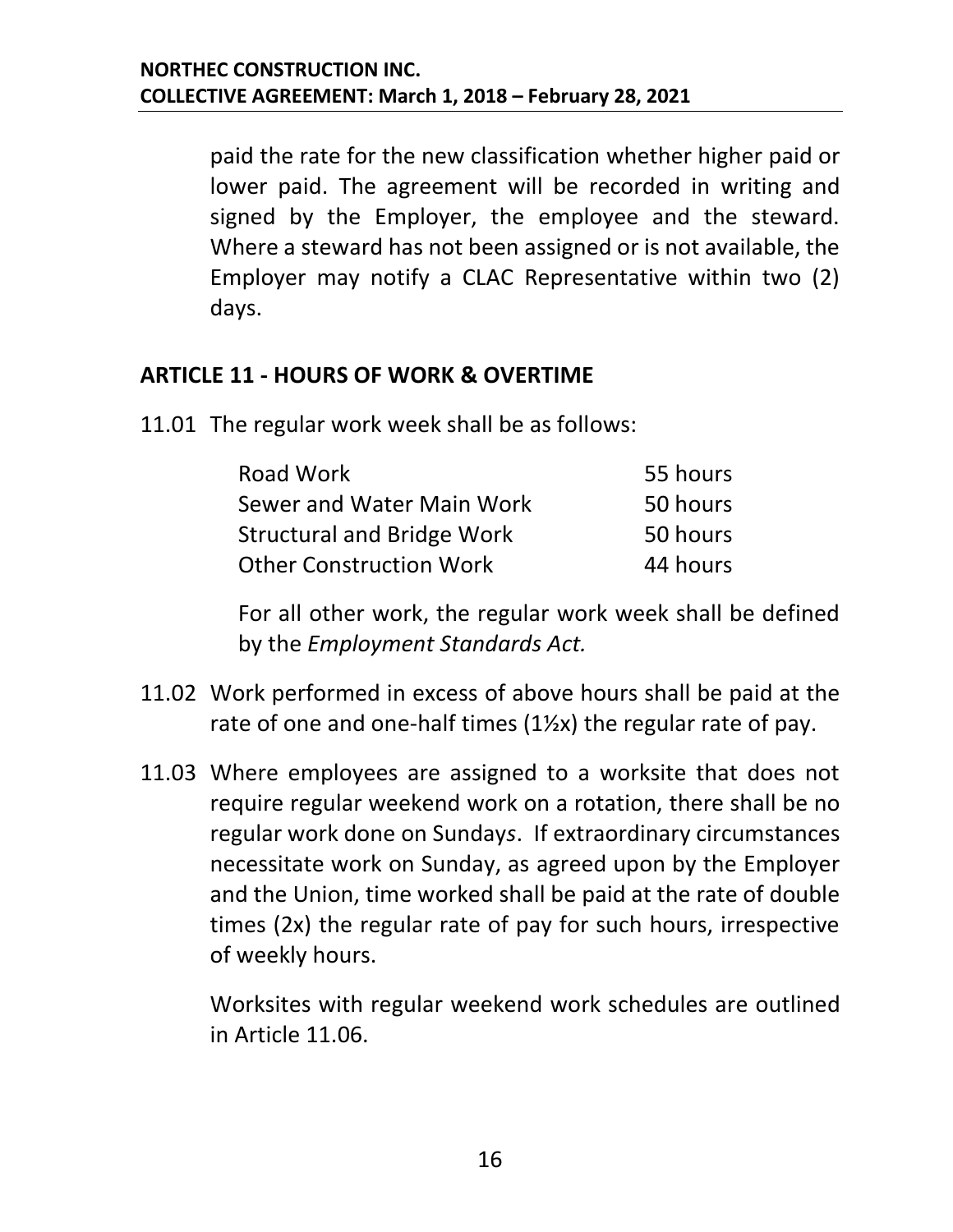Ordinarily, travel to site shall not occur on Sundays. Where by mutual agreement such travel occurs on Sundays, such time shall be paid at straight time.

- 11.04 The work week begins Sunday and ends on Saturday.
- <span id="page-19-1"></span>11.05 The regular work week consists of twelve (12) hours daily from Monday to Friday.

Daily overtime is paid after 12 hours paid and at a premium of one and one-half  $(1\frac{1}{2}x)$  times the rate.

One additional paid break is scheduled where the work is scheduled to exceed or expected to exceed twelve (12) hours.

- <span id="page-19-0"></span>11.06 Where employees are assigned to a worksite that requires regular weekend work on a rotation, the Employer shall pay overtime after regular work week hours per Article [11.01](#page-18-1) above and after twelve (12) hours paid per day as per Article [11.05](#page-19-1) above.
- 11.07 Where employees are assigned to a worksite that does not require regular weekend work on a rotation, Saturday work that is mandatory is paid at one and one-half (1½) times the regular rate. Where Saturday work is available but not required and the above weekly limit of hours has not been worked, Saturday work is paid at straight time until the weekly limit of hours is reached, after which the employee will be paid at one and one-half (1½) times the regular rate.

Worksites with regular weekend work schedules are outlined in Article [11.06.](#page-19-0)

11.08 There shall be no pyramiding of overtime.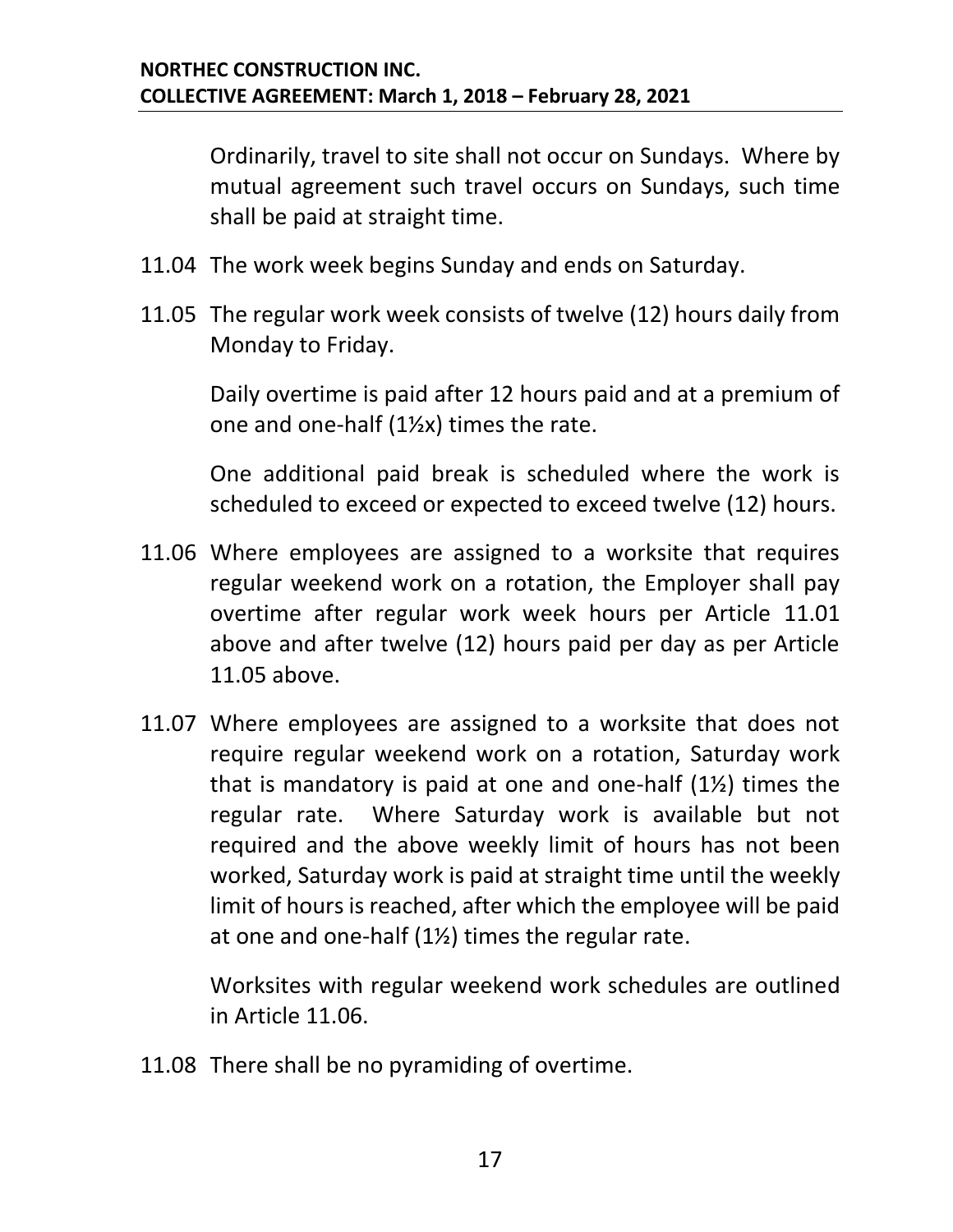11.09 If employees and an Employer representative mutually agree to modify the work schedule on a worksite, the Employer shall provide written notice to the Union of such schedule.

#### <span id="page-20-0"></span>**ARTICLE 12 - EMPLOYMENT RIGHTS AND LAYOFFS**

12.01 The Employer shall give an employee one (1) hours' notice of the need for a layoff or one (1) hours' pay in lieu of notice. Such notice is copied to the Union. At the request of either party the parties will meet with a steward present immediately after the giving of such notice to review the situation.

#### <span id="page-20-1"></span>**ARTICLE 13 - VACATION & HOLIDAY PAY**

- 13.01 All employees shall be entitled to receive an amount equal to six percent (6%) of their total annual gross earnings in vacation pay and four percent (4%) in lieu of statutory holiday pay. For tax purposes, vacation pay and statutory holiday pay shall be taxed over the period of time during which it was earned.
- 13.02 Approval of vacation time is at the sole discretion of the Employer. Vacation requests will not be unreasonably denied.
- 13.03
- a. The vacation pay for all employees will be remitted monthly by the Employer to the Union's Vacation Pay Trust Fund.
- b. Remittances to the Vacation Pay Trust Fund shall be made promptly by the fifteenth  $(15<sup>th</sup>)$  of each month for the credited amounts in the previous month, in order to satisfy the legal requirements pertaining to the disbursement of vacation pay.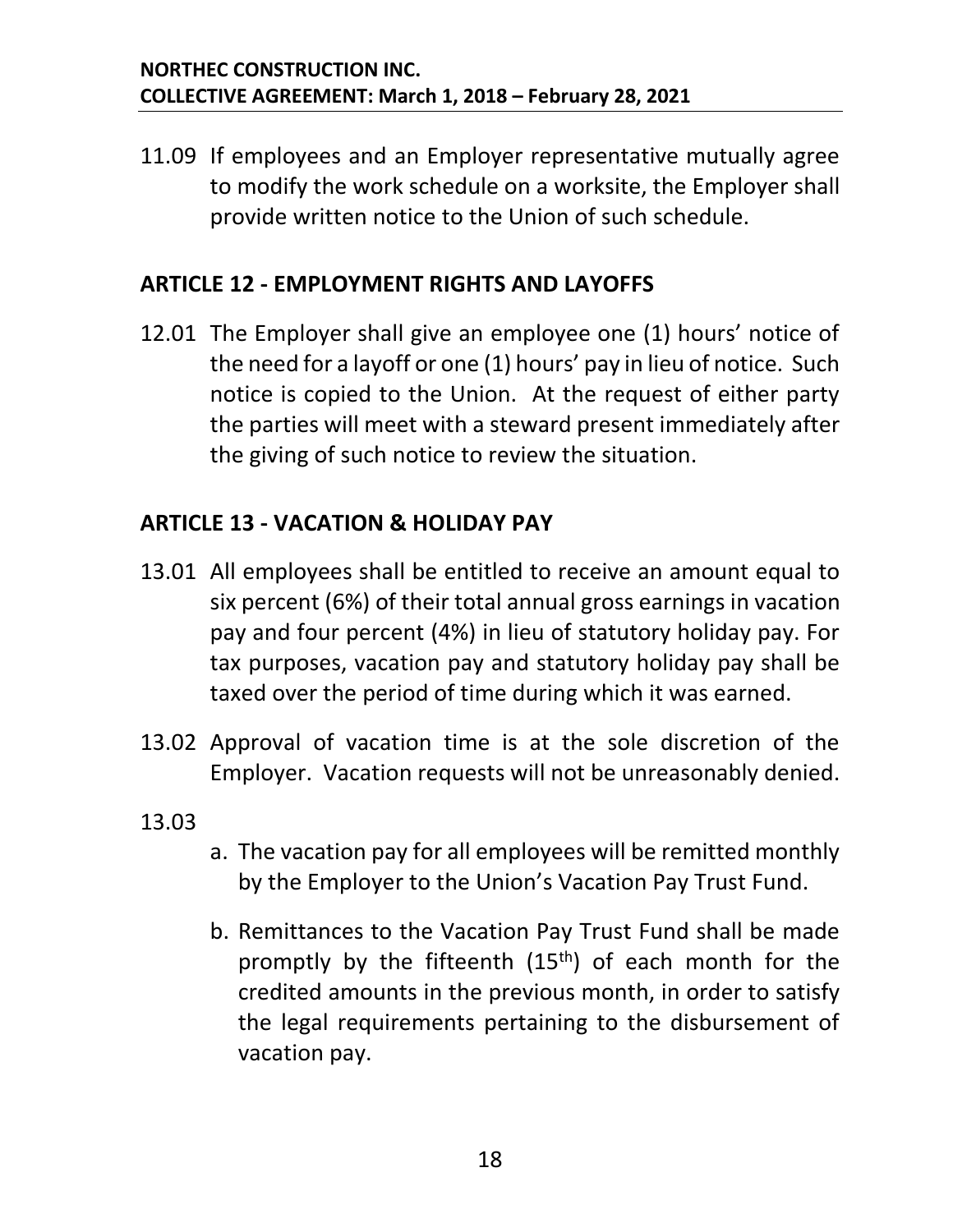13.04 When work is performed on the following statutory holidays, employees will be paid at one and one half (1½) times the regular rate:

New Year's Day, Family Day, Good Friday, Victoria Day, Canada Day, Civic Holiday, Labour Day, Thanksgiving Day, Christmas Day, Boxing Day and any other statutory holiday proclaimed by the federal or provincial government.

#### <span id="page-21-0"></span>**ARTICLE 14 - TRANSPORTATION, TRAVEL AND SUBSISTENCE**

- <span id="page-21-1"></span>14.01 The purpose of this Article is to pay reasonable expense on behalf of the employee. It is not intended to be a source of supplementary income. Should any of these factors change, the worker shall be required to immediately notify the Employer and give any updated documentation necessary to re-determine eligibility. They do not form part of the workers permanent compensation and are temporary in nature. It is not to be a supplement to base wage. Proven fraudulent claims for compensation under this Article shall result in the permanent loss of this benefit for the respective employee. Proof of travel and or principal residence may be requested by the Employer. All calculations shall be measured as the shortest distance on a paved road and as calculated by Google maps, no tolls.
- 14.02 Each employee will be responsible for transporting himself to the work site.
- 14.03 For employees that commute daily to a worksite from their place of residence, and who do not receive accommodation provided by the Employer, as per Article [14.09:](#page-23-0)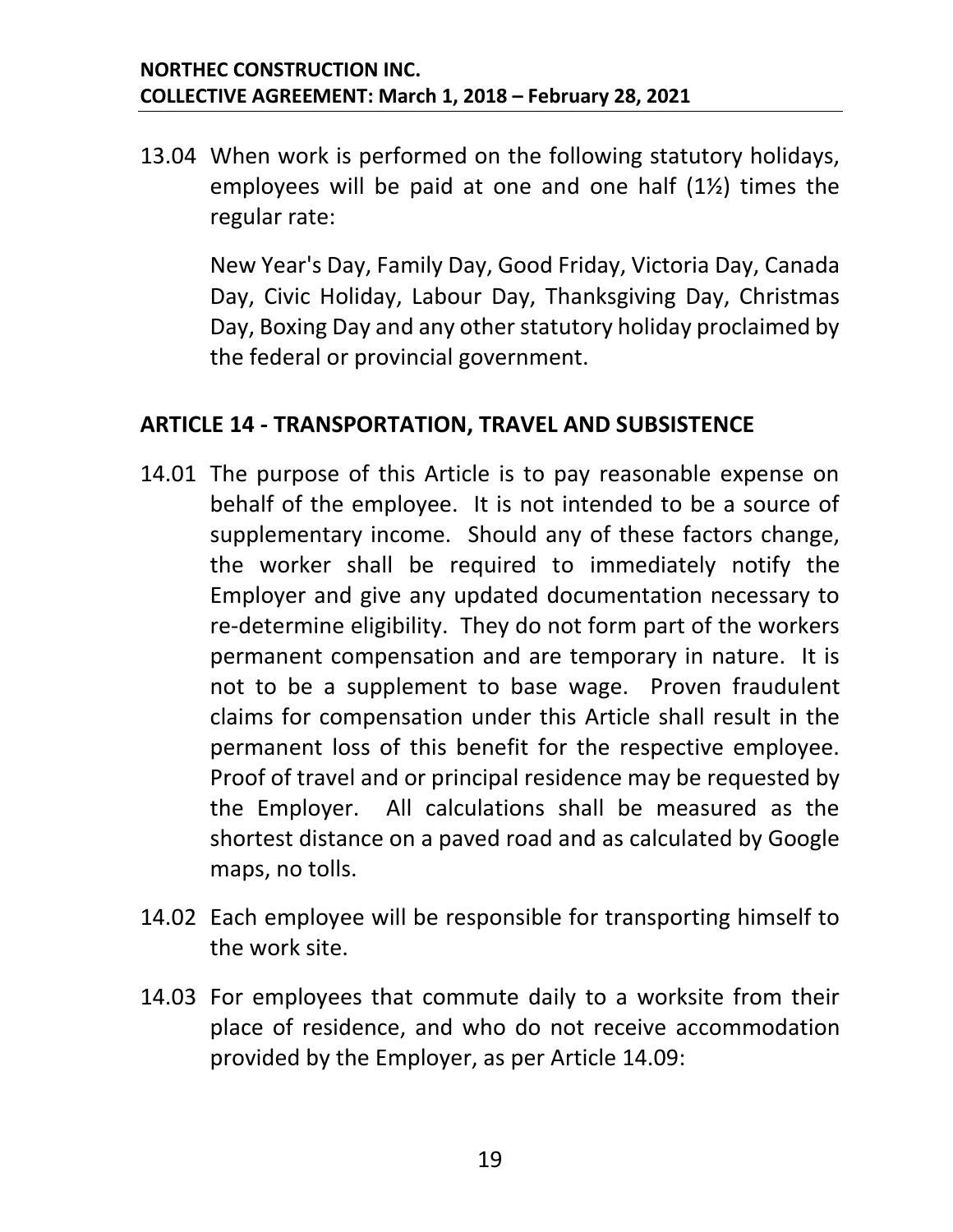- a. There shall be a free travel zone around each work site which is measured as sixty-nine kilometres (69 km) from the employee's principle place of residence to the worksite. Employees who reside in the free travel zone shall not be eligible for the accommodation or allowances described at Article [14.09.](#page-23-0)
- b. Employees that use their own personal vehicle to commute shall be remunerated in accordance with the following table for each day worked:

| Distance between Principal    | Daily Travel |
|-------------------------------|--------------|
| <b>Residence and Worksite</b> | Allowance    |
| 70-100 km                     | \$40         |
| 101-149 km                    | \$50         |
|                               |              |

- 14.04 If the Employer requests an employee who is already at a work site to travel to another work site during the course of a day, or to report to a different worksite during the workweek and the employee's car is used for such transportation, the vehicle owner shall be paid forty-nine cents (\$0.49) per kilometre for such use.
- 14.05 The Employer shall reserve the right to make reasonable carpooling arrangements.
- 14.06 The Employer will reimburse employees for reasonably incurred parking expenses.
- 14.07 An employee that must travel once weekly or for a rotation to a work site which is in excess of the distance(s) identified in the table below shall receive a travel allowance that is equal to the corresponding lump sum amount found below, in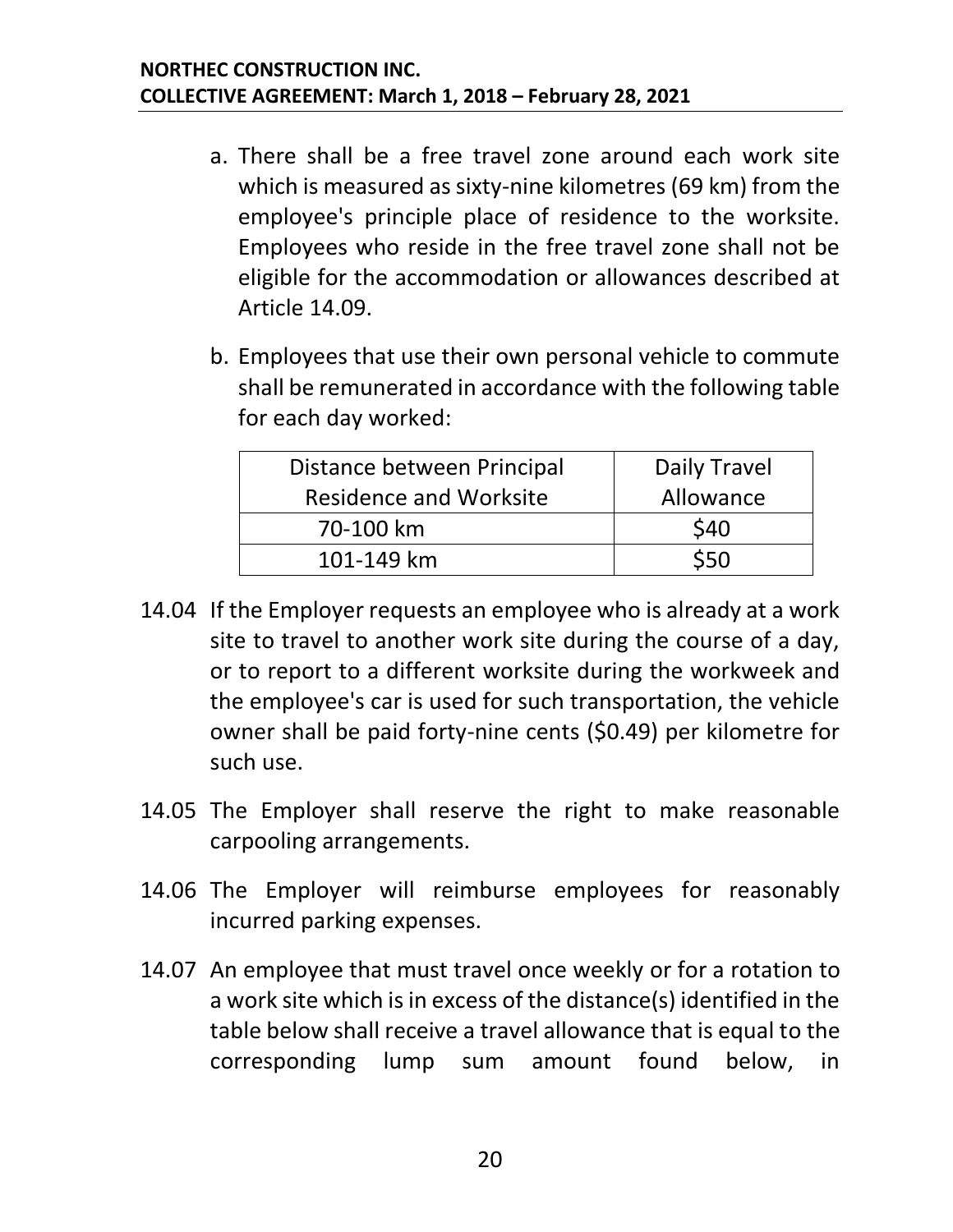consideration for the cost of travel to and from home, subject to the following:

- a. An employee shall only receive this amount when they travel to their principal place of residence at the end of the work week or rotation.
- b. The weekly or rotational travel allowance will be forfeited for any week that an employee does not abide by any of the above conditions.

| Distance between Principal      | Weekly/Rotational       |
|---------------------------------|-------------------------|
| <b>Residence and Worksite</b>   | <b>Travel Allowance</b> |
| 150-300 km                      | \$100                   |
| 301-400 km                      | \$125                   |
| 401-500 km                      | \$150                   |
| 501-600 km                      | \$175                   |
| For any part of each additional | Additional \$25         |
| 100 km beginning at 601 km      |                         |

\*All distances shall be measured in the same manner described at Article [14.01](#page-21-1) above.

Employees who leave the worksite for reasons other than work related, and return during the same work week or rotation, will only receive the travel allowance for the regularly scheduled travel.

- 14.08 Employees who are assigned or using a company vehicle are not entitled to daily or weekly travel.
- <span id="page-23-0"></span>14.09 The Employer shall pay all reasonable costs for meals, up to the amount specified below: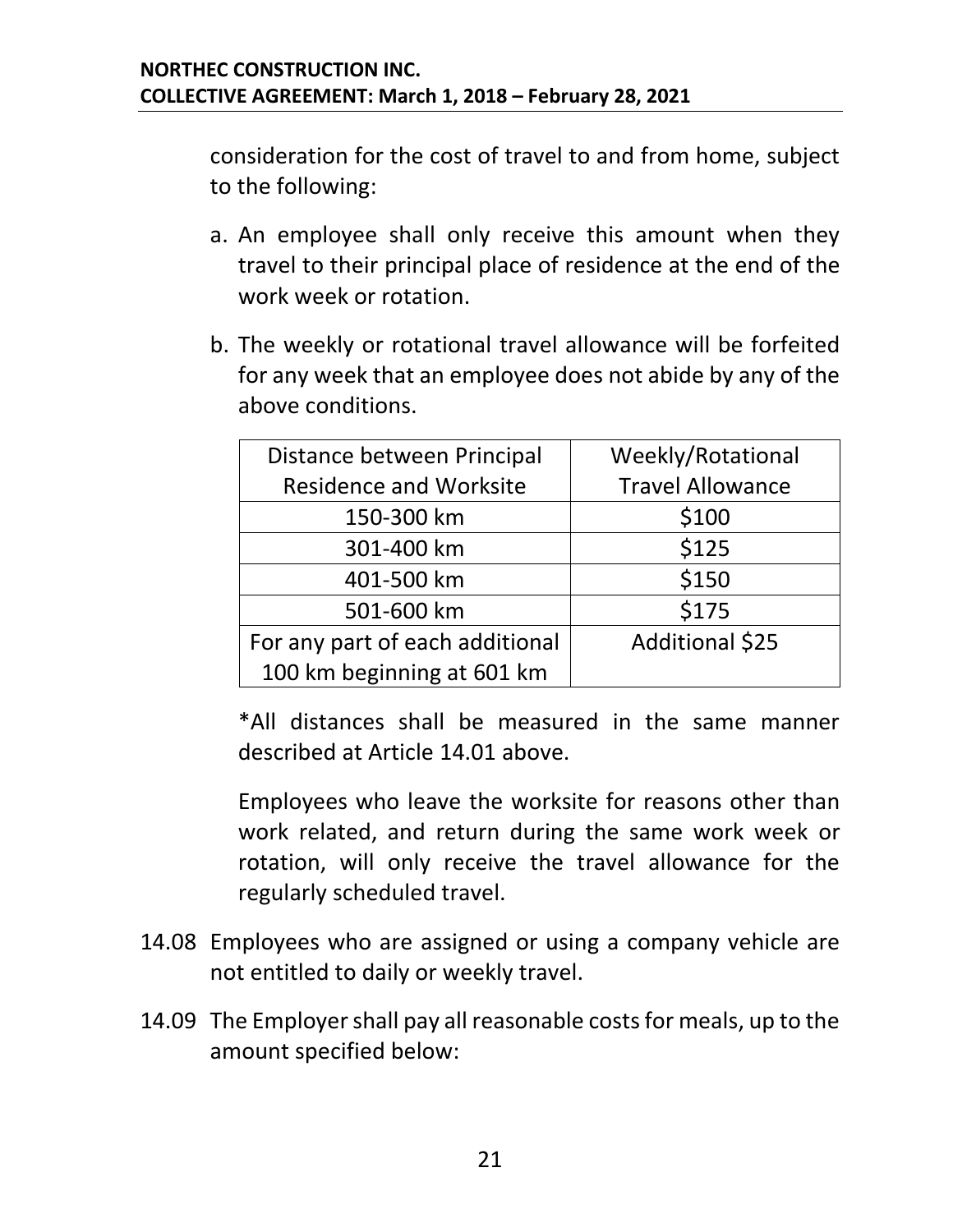- a. Breakfast: \$10 Lunch: \$15 Dinner: \$25
- b. they will be provided with suitable accommodation arranged by and paid for by the Employer, or one hundred and thirty (\$130) dollars will be paid as a suitable room and board allowance for each scheduled work day where overnight accommodation is required.
- 14.10 The Employer and the Union will establish by mutual agreement the particulars of all travel allowances, site to camp allowances, transportation terms and surface travel compensation, accommodation allowances and any other applicable travel and accommodation concerns as may apply to a project or job. The particulars shall be included in each Site Specific Agreement.
- 14.11 Weekly mileage and travel allowances and any other out of town expense, as set out in this Article, shall be paid to employees within two (2) weeks of submission of an expense claim.

#### <span id="page-24-0"></span>**ARTICLE 15 - UNION-MANAGEMENT COMMITTEE**

15.01 On a quarterly basis, the CLAC Representative and the chief steward shall meet with management to discuss items of mutual interest and concern. Topics may be suggested by either of the parties. The stewards shall be paid at their straight time hourly rate while attending such a scheduled meeting. Only upon the consent of the parties a meeting may be cancelled or postponed. One additional steward may be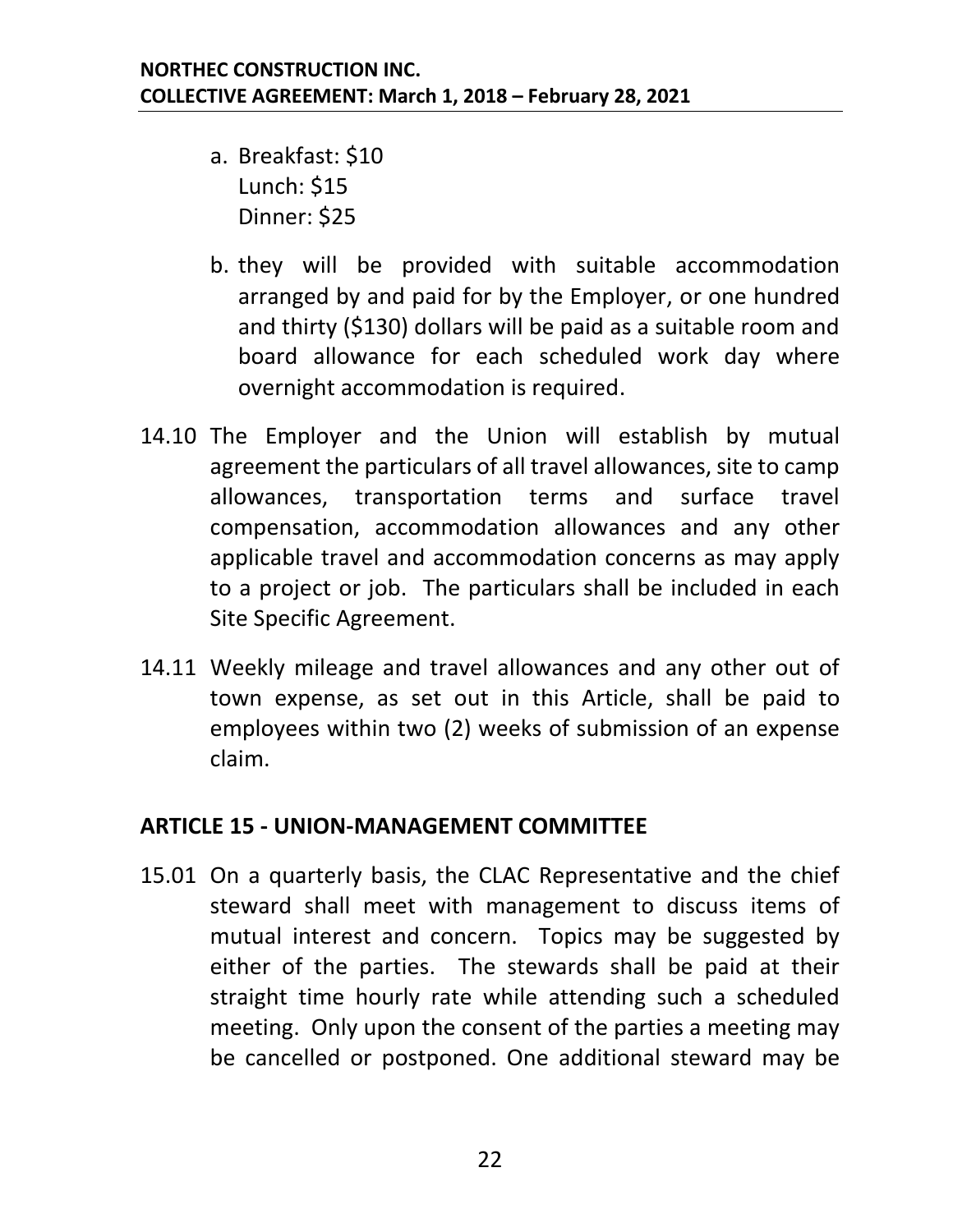invited by the Union for every one-hundred (100) workers employed.

#### <span id="page-25-0"></span>**ARTICLE 16 - HEALTH AND SAFETY, TOOLS AND PPE**

16.01 The Union-Management committee outlined in Article 14 shall also serve as a Health and Safety committee with the addition of the Health and Safety Representatives. The committee shall meet at a time mutually agreeable to the parties. The meeting shall be directed to matters concerning the correction of unsafe conditions and practices and the maintenance of the co-operative interest in the safety of the workforce. The Employer shall maintain a record of the meetings and the matters discussed.

The Health and Safety committee shall make inspections of all worksites at its discretion.

16.02 The Employer shall pay to each employee on the payroll at the end of the pay period as set out in the table below, and who has completed probation, an allowance based on hours worked in the prior quarter multiplied by the PPE amount in Schedule "A".

| Pay Period                 | Payment                    |
|----------------------------|----------------------------|
| 1 to 13                    | Paid by the end of April   |
| Approx. Jan. $1 -$ Mar. 31 |                            |
| 14 to 26                   | Paid by the end of July    |
| Approx. Apr. 1 - Jun. 30   |                            |
| 27 to 39                   | Paid by the end of October |
| Approx. Jul. $1 -$ Sep. 30 |                            |
| 40 to 52                   | Paid by the end of January |
| Approx. Oct. $1 - Dec 31$  |                            |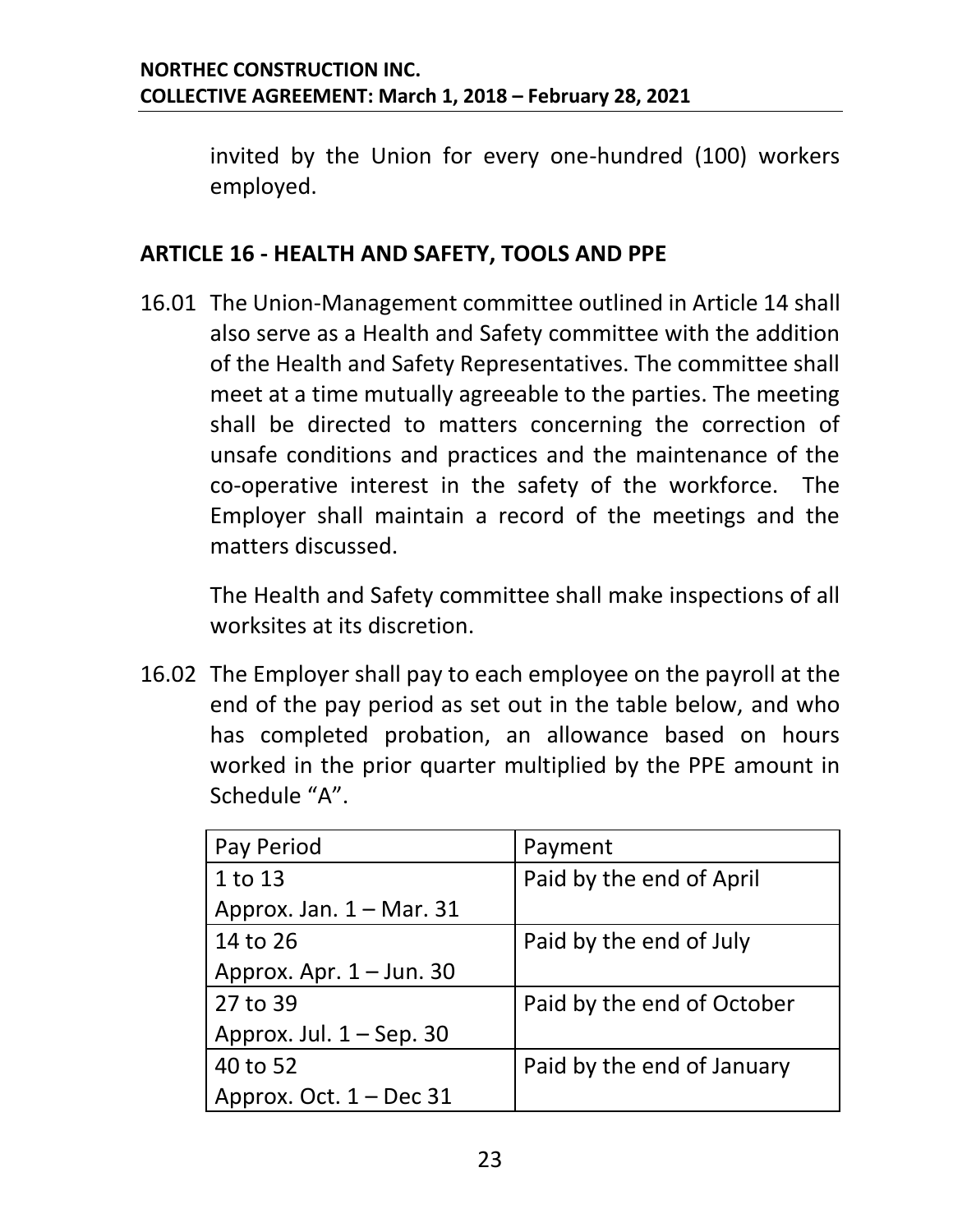Each payment will be made on the employee's regular pay.

In the event that the employment relationship should end, the Employer agrees to the following:

- a. Where the employment relationship ends due to the end of contract or a layoff due to lack of work the employee will be paid the PPE allowance, provided they have completed probation by their layoff date;
- b. Where the employment relationship ends due to termination with cause or should the employee quit, the employee will not receive the PPE allowance.
- 16.03 All employees shall wear CSA approved, Grade 1 safety boots at all times while on the worksite.
- 16.04 All employees shall supply their own hammer, tape and pouch, PPE and work wear except as outlined herein.
- 16.05 All employees will be provided with rubber boots when required in the normal course of their duties as determined by supervisory personnel.
- 16.06 The Employer will provide adequate fall protection, including harnesses and related equipment.
- 16.07 The Employer will pay one hundred dollars (\$100.00) for completion of a first aid certificate. This shall include new and renewal certificates which are in effect for at least twenty-four (24) months. Where such training is mandatory, the Employer will pay employees their straight time regular rate of pay for all hours attending such training and not the one hundred dollars (\$100.00).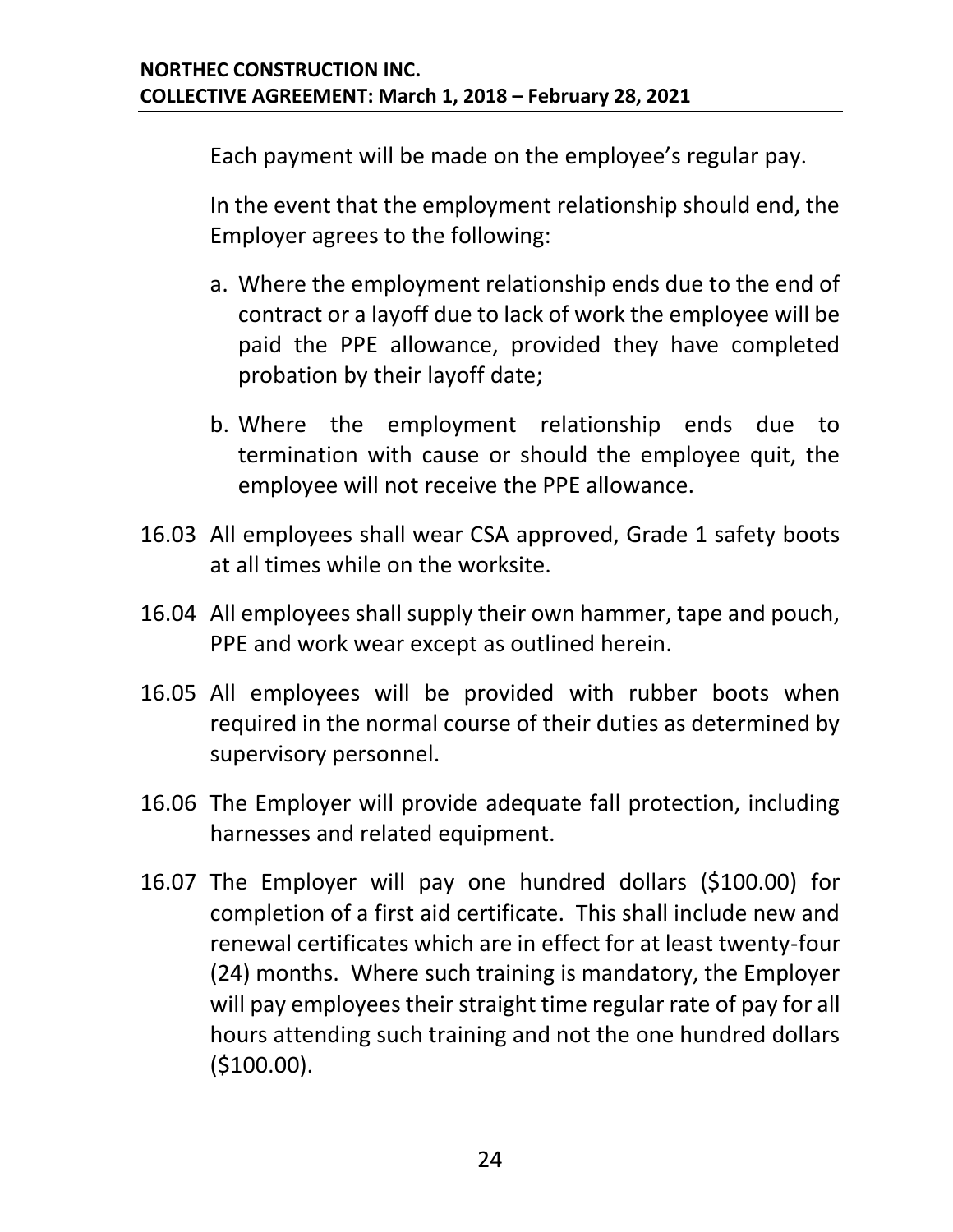- 16.08 Where the Employer is required by the *Occupational Health and Safety Act* to have a health and safety representative on site, the Employer will pay the following premiums:
	- a. Non-certified health and safety representatives will receive a twenty-five cent (\$0.25) hourly premium upon election to this role.
	- b. Certified health and safety representative will receive a fifty cent (\$0.50) hourly premium. This rate shall be paid retroactive to the date of election after the completion of three (3) months work in their role, or upon the Employerinitiated termination of the individual.

#### <span id="page-27-0"></span>**ARTICLE 17 - CLAC HEALTH FUND**

- 17.01 The Union warrants and represents that the CLAC Health Fund ("Benefit Plan") is established for the benefit of the employees covered by this Agreement and is supervised by a Board of Trustees.
- 17.02 The Employer agrees to remit, the amount outlined under Schedule "A" for each hour worked by each employee covered under this Agreement in accordance with the Remittances to the Union article (Article 7) and the Union's dues and remittance policy and directive.
- 17.03 The Employer will cooperate in providing information as necessary for the proper administration of the Benefit Plan. Such information is outlined in the Remittance to the Union article, above. The Employer further agrees to inform the Benefit Plan of any changes in the above employee information.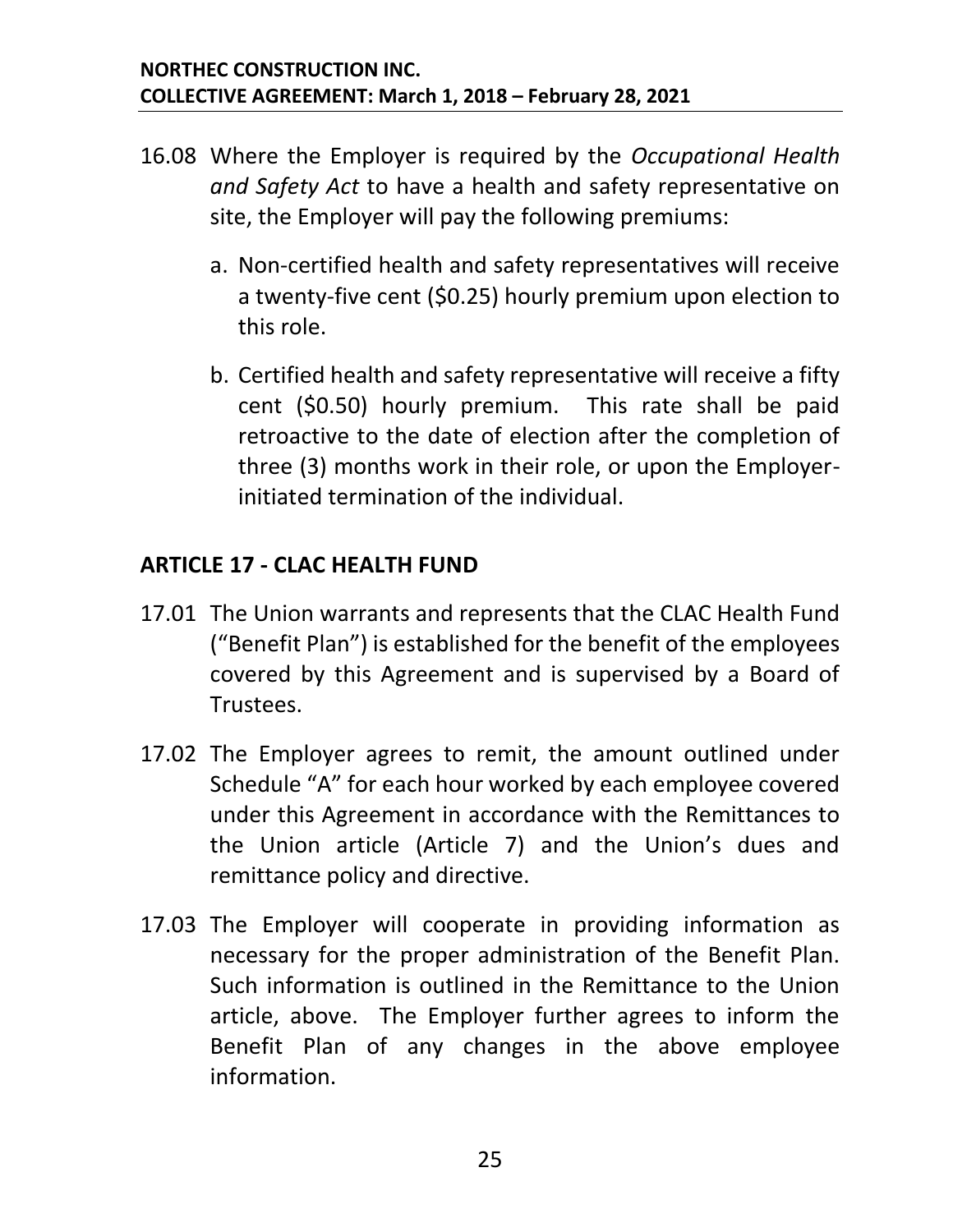- 17.04 The Benefit Plan will be responsible for the timely reporting of taxable benefit amounts attributable to participation in the Benefit Plan. Such communication will be in the form of T4A information slips issued by the Benefit Plan, or any other documentation that may be required for reporting to Canadian provincial or federal tax authorities.
- 17.05 The Union covenants and agrees to indemnify and hold harmless the Employer against any and all claims made against, and liability of any nature incurred by, the Employer by reason of any amounts deducted from any employee's pay and remitted to the Union as provided herein. In the event that the Employer fails to remit according to these Articles, this indemnification is inoperable. The Employer's sole obligation pursuant to this article shall be limited to making the payment more particularized herein.

#### 17.06 **Ineligibility Due to Age**

Whereas coverage under the Benefit Plan ceases for the plan participant because of age, an amount equivalent to the contributions to the Benefit Plan as outlined in Schedule "A", less any employment and statutory deductions, will be paid to that employee and treated as wages.

#### 17.07 **Employee Paid Disability Coverage and Premiums**

The Employer will deduct from each employee's cheque, the amount directed by the Union to implement the Union's Long Term Disability insurance program. This deduction is currently thirty-five cents (\$0.35) per hour.

Participation in the Plan and in the payroll deduction is mandatory and begins upon hire.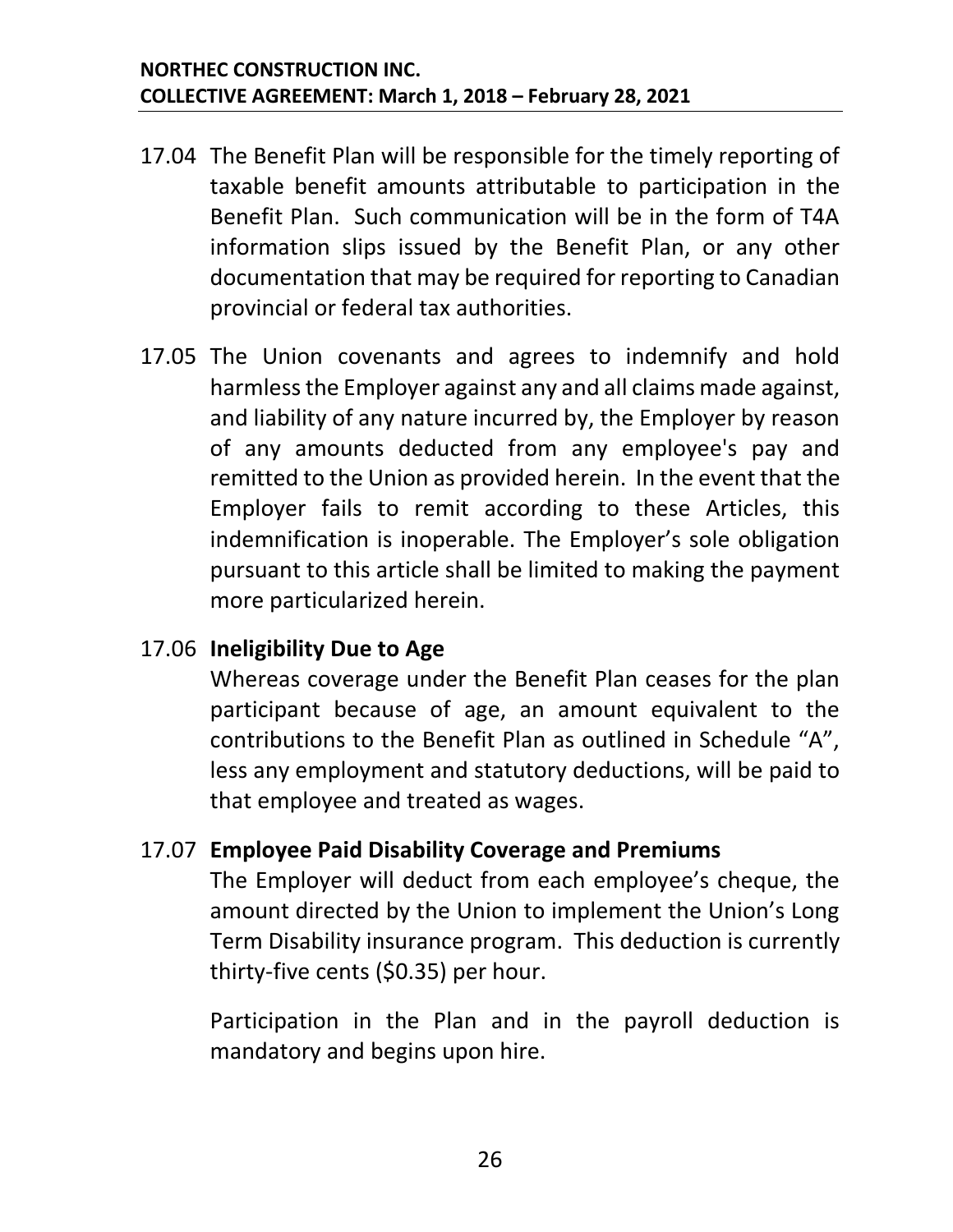The Employer shall cease making payroll deductions to pay for the disability benefit six (6) months after the employee turns sixty-four (64) years of age.

#### <span id="page-29-0"></span>**ARTICLE 18 - PENSION PLAN**

- 18.01 CLAC Pension Plan ("the Plan"), a defined contribution, registered pension plan, which is registered with the Canada Revenue applies to all employees covered by this Agreement.
- 18.02 New employees will join the Plan beginning from the first day of employment.
- 18.03 The Employer agrees to remit, the amount outlined under Schedule "A" for each hour worked by each employee covered under this Agreement in accordance with the Remittances to the Union article (Article 7) and the Union's dues and remittance policy and directive. Employer contributions will vest in accordance with the rules of the Plan.
- 18.04 The Employer's contributions to the Plan will be non-refundable to the Employer once received by the Union and will vest immediately in the employee on whose behalf the deposit was made.
- 18.05 The Employer agrees to deduct, by way of payroll deduction, and remit to the Union, additional voluntary employee pension contributions which are above and beyond those contributions outlined above. Employees must request such deductions by submitting a form provided by the Plan to the Employer. The Employer will send a copy of the completed form to the Union with the following remittance of such voluntary contributions.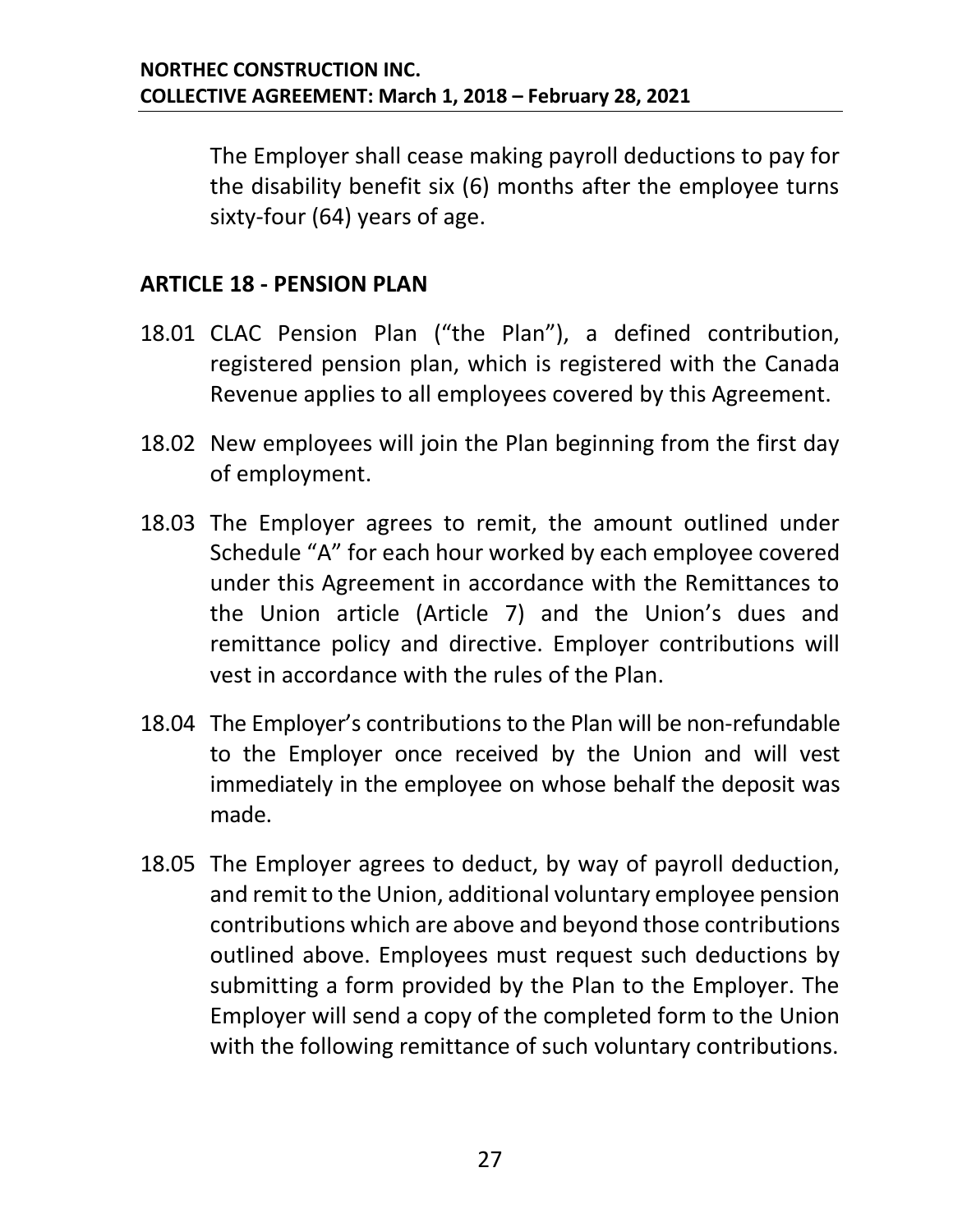- 18.06 The total amount of pension contributions remitted by the Employer, on an employee's behalf, cannot exceed the annual maximum money purchase outlined by the Canada Revenue Agency. The Employer has no obligation to monitor the employee's contribution made outside the employment relationship. For greater clarity, if employees exceed the annual maximum money purchase limit as a result of contributions made outside the employment relationship, the Employer shall not be liable for any tax consequence imposed on the employee by the Canadian Revenue Agency.
- 18.07 The Employer will remit pension contributions to the Union as outlined in the Remittances Article. Employer and voluntary contributions, as the case may be, will be recorded separately on the remittance.
- 18.08 In the event that a remittance has not been received by the Union within fifteen (15) calendar days by the date set out in the Remittances Article, the Employer is responsible to compensate the Plan for any investment returns lost by the employees as a result of the late remittance. This compensation amount shall be calculated on all applicable contributions which are part of the remittance.

#### 18.09 **Ineligibility Due to Age**

Where legislation prohibits an employee from contributing because of age, an amount equivalent to the contributions, less any employment and statutory deductions, will be paid to that employee as wages, and treated as such, on each paycheque.

18.10 The Union acknowledges and agrees that, other than remitting contributions to the Plan as set out in this Article, the Employer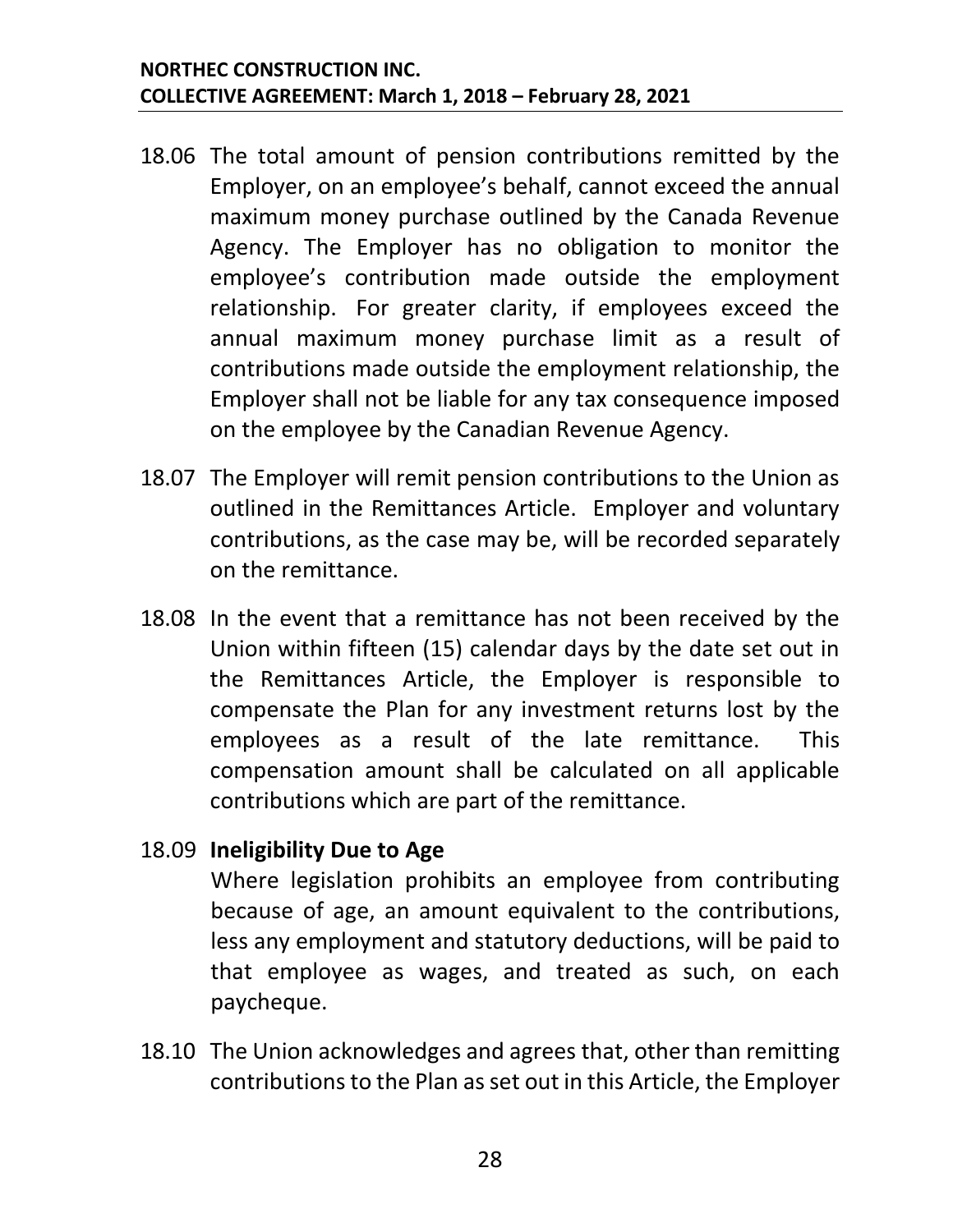shall not be obligated to contribute toward the cost of pension benefits provided by the Plan or be responsible for providing such benefits.

18.11 The Employer and the Union will cooperate in providing the information required to administer the Plan on the employees' behalf. The Plan staff shall be responsible for informing the employees about the Plan, which includes providing updated account statements of all contributions received, investment returns allocated, and the current account balance.

#### <span id="page-31-0"></span>**ARTICLE 19 - EDUCATION AND TRAINING FUND**

- 19.01 The Employer agrees to contribute the amount listed in Schedule "A" to the Union Education and Training Fund for all hours worked by all employees.
- 19.02 Contributions to the Fund will be used by the Union to assist members in exercising their right to work and have access to worksites, to educate and instruct members in the competent and safe practice of their trade and to instruct stewards in the practice of progressive labour relations on behalf of the members.

#### <span id="page-31-1"></span>**ARTICLE 20 - INDUSTRY FUND**

- 20.01 The Employer shall contribute and remit the amount listed in Schedule "A" to the Union's Industry Fund for each hour worked by each employee covered by this Agreement.
- 20.02 The Industry Fund is used to promote the CLAC model of open shop unionized construction representation. This is affected by industry development, focusing on owners and purchasers of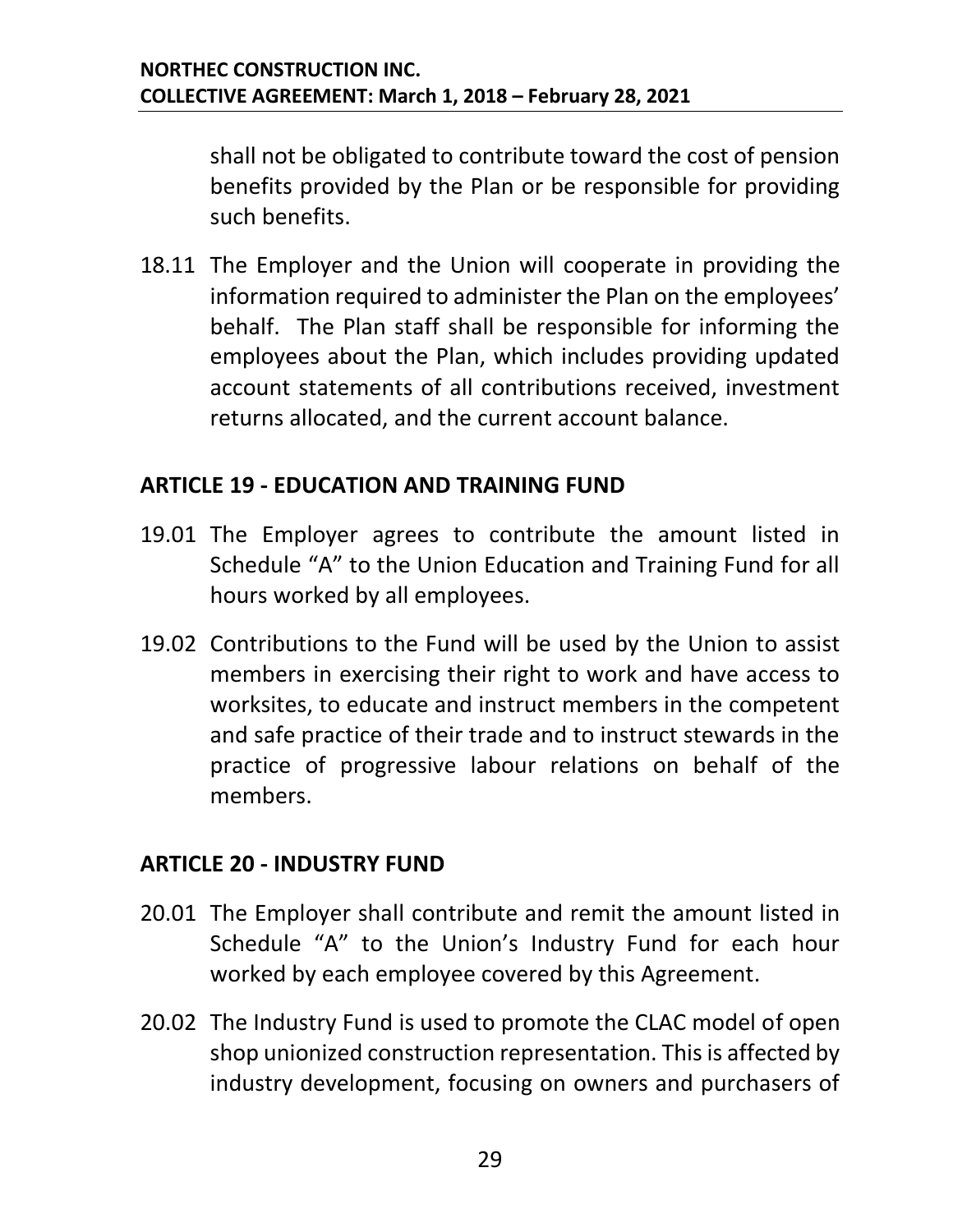construction services advocating at municipal and provincial government, representing open shop union principles at industry conferences and events, and advising the Union leaders, including staff and stewards of opportunities and means to promote the CLAC model. The Fund is used as determined by the Union to strengthen the position of the Union, its members and contractors.

20.03 The Industry Fund is not used to fund a grievance or any legal proceeding against any contractor signatory to CLAC or an affiliated local.

#### <span id="page-32-0"></span>**ARTICLE 21 - LEAVES OF ABSENCE AND BEREAVEMENT PAY**

- 21.01 The Employer shall grant leaves of absence without pay for the following reasons:
	- a. marriage of the employee;
	- b. sickness of the employee or employee's immediate family;
	- c. death in the immediate family;
	- d. the birth, or adoption of an employee's child.
- 21.02 Normally a personal leave of absence as described above shall not exceed one (1) week, unless a longer period of time is granted by the Employer.

#### 21.03 **Bereavement Leave**

An employee who has completed probation shall be granted three (3) consecutive days leave of absence with pay at his regular straight time hourly rate to make arrangements for and to attend the funeral of his parents or step parents, parents of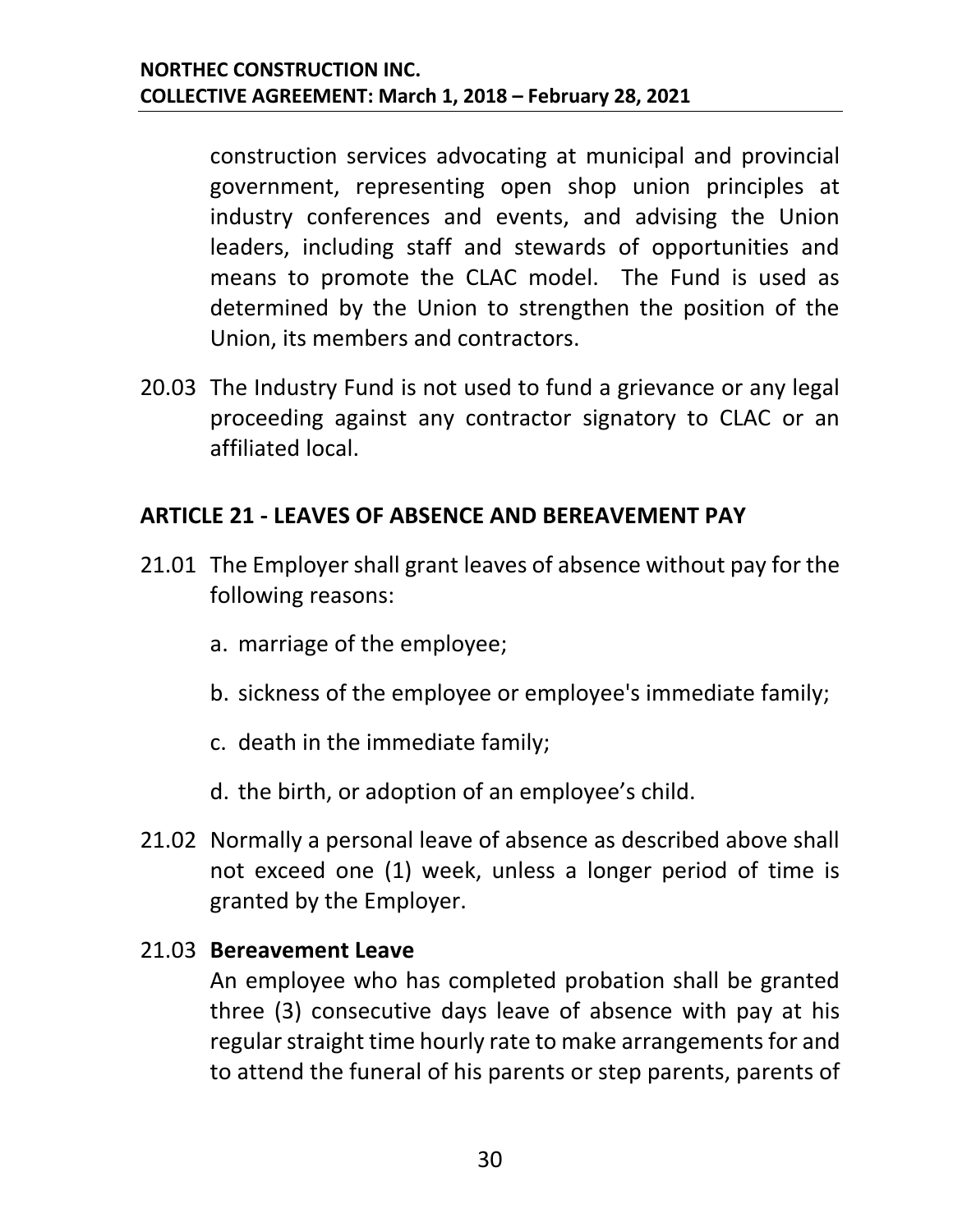his spouse, spouse or common-law spouse, child, brother, brother-in-law, sister, sister-in-law, grandparent or grandchild.

Only those days falling on a regular work day will be compensated.

The Employer may request documentation prior to the payment of this absence.

21.04 Employees who fail to report for work as scheduled without giving a justifiable reason shall be deemed to have voluntarily quit after two (2) consecutive days of missed work.

#### <span id="page-33-0"></span>**ARTICLE 22 - GRIEVANCE PROCEDURE**

- 22.01 The parties to this Agreement recognize the stewards and the CLAC Representatives specified in Article 5 as the agents through which employees shall process their grievances and receive settlement thereof.
- 22.02 The Employer or the Union shall not be required to consider or process any grievance which arose out of any action or condition more than five days after the subject of such grievance occurred. If the action or condition is of a continuing or recurring nature, this limitation period shall not begin to run until the action or condition has ceased. The limitation period shall not apply to differences arising between the parties hereto relating to the interpretation, application or administration of this Agreement.
- 22.03 A "Group Grievance" is defined as a single grievance, signed by a steward or a CLAC Representative on behalf of a group of employees who have the same complaint. Such grievances must be dealt with at successive stages of the Grievance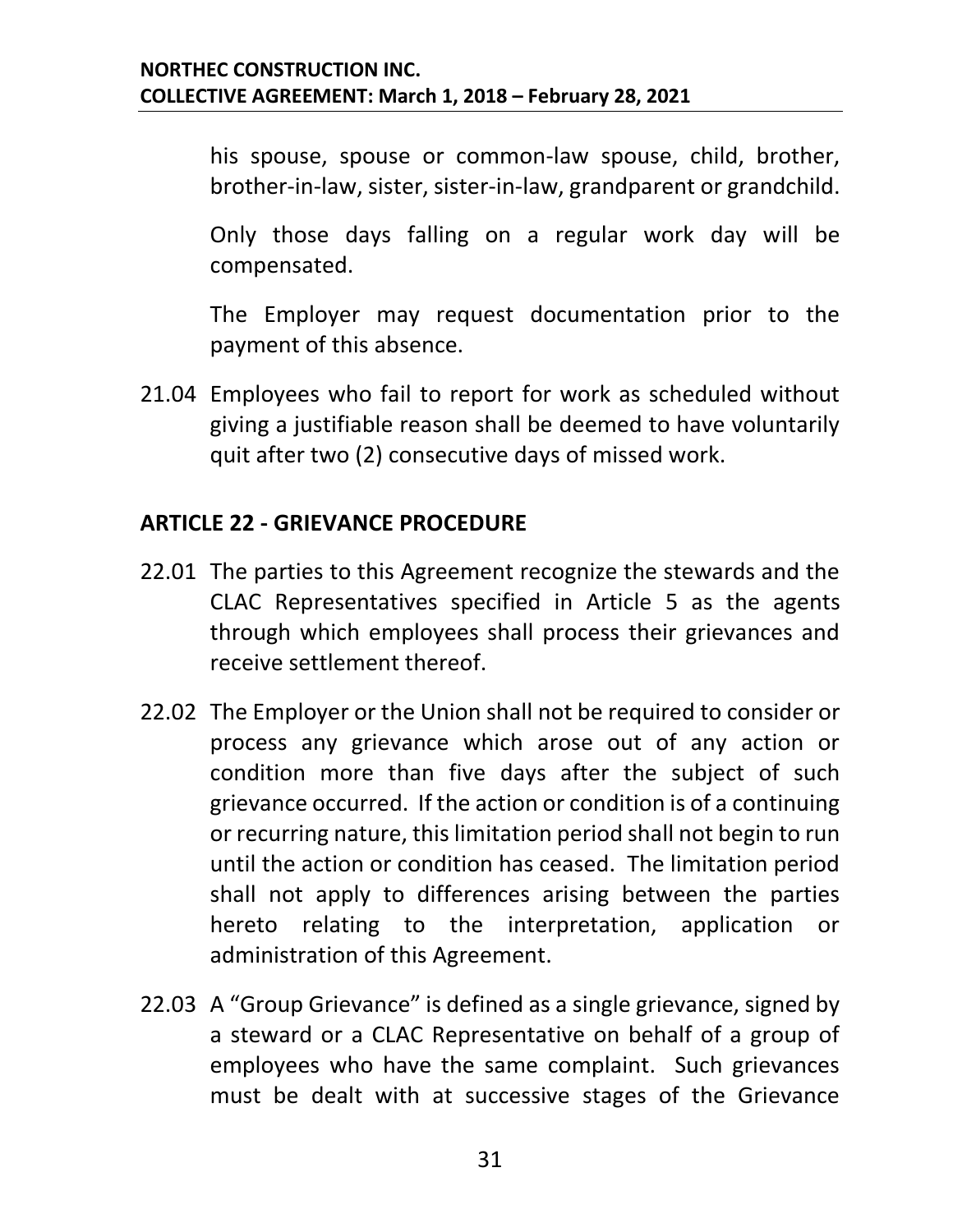Procedure commencing with Step 1. The grievors shall be listed on the grievance form.

22.04 A "Policy Grievance" is defined as one which involves a question relating to the interpretation, application or administration of this Agreement. A Policy Grievance may be submitted by either party to arbitration under Article 23, bypassing Steps 1 and 2. Such Policy Grievance shall be signed by a steward or a CLAC Representative, or in the case of an Employer's Policy Grievance, by the Employer or his representative.

#### 22.05 **Step 1**

Any employee having a grievance will, accompanied by a steward or a CLAC Representative, submit the same to his immediate supervisor within five days of the act or condition causing the grievance. This supervisor will deal with the grievance not later than the third day following the day upon which the grievance is submitted and will notify the grievor and the Union Representative of his decision in writing.

#### **Step 2**

If the grievance is not settled under Step 1, a CLAC Representative may within five days of the decision under Step 1, or within five days of the day this decision should have been made, submit a written grievance to the Employer. The parties shall meet to discuss the grievance within one week after the grievance has been filed. The Employer shall notify the grievor and the CLAC Representative of his decision in writing within three days following the said meeting.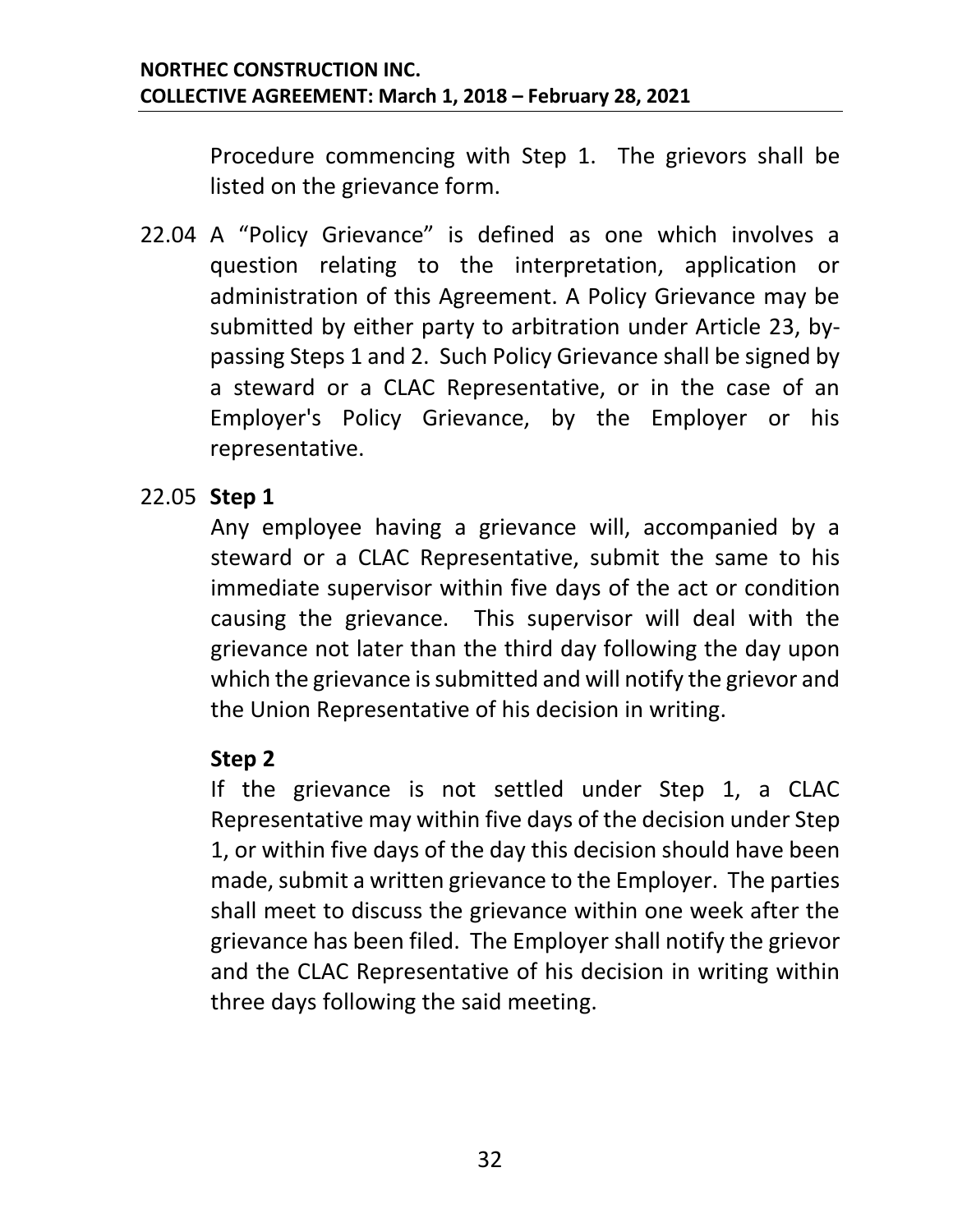#### <span id="page-35-0"></span>**ARTICLE 23 - ARBITRATION**

- 23.01 If the parties fail to settle the grievance at Step 2 of the Grievance Procedure, the grievance may be referred to arbitration under the following procedure.
- 23.02 The party requiring arbitration must serve the other party with written notice of desire to arbitrate within fourteen days after receiving the decision given at Step 2 of the Grievance Procedure.
- <span id="page-35-1"></span>23.03 If a notice of desire to arbitrate is served, the two parties shall attempt to agree upon an arbitrator by notifying the other party of the name of its nominee. If they are unable to agree upon an Arbitrator within (7) seven days, either party may request the Minister of Labour to appoint an Arbitrator.
- 23.04 No person may be appointed as Chairman who has been involved in an attempt to negotiate or settle the grievance.
- 23.05 Notices of desire to arbitrate and of nominations of an arbitrator shall be served personally or by registered mail. If served by registered mail, the date of mailing shall be deemed to be the date of service.
- 23.06 If a party refuses or neglects to answer a grievance at any stage of the Grievance Procedure, the other party may commence arbitration proceedings and if the party in default refuses or neglects to appoint an arbitrator in accordance with Article [23.03](#page-35-1) the party not in default may, upon notice to the party in default, appoint a single arbitrator to hear the grievance. The Arbitrator's decision shall be final and binding upon both parties.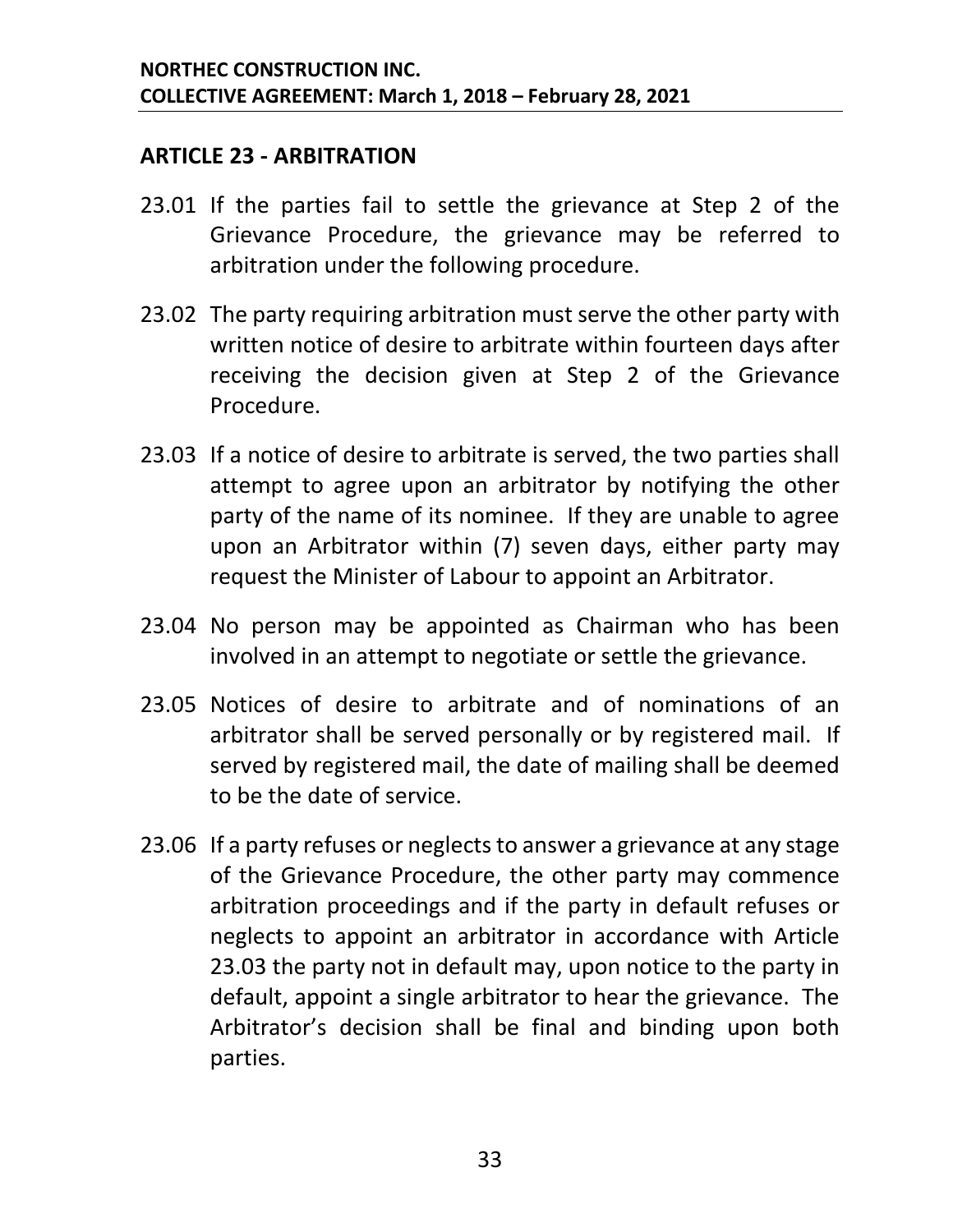- 23.07 It is agreed that the Arbitrator shall have the jurisdiction, power and authority to give relief for default in complying with the time limits set out in Article 19 and 20 where it appears that the default was owing to a reliance upon the words or conduct of the other party.
- 23.08 Where the Arbitrator is of the opinion that there is proper cause for disciplining an employee, but considers the penalty imposed too severe in view of the employee's employment record and the circumstances surrounding the discharge or suspension, the Arbitrator may substitute a penalty which is, in its opinion, just and equitable. This clause shall not apply to the discharge of a probationary employee.
- 23.09 The parties hereto will jointly bear the expense of the Arbitrator.

#### <span id="page-36-0"></span>**ARTICLE 24 - DISCHARGE, SUSPENSION AND WARNING**

- 24.01 An employee may be suspended or discharged for just cause by the Employer. Just cause may include the refusal by an employee to abide by Safety Regulations; the use of illegal narcotics or alcohol at work or reporting for work while under the influence of such substances; the refusal by the employee to abide by the requirements of the Employer's clients; the refusal by the employee to abide by the requirements of the Employer's rules, regulations, policies and practices. Such suspension or discharge is subject to the Grievance procedure.
- 24.02 When the conduct or performance of an employee calls for a warning by the Employer, such a warning shall be noted by the Employer. The Employer shall inform the Union Steward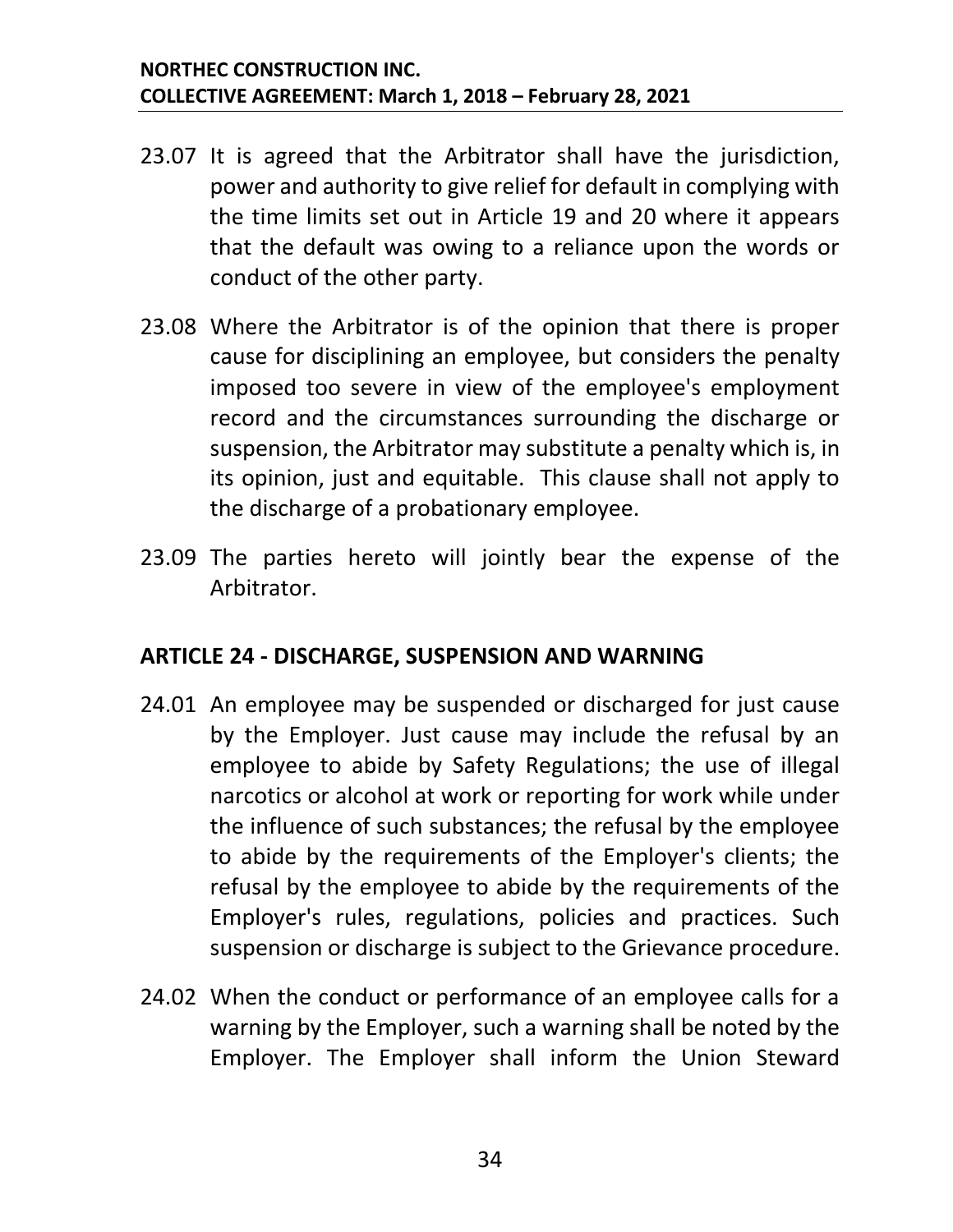and/or the CLAC Member Centre of the warning within two (2) days.

- 24.03 The Employer shall make best efforts to ensure that a suspension or termination is issued at a meeting with the employee and in the presence of a Union Steward. The Employer will inform the steward on site (if available) or the Union's Chief Steward of the discipline and the time and location of the meeting. If a steward is not available for the meeting, the Employer shall have the right to issue the suspension or termination without a steward present. The written discipline will be copied to the steward and CLAC office within two (2) days.
- 24.04 With the exception of Health and Safety infractions, violations shall expire within one year of the date of occurrence and the record shall be removed from the employee's file.

Health and Safety infractions shall only be removed when an employee has no violations of this type for one year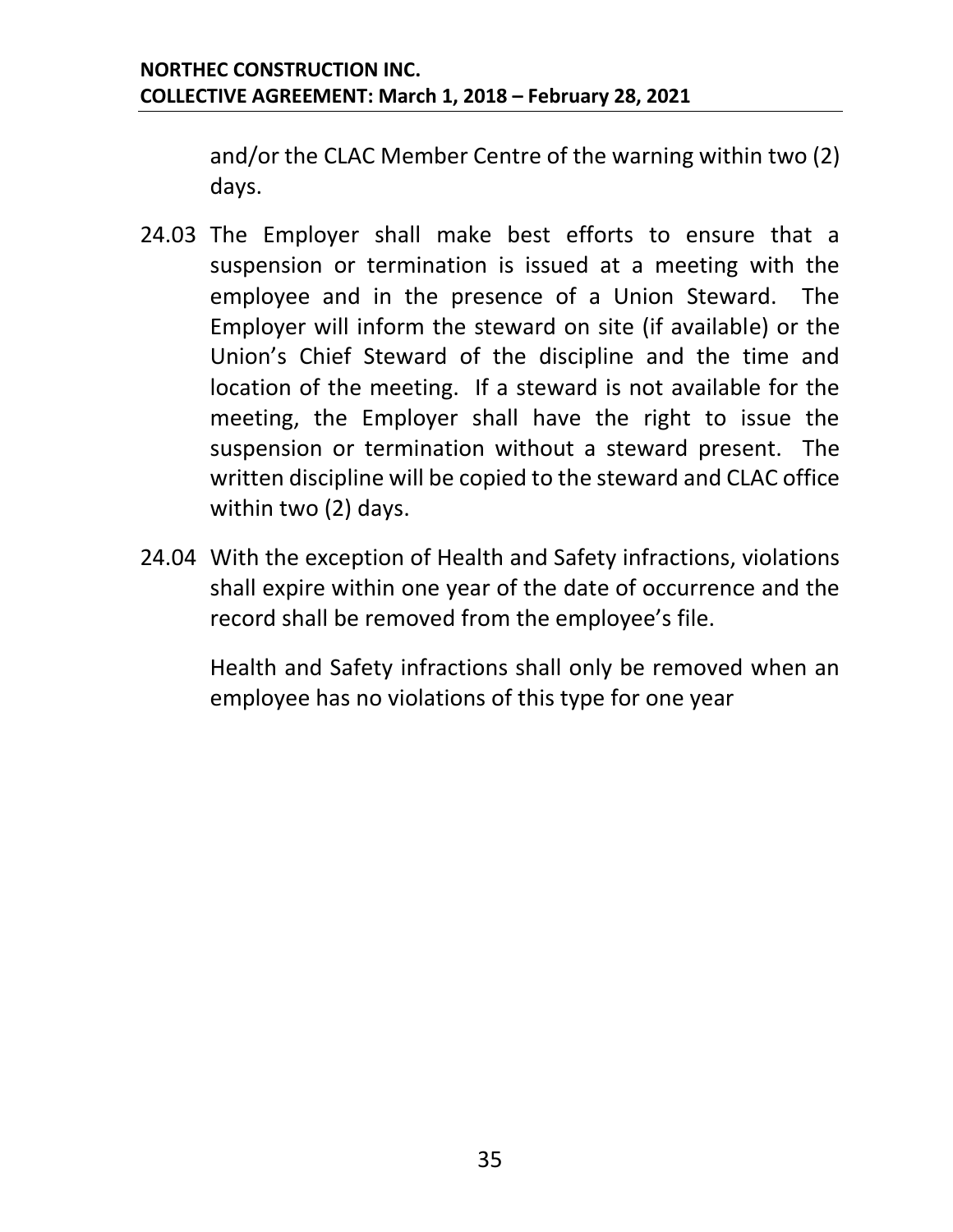#### <span id="page-38-0"></span>**ARTICLE 25 - DURATION**

- 25.01 This Agreement shall be effective on the first  $(1<sup>st</sup>)$  day of March, two thousand and eighteen (2018) and shall remain in effect until the twenty-eighth day of February, two thousand and twenty one (2021) and for further periods of one (1) year unless notice shall be given by either party of the desire to delete, change, or amend any of the provisions contained herein, within the period from ninety days prior to the renewal date. Should neither of the parties give such notice, this Agreement shall renew for a period of one (1) year.
- 25.02 Until a new Agreement has been concluded all provisions in this Collective Agreement shall remain in full force and effect.

DATED at  $\overline{I}$ immins ON, this  $\frac{19^{\text{T}}}{4}$ day of  $\frac{\text{Liplim}h_{\text{en}}}{\text{Liplim}h_{\text{en}}}$ , 2018

Signed on behalf of **NORTHEC CONSTRUCTION INC.** 

Per <u>Alver</u> *(; /iGG* t/4,' *LLrAN (V(.(ILf-*

Per ---------

Signed on behalf of **CONSTRUCTION WORKERS UNION, CLAC LOCAL 52** 

 $Per \underline{\hspace{1cm} 2U1} \underline{\hspace{1cm}} \underline{\hspace{1cm}} \underline{\hspace{1cm}} \underline{\hspace{1cm}} \underline{\hspace{1cm}} \underline{\hspace{1cm}} \underline{\hspace{1cm}} \underline{\hspace{1cm}} \underline{\hspace{1cm}} \underline{\hspace{1cm}} \underline{\hspace{1cm}} \underline{\hspace{1cm}} \underline{\hspace{1cm}} \underline{\hspace{1cm}} \underline{\hspace{1cm}} \underline{\hspace{1cm}} \underline{\hspace{1cm}} \underline{\hspace{1cm}} \underline{\hspace{1cm}} \underline{\hspace{1cm}} \underline{\hspace{1cm}} \underline{\hspace{1cm}} \underline{\hspace{1$ 

| Per |  |
|-----|--|
|     |  |

| Per |  |  |  |  |  |
|-----|--|--|--|--|--|
|     |  |  |  |  |  |

| Per |  |  |  |
|-----|--|--|--|
|     |  |  |  |

Per <u>(2002)</u>

Per --------- Per *81'%*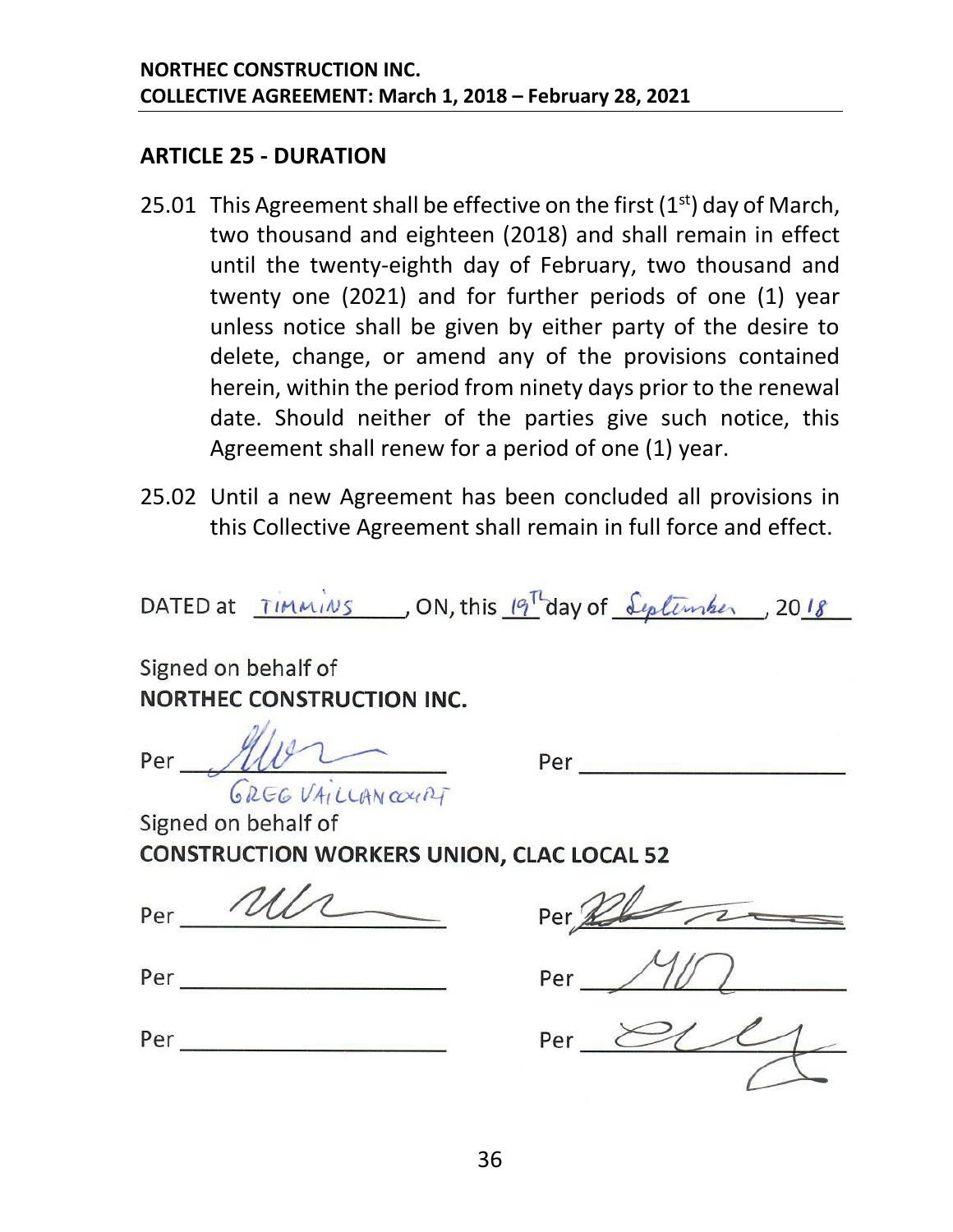#### <span id="page-39-1"></span><span id="page-39-0"></span>**SCHEDULE "A" CLASSIFICATIONS AND RATES FOR NON-ICI WORK IN THE NORTHERN ONTARIO AREA**

|                           | Rate  | <b>Vac</b><br>Pay | <b>Pension</b> | <b>Health</b> | <b>EAF</b> | IF   | <b>PPE</b> | <b>Total</b> |
|---------------------------|-------|-------------------|----------------|---------------|------------|------|------------|--------------|
| <b>Working</b>            |       |                   |                |               |            |      |            |              |
| Foreperson                |       |                   |                |               |            |      |            |              |
| Mar 1/18                  | 34.22 | 3.42              | 2.74           | 1.65          | 0.20       | 0.20 | 0.20       | 42.63        |
| Mar 1/19                  | 34.90 | 3.49              | 2.79           | 1.65          | 0.20       | 0.20 | 0.20       | 43.44        |
| Mar 1/20                  | 35.60 | 3.56              | 2.85           | 1.65          | 0.20       | 0.20 | 0.20       | 44.26        |
| <b>Carpenter</b>          |       |                   |                |               |            |      |            |              |
| Mar 1/18                  | 30.08 | 3.01              | 2.41           | 1.65          | 0.20       | 0.20 | 0.20       | 37.74        |
| Mar 1/19                  | 30.98 | 3.10              | 2.48           | 1.65          | 0.20       | 0.20 | 0.20       | 38.81        |
| Mar 1/20                  | 32.00 | 3.20              | 2.56           | 1.65          | 0.20       | 0.20 | 0.20       | 40.02        |
| <b>Heavy Equipment</b>    |       |                   |                |               |            |      |            |              |
| <b>Mechanic</b>           |       |                   |                |               |            |      |            |              |
| Mar 1/18                  | 35.01 | 3.50              | 2.80           | 1.65          | 0.20       | 0.20 | 0.20       | 43.57        |
| Mar 1/19                  | 35.71 | 3.57              | 2.86           | 1.65          | 0.20       | 0.20 | 0.20       | 44.39        |
| Mar 1/20                  | 36.43 | 3.64              | 2.91           | 1.65          | 0.20       | 0.20 | 0.20       | 45.24        |
| <b>Equipment</b>          |       |                   |                |               |            |      |            |              |
| Operator I,               |       |                   |                |               |            |      |            |              |
| <b>Surveyor</b>           |       |                   |                |               |            |      |            |              |
| Mar 1/18                  | 29.91 | 2.99              | 2.39           | 1.65          | 0.20       | 0.20 | 0.20       | 37.55        |
| Mar 1/19                  | 30.51 | 3.05              | 2.44           | 1.65          | 0.20       | 0.20 | 0.20       | 38.25        |
| Mar 1/20                  | 31.12 | 3.11              | 2.49           | 1.65          | 0.20       | 0.20 | 0.20       | 38.97        |
| <b>Labourer Class "A"</b> |       |                   |                |               |            |      |            |              |
| Mar 1/18                  | 28.29 | 2.83              | 2.26           | 1.65          | 0.20       | 0.20 | 0.20       | 35.63        |
| Mar 1/19                  | 28.85 | 2.89              | 2.31           | 1.65          | 0.20       | 0.20 | 0.20       | 36.30        |
| Mar 1/20                  | 29.43 | 2.94              | 2.35           | 1.65          | 0.20       | 0.20 | 0.20       | 36.98        |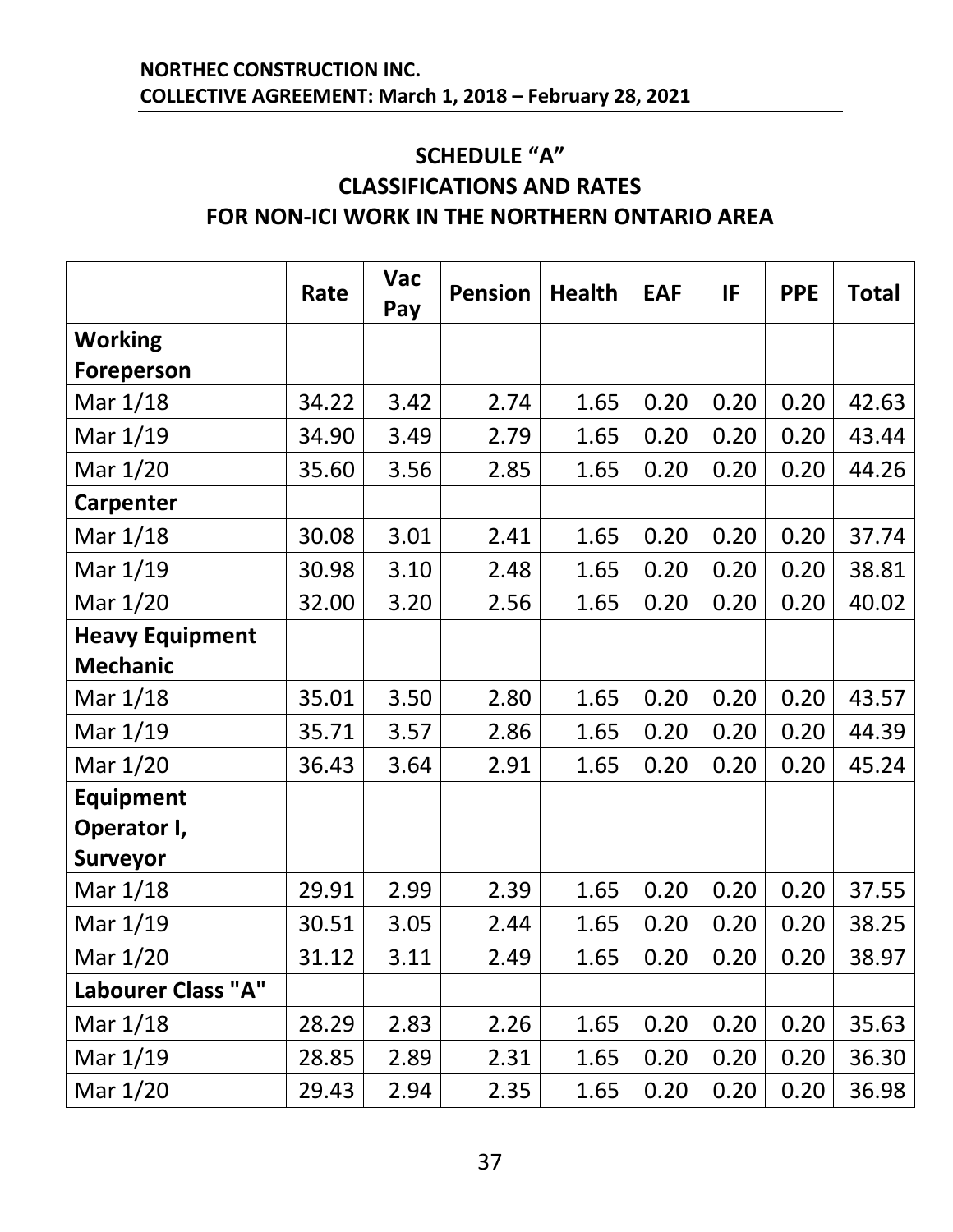| <b>Equipment</b>          |       |      |      |      |      |      |      |       |
|---------------------------|-------|------|------|------|------|------|------|-------|
| Operator II,              |       |      |      |      |      |      |      |       |
| <b>Welder, A-Z Driver</b> |       |      |      |      |      |      |      |       |
| Mar 1/18                  | 27.19 | 2.72 | 2.18 | 1.65 | 0.20 | 0.20 | 0.20 | 34.34 |
| Mar 1/19                  | 27.74 | 2.77 | 2.22 | 1.65 | 0.20 | 0.20 | 0.20 | 34.98 |
| Mar 1/20                  | 28.29 | 2.83 | 2.26 | 1.65 | 0.20 | 0.20 | 0.20 | 35.63 |
| <b>Skilled Labourer</b>   |       |      |      |      |      |      |      |       |
| Mar 1/18                  | 26.11 | 2.61 | 2.09 | 1.65 | 0.20 | 0.20 | 0.20 | 33.05 |
| Mar 1/19                  | 26.63 | 2.66 | 2.13 | 1.65 | 0.20 | 0.20 | 0.20 | 33.67 |
| Mar 1/20                  | 27.16 | 2.72 | 2.17 | 1.65 | 0.20 | 0.20 | 0.20 | 34.30 |
| <b>Equipment</b>          |       |      |      |      |      |      |      |       |
| <b>Operator III</b>       |       |      |      |      |      |      |      |       |
| Mar 1/18                  | 25.01 | 2.50 | 2.00 | 1.65 | 0.20 | 0.20 | 0.20 | 31.76 |
| Mar 1/19                  | 25.51 | 2.55 | 2.04 | 1.65 | 0.20 | 0.20 | 0.20 | 32.35 |
| Mar 1/20                  | 26.02 | 2.60 | 2.08 | 1.65 | 0.20 | 0.20 | 0.20 | 32.95 |
| <b>Intermediate</b>       |       |      |      |      |      |      |      |       |
|                           |       |      |      |      |      |      |      |       |
| Labourer                  |       |      |      |      |      |      |      |       |
| Mar 1/18                  | 23.93 | 2.39 | 1.91 | 1.65 | 0.20 | 0.20 | 0.20 | 30.49 |
| Mar 1/19                  | 24.41 | 2.44 | 1.95 | 1.65 | 0.20 | 0.20 | 0.20 | 31.06 |
| Mar 1/20                  | 24.90 | 2.49 | 1.99 | 1.65 | 0.20 | 0.20 | 0.20 | 31.63 |
| <b>Equipment</b>          |       |      |      |      |      |      |      |       |
| <b>Operator IV</b>        |       |      |      |      |      |      |      |       |
| Mar 1/18                  | 21.75 | 2.18 | 1.74 | 1.65 | 0.20 | 0.20 | 0.20 | 27.92 |
| Mar 1/19                  | 22.19 | 2.22 | 1.77 | 1.65 | 0.20 | 0.20 | 0.20 | 28.43 |
| Mar 1/20                  | 22.63 | 2.26 | 1.81 | 1.65 | 0.20 | 0.20 | 0.20 | 28.95 |
| <b>Crane Operator</b>     |       |      |      |      |      |      |      |       |
| Mar 1/18                  | 43.50 | 4.35 | 3.48 | 1.65 | 0.20 | 0.20 | 0.20 | 53.58 |
| Mar 1/19                  | 44.37 | 4.44 | 3.55 | 1.65 | 0.20 | 0.20 | 0.20 | 54.61 |
| Mar 1/20                  | 45.26 | 4.53 | 3.62 | 1.65 | 0.20 | 0.20 | 0.20 | 55.66 |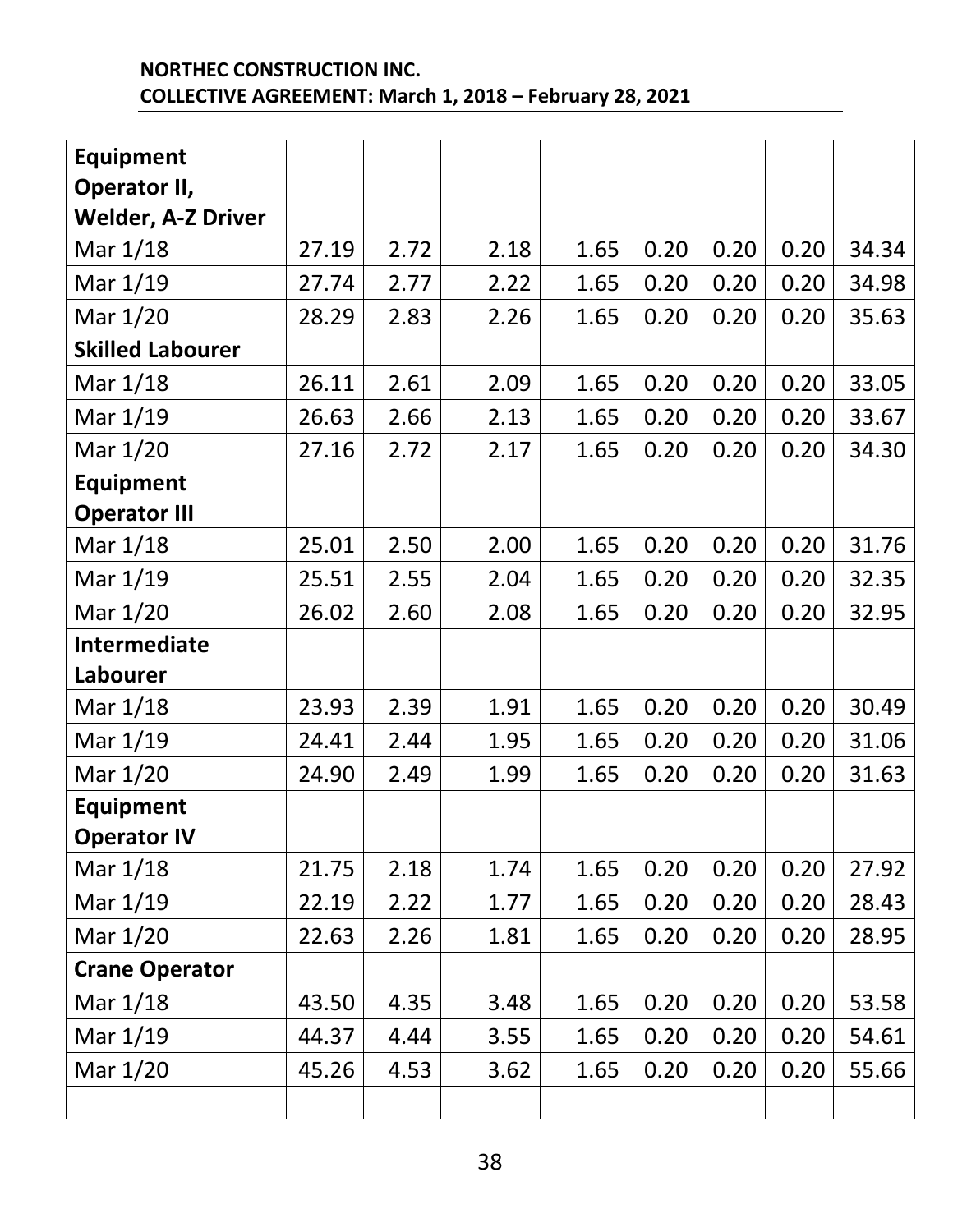| <b>NORTHEC CONSTRUCTION INC.</b>                        |
|---------------------------------------------------------|
| COLLECTIVE AGREEMENT: March 1, 2018 - February 28, 2021 |

| <b>Common Labourer</b>    |       |      |                          |                              |      |      |      |       |
|---------------------------|-------|------|--------------------------|------------------------------|------|------|------|-------|
| Mar 1/18                  | 22.45 | 2.25 | 1.80                     | 1.65                         | 0.20 | 0.20 | 0.20 | 28.74 |
| Mar 1/19                  | 22.90 | 2.29 | 1.83                     | 1.65                         | 0.20 | 0.20 | 0.20 | 29.27 |
| Mar 1/20                  | 23.36 | 2.34 | 1.87                     | 1.65                         | 0.20 | 0.20 | 0.20 | 29.81 |
| <b>Entry Labourer</b>     |       |      |                          |                              |      |      |      |       |
| Mar 1/18                  | 20.31 | 2.03 | 1.62                     | 1.65                         | 0.20 | 0.20 | 0.20 | 26.22 |
| Mar 1/19                  | 20.72 | 2.07 | 1.66                     | 1.65                         | 0.20 | 0.20 | 0.20 | 26.70 |
| Mar 1/20                  | 21.13 | 2.11 | 1.69                     | 1.65                         | 0.20 | 0.20 | 0.20 | 27.18 |
| <b>Traffic Controller</b> |       |      |                          |                              |      |      |      |       |
| Mar 1/18                  | 19.24 | 1.92 | 1.54                     | 1.65                         | 0.20 | 0.20 | 0.20 | 24.96 |
| Mar 1/19                  | 19.63 | 1.96 | 1.57                     | 1.65                         | 0.20 | 0.20 | 0.20 | 25.41 |
| Mar 1/20                  | 20.02 | 2.00 | 1.60                     | 1.65                         | 0.20 | 0.20 | 0.20 | 25.88 |
| <b>Student</b>            |       |      |                          |                              |      |      |      |       |
| Mar 1/18                  | 17.10 | 1.71 | $\overline{\phantom{a}}$ | $\overline{\phantom{0}}$     | 0.20 | 0.20 | 0.20 | 19.41 |
| Mar 1/19                  | 17.44 | 1.74 | -                        | $\qquad \qquad \blacksquare$ | 0.20 | 0.20 | 0.20 | 19.79 |
| Mar 1/20                  | 17.79 | 1.78 |                          | $\overline{\phantom{0}}$     | 0.20 | 0.20 | 0.20 | 20.17 |

Where an Apprentice Mechanic is paid a rate in excess of the rate in the Agreement they shall be "red circled" until the rate in the Agreement surpasses their current rate.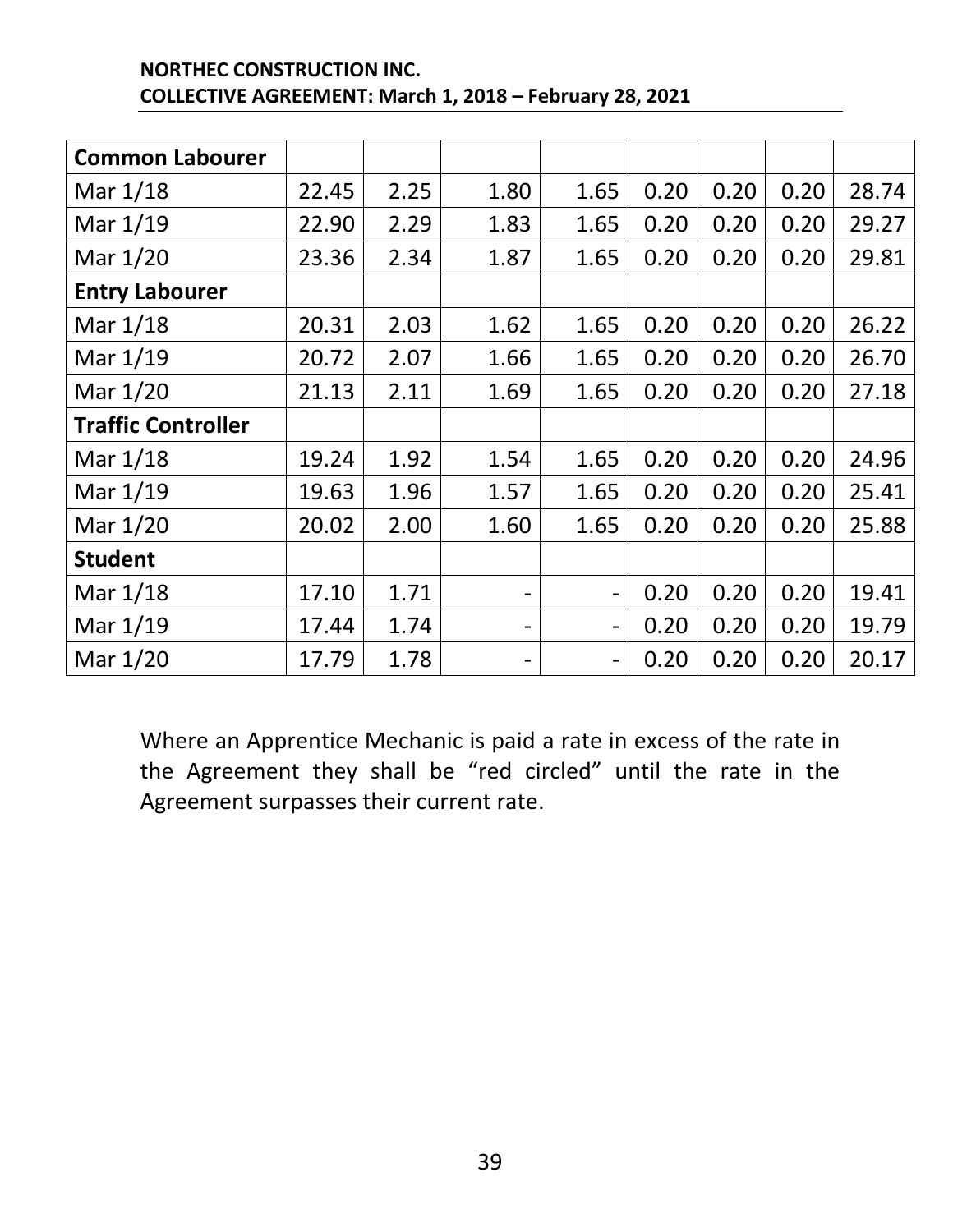#### **Definitions for Schedule "A"**

- a. Lead Hand Assistant to Working Foreman. A Lead Hand is appointed where the job Foreman is off site for more than ½ the day.
- b. Carpenter a carpenter who possesses a Certificate of Qualification or an interprovincial Red Seal or equivalent license acceptable to the Employer. Carpenters without this license will be considered apprentices, and the wage will be calculated per Schedule "B" of this Agreement.
- c. Heavy Equipment Mechanic a heavy equipment mechanic who possesses a Certificate of Qualification or an interprovincial Red Seal or equivalent license acceptable to the Employer. Mechanics without this license will be considered apprentices, and the wage will be calculated per Schedule "B" of this Agreement.
- d. Welder– CWB certified welders (all position).
- e. Crane Operator the wage or salary rates for all Hoisting Engineers to be determined based on work schedule, size and type of equipment and will be at least \$40 per hour. Working and stand-by time is at least 11 hours per day and 5 days per week.
- f. Equipment Operator I track excavators, dozers, graders and operators of similar skill or operating similar equipment.
- g. Equipment Operator II rubber tire loaders, back hoes and operators of similar skill or operating similar equipment.
- h. Equipment Operator III straight dump road trucks, off-road whether articulating trucks and straight trucks (e.g. 777 type trucks), water truck, lube truck and operators of similar skill or operating similar equipment.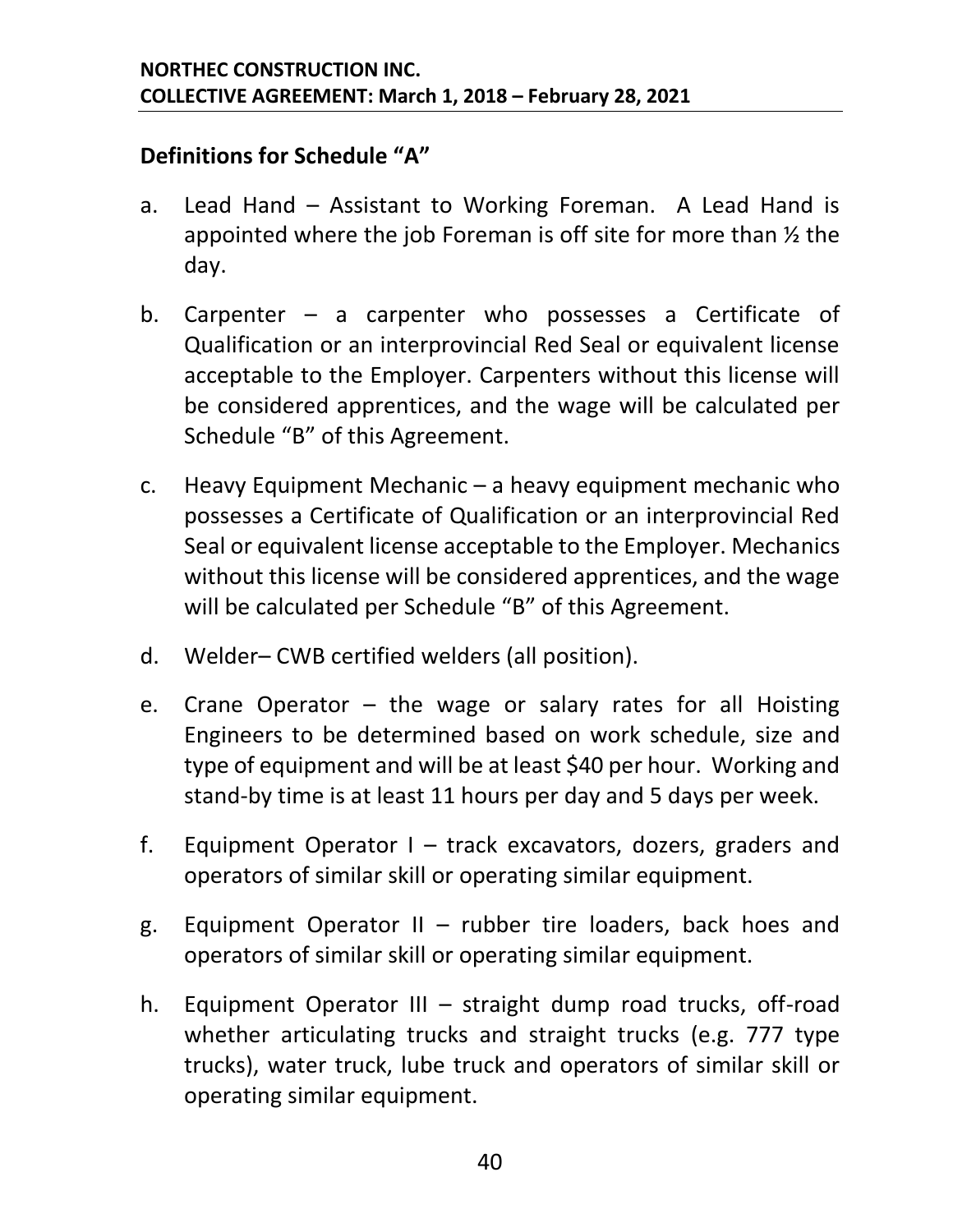- i. Equipment Operator IV—packers, rollers and operators of similar skill or operating similar equipment.
- j. Labourer Class "A"- Grademan, Form Setter, Cement Finisher, Pipelayer, Asphalt Raker, Rebar Tie-er and similar workers who are well qualified and able to work with minimal supervision.
- k. Skilled Labourer Fully skilled and experienced in construction work.
- l. Intermediate Labour Labourers familiar and knowledgeable with many aspects of construction work; requires regular supervision.
- m. Common Labourer Labourers required to do general clean up and provide assistance with routine construction tasks; requires constant supervision.
- n. Entry Labourer New hires with no construction experience; requires constant supervision.
- o. Traffic Controller Worker specifically hired to control traffic.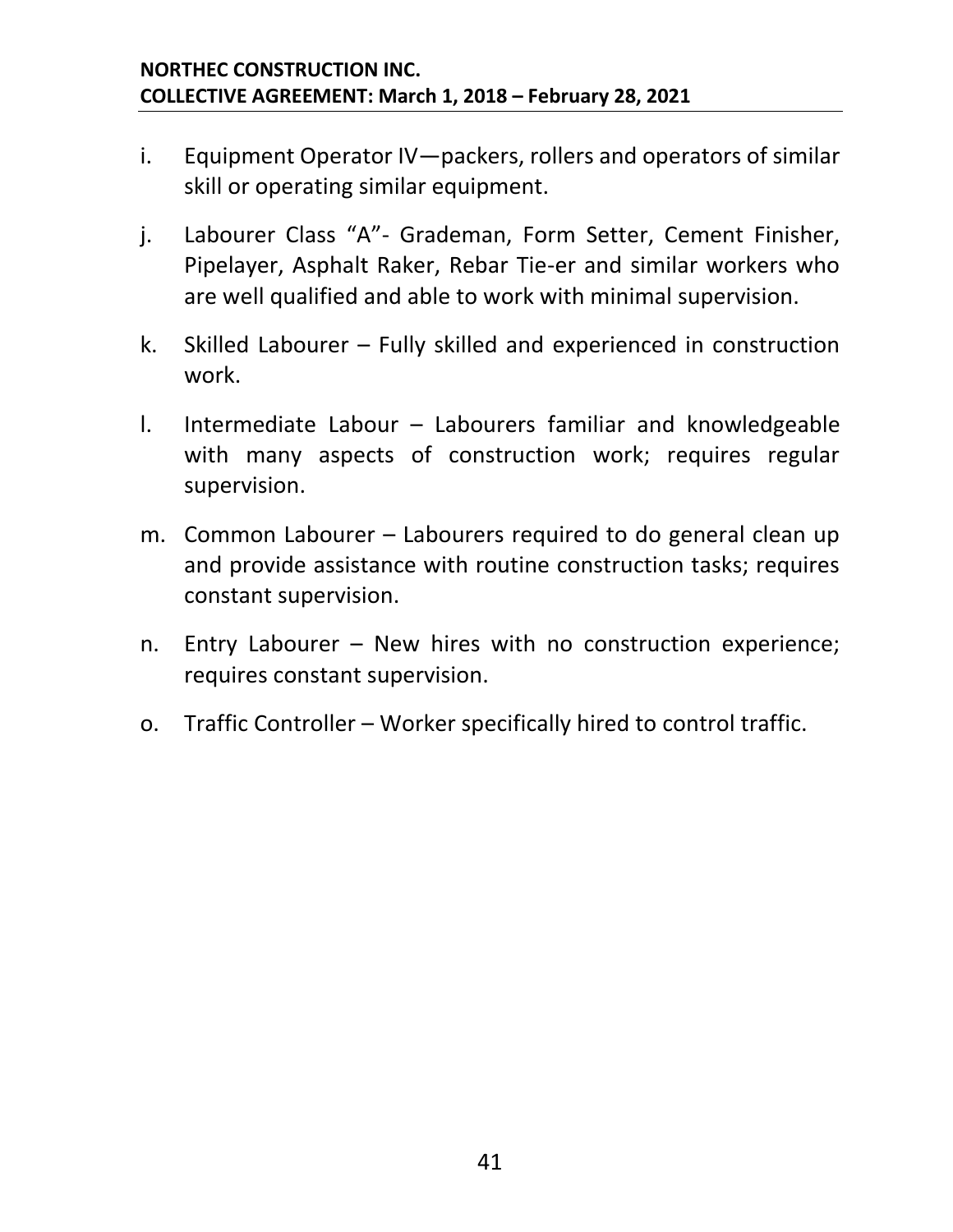#### **Notes**

- 1. Working foreman and Lead Hands shall be designated by the Employer. Lead Hand Premium of \$1.50 per hour.
- 2. Union members assigned to the Employer's project are to be classified and paid by the Employer, giving due consideration to the Union's recommendation which shall be given in good faith.
- 3. Rates on new equipment to be assigned by mutual agreement.
- 4. Trainees: New General Labourers and Equipment Operator Trainees may be paid may be paid \$3.00 less than the applicable rate for their first 3 months and \$1.50 less than the rate for the next 3 months. After 6 months the rate for the classification is paid.
- 5. The above wage rates are applicable to the work within the geographic scope of the work described in Schedule "A".
- 6. Small equipment (e.g. Bobcat size/style equipment with attachments and similar equipment) may be operated by labourers.
- 7. **Technological Change**: Class and wage rates for new equipment and technologies shall be assigned by mutual agreement to the wage grid or to a new classification and wage rate. If the Employer and the Union cannot come to a mutual agreement, the Employer may assign a wage rate and classification which is subject to the grievance and arbitration procedure outlined in this Collective Agreement.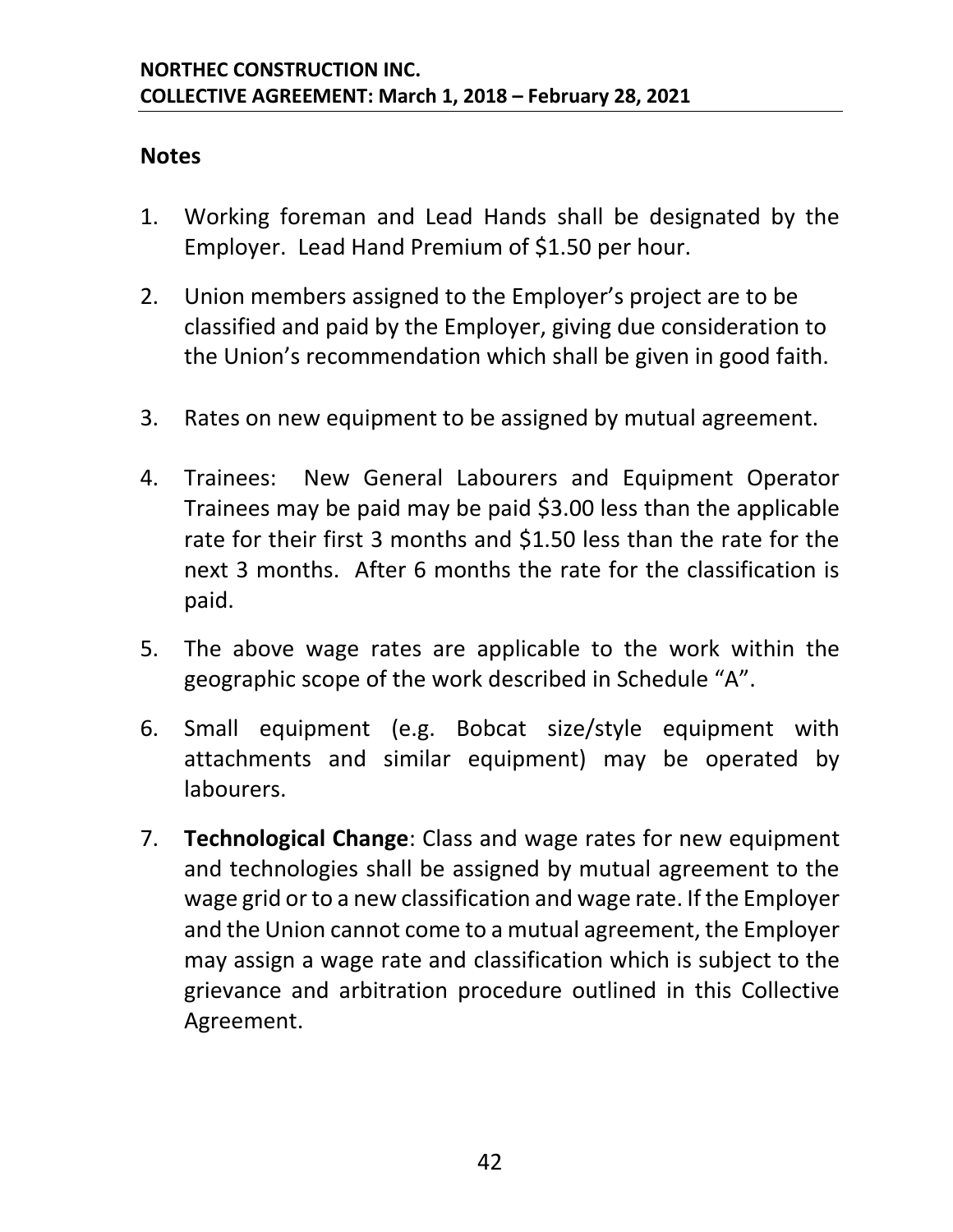The Employer shall pay to each employee who has met the terms of the probation period and who is on the payroll at the end of March and September of each year, a retention bonus equivalent to 2% of the employee's total wages earned on the project in the previous six (6) months (approx. October 1 through March 31 and April 1 through September 30). Payment of the retention bonus will be made by the end of the month of April and October of each year.

Approximate dates are used as the hours will be calculated by pay period, which are the period from Sunday through Saturday.

This payment will be made on the Employee's regular cheque.

In the event that the employment relationship should end, the Employer agrees to the following:

- a. Where the employment relationship ends due to the end of contract or a layoff due to lack of work, the employee will be paid the retention bonus, assuming they have completed probation by their layoff date;
- b. Where the employment relationship ends due to termination with cause or if the employee should quit, the employee will not be paid the retention bonus.

#### **Miscellaneous amendments – For current Debeers and Detour Pre Job Conference Report**

- Amend Health Insurance Premium to \$1.65 per hour.
- Amend Pension Plan contributions to 8%.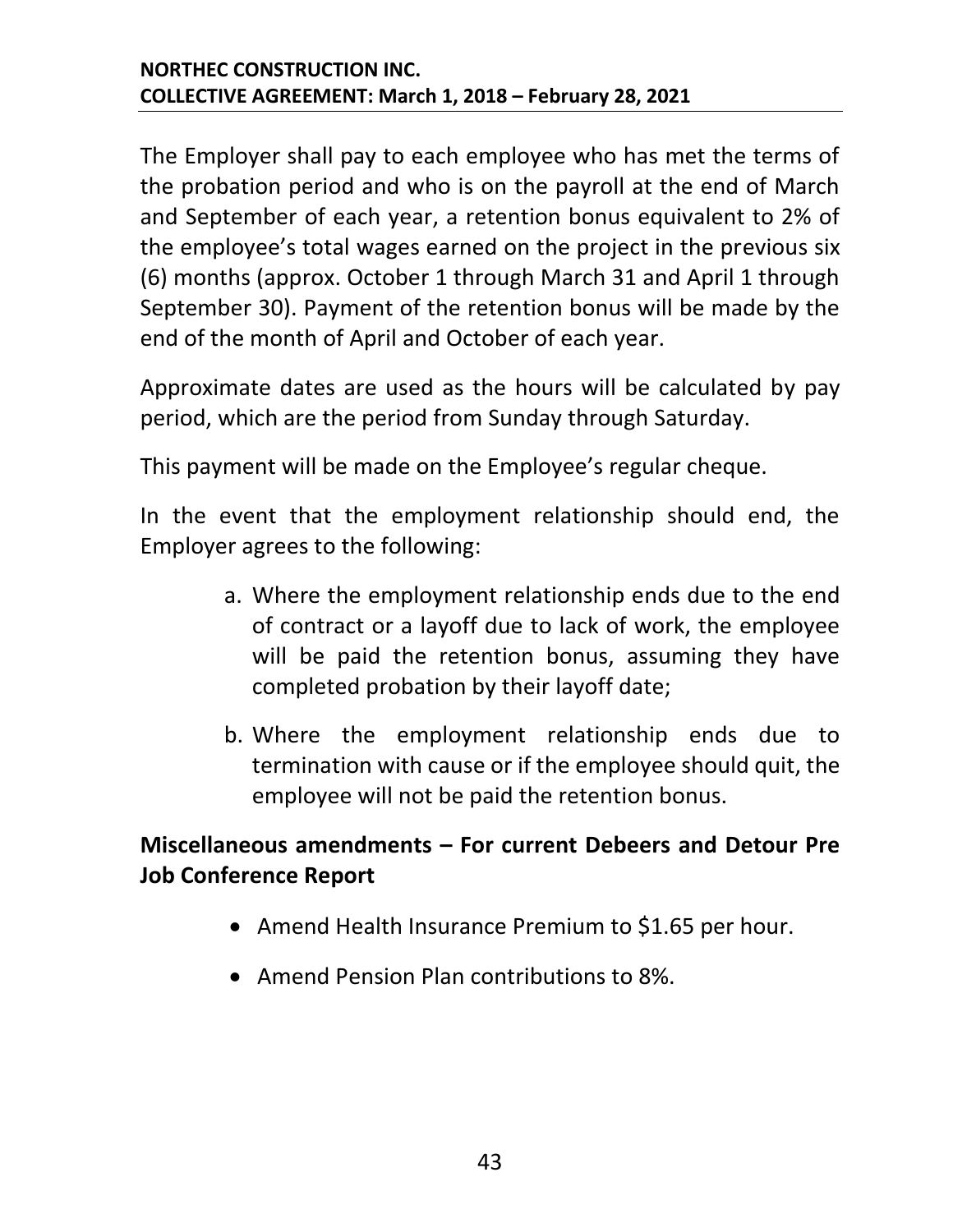#### **SCHEDULE "B" APPRENTICES AND APPRENTICESHIPS**

<span id="page-46-0"></span>It is agreed that apprentices shall be paid in accordance with the following ratios:

| Carpentry                      |     | <b>Millwright</b> |     |  |
|--------------------------------|-----|-------------------|-----|--|
| Term 1                         | 55% | Term 1            | 55% |  |
| Term 2                         | 65% | Term 2            | 65% |  |
| Term 3                         | 75% | Term <sub>3</sub> | 75% |  |
| Term 4                         | 90% | Term 4            | 90% |  |
| <b>Plumbing</b>                |     | <b>Electrical</b> |     |  |
| Term 1                         | 55% | Term 1            | 55% |  |
| Term <sub>2</sub>              | 65% | Term <sub>2</sub> | 65% |  |
| Term 3                         | 75% | Term <sub>3</sub> | 75% |  |
| Term 4                         | 80% | Term 4            | 90% |  |
| Term 5                         | 90% |                   |     |  |
| <b>Crane Operator - Mobile</b> |     | <b>Mechanic</b>   |     |  |
| Term 1                         | 50% | Term 1            | 55% |  |
| Term 2                         | 70% | Term 2            | 65% |  |
| Term <sub>3</sub>              | 90% | Term <sub>3</sub> | 75% |  |
| <b>Crane Operator - Tower</b>  |     | Term 4            | 90% |  |
| Term 1                         | 50% |                   |     |  |
| Term 2                         | 70% |                   |     |  |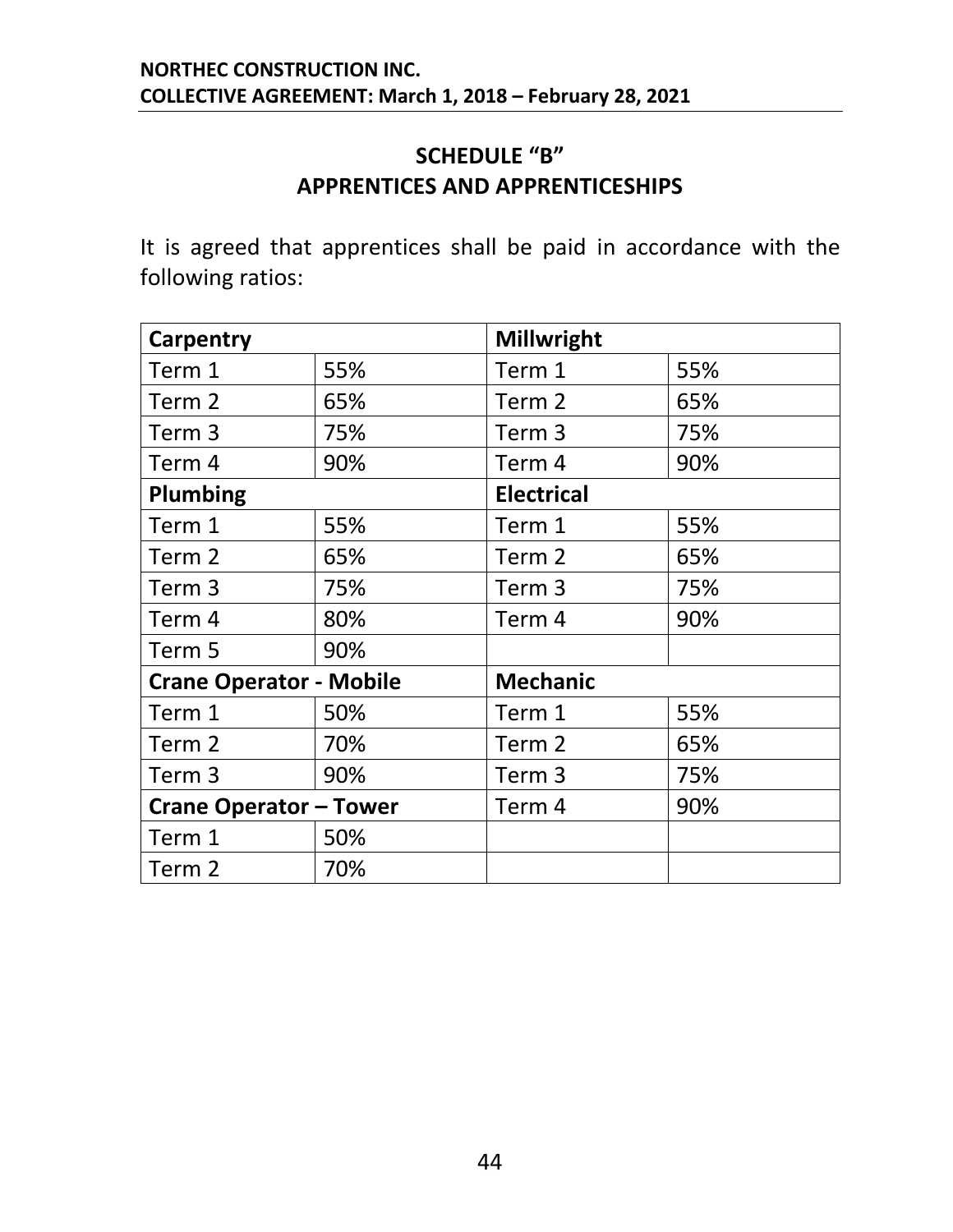#### **LETTER OF UNDERSTANDING #1**

<span id="page-47-0"></span>Between **NORTHEC CONSTRUCTION INC.**

and

#### **CONSTRUCTION WORKERS UNION, CLAC LOCAL 52**

#### **WORK OUTSIDE THE EMPLOYER'S REGULAR BASE OF OPERATIONS**

For work done outside of the area defined by a radius of one hundred and fifty (150) kilometers around the Employer's office in Timmins, the Employer agrees to pay an amount equivalent to the total compensation as set out in the current prevailing CLAC Collective Agreement.

DATED at  $\frac{1}{10}$   $\frac{1}{10}$ , ON, this  $\frac{1}{10}$  day of  $\frac{5}{10}$   $\frac{1}{10}$ , 2018

Signed on behalf of **NORTHEC CONSTRUCTION INC.** 

Per *fl/Z?----* **<sup>v</sup>** Per --------- <sup>b</sup>*fLG* G *V4-?LU-\N* CD•r/1,r

Signed on behalf of **CONSTRUCTION WORKERS UNION, CLAC LOCAL 52** 

Per *MUL* Per

| D<br>г |  |  |  |
|--------|--|--|--|
|        |  |  |  |

*I*  Per  $\frac{1}{\sqrt{11}}$  $\frac{152}{40}$ 

Per --------- Per